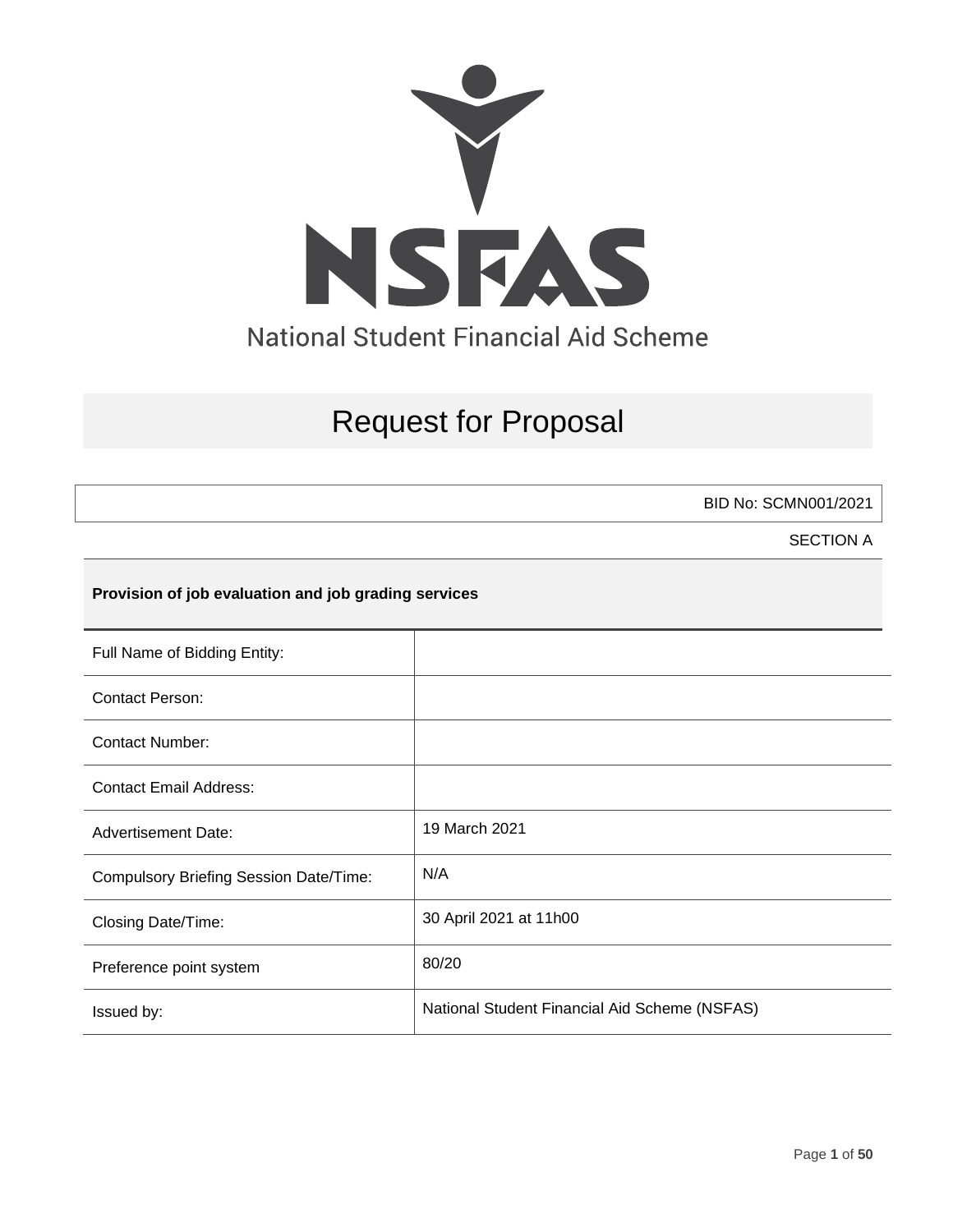

### **INVITATION TO BID (SBD1)**

|                                                   |                                                                                                                                                                      |                    |                  |                                                      |                         | YOU ARE HEREBY INVITED TO BID FOR REQUIREMENTS OF THE NATONAL STUDENT FINANCIAL AID SCHEME (NSFAS) |                      |                           |                              |
|---------------------------------------------------|----------------------------------------------------------------------------------------------------------------------------------------------------------------------|--------------------|------------------|------------------------------------------------------|-------------------------|----------------------------------------------------------------------------------------------------|----------------------|---------------------------|------------------------------|
| <b>BID NUMBER:</b>                                |                                                                                                                                                                      | SCMN001/2021       |                  | <b>CLOSING DATE:</b>                                 |                         | 30 April 2021                                                                                      | <b>CLOSING TIME:</b> |                           | 11:00AM                      |
| <b>DESCRIPTION</b>                                |                                                                                                                                                                      |                    |                  | Provision of job evaluation and job grading services |                         |                                                                                                    |                      |                           |                              |
|                                                   |                                                                                                                                                                      |                    |                  |                                                      |                         | BID RESPONSE DOCUMENTS MAY BE DEPOSITED IN THE BID BOX SITUATED AT (STREET ADDRESS)                |                      |                           |                              |
| <b>NSFAS Office, 10 Brodie Road</b>               |                                                                                                                                                                      |                    |                  |                                                      |                         |                                                                                                    |                      |                           |                              |
| 1st Floor, House Vincent Building                 |                                                                                                                                                                      |                    |                  |                                                      |                         |                                                                                                    |                      |                           |                              |
| <b>Wynberg, Cape Town</b>                         |                                                                                                                                                                      |                    |                  |                                                      |                         |                                                                                                    |                      |                           |                              |
| 7801                                              |                                                                                                                                                                      |                    |                  |                                                      |                         |                                                                                                    |                      |                           |                              |
| BIDDING PROCEDURE ENQUIRIES MAY BE DIRECTED TO    |                                                                                                                                                                      |                    |                  |                                                      |                         | <b>TECHNICAL ENQUIRIES MAY BE DIRECTED TO:</b>                                                     |                      |                           |                              |
| <b>CONTACT PERSON</b>                             |                                                                                                                                                                      | <b>SCM</b>         |                  |                                                      | <b>CONTACT PERSON</b>   |                                                                                                    |                      | <b>SCM</b>                |                              |
| <b>TELEPHONE NUMBER</b>                           |                                                                                                                                                                      | 021 763 3200       |                  |                                                      | <b>TELEPHONE NUMBER</b> |                                                                                                    |                      | 021 763 3200              |                              |
| <b>FACSIMILE NUMBER</b>                           |                                                                                                                                                                      | N/A                |                  |                                                      | <b>FACSIMILE NUMBER</b> |                                                                                                    |                      | N/A                       |                              |
| <b>E-MAIL ADDRESS</b>                             |                                                                                                                                                                      |                    | SCM@NSFAS.ORG.ZA |                                                      | <b>E-MAIL ADDRESS</b>   |                                                                                                    |                      |                           | SCM@NSFAS.ORG.ZA             |
| <b>SUPPLIER INFORMATION</b>                       |                                                                                                                                                                      |                    |                  |                                                      |                         |                                                                                                    |                      |                           |                              |
| NAME OF BIDDER                                    |                                                                                                                                                                      |                    |                  |                                                      |                         |                                                                                                    |                      |                           |                              |
| POSTAL ADDRESS                                    |                                                                                                                                                                      |                    |                  |                                                      |                         |                                                                                                    |                      |                           |                              |
| STREET ADDRESS                                    |                                                                                                                                                                      |                    |                  |                                                      |                         |                                                                                                    |                      |                           |                              |
| <b>TELEPHONE NUMBER</b>                           |                                                                                                                                                                      | CODE               |                  |                                                      |                         | <b>NUMBER</b>                                                                                      |                      |                           |                              |
| <b>CELLPHONE NUMBER</b>                           |                                                                                                                                                                      |                    |                  |                                                      |                         |                                                                                                    |                      |                           |                              |
| <b>FACSIMILE NUMBER</b>                           |                                                                                                                                                                      | CODE               |                  |                                                      |                         | <b>NUMBER</b>                                                                                      |                      |                           |                              |
| <b>E-MAIL ADDRESS</b>                             |                                                                                                                                                                      |                    |                  |                                                      |                         |                                                                                                    |                      |                           |                              |
| VAT REGISTRATION NUMBER                           |                                                                                                                                                                      |                    |                  |                                                      |                         |                                                                                                    |                      |                           |                              |
| <b>SUPPLIER</b><br><b>COMPLIANCE STATUS</b>       |                                                                                                                                                                      | <b>SYSTEM PIN:</b> | TAX COMPLIANCE   |                                                      | <b>OR</b>               | CENTRAL SUPPLIER<br><b>DATABASE No:</b>                                                            | <b>MAAA</b>          |                           |                              |
| <b>B-BBEE STATUS</b>                              |                                                                                                                                                                      |                    |                  | <b>TICK APPLICABLE BOX]</b>                          |                         | <b>B-BBEE STATUS LEVEL SWORN</b>                                                                   |                      |                           | <b>[TICK APPLICABLE BOX]</b> |
| <b>LEVEL VERIFICATION</b><br><b>CERTIFICATE</b>   |                                                                                                                                                                      | $\mathbf{I}$       | Yes              | $\Box$ No                                            | <b>AFFIDAVIT</b>        |                                                                                                    |                      | $\Box$ Yes                | $\mathsf{L}$<br>No           |
|                                                   | [A B-BBEE STATUS LEVEL VERIFICATION CERTIFICATE/ SWORN AFFIDAVIT (FOR EMES & QSEs) MUST BE SUBMITTED IN<br><b>ORDER TO QUALIFY FOR PREFERENCE POINTS FOR B-BBEET</b> |                    |                  |                                                      |                         |                                                                                                    |                      |                           |                              |
|                                                   |                                                                                                                                                                      |                    |                  |                                                      |                         |                                                                                                    | $\Box$ Yes           |                           | $\Box$ No                    |
| 1<br><b>ACCREDITED</b><br>REPRESENTATIVE IN SOUTH | ARE YOU THE                                                                                                                                                          |                    | $\Box$ Yes       | $\Box$ No                                            | 2                       | ARE YOU A FOREIGN<br>BASED SUPPLIER FOR THE GOODS<br><b>/SERVICES/WORKS OFFERED?</b>               |                      | <b>IF YES, ANSWER THE</b> | <b>QUESTIONNAIRE BELOW 1</b> |
| AFRICA FOR THE GOODS<br>/SERVICES /WORKS OFFERED? |                                                                                                                                                                      |                    |                  | <b>IF YES ENCLOSE PROOFI</b>                         |                         |                                                                                                    |                      |                           |                              |
| <b>QUESTIONNAIRE TO BIDDING FOREIGN SUPPLIERS</b> |                                                                                                                                                                      |                    |                  |                                                      |                         |                                                                                                    |                      |                           |                              |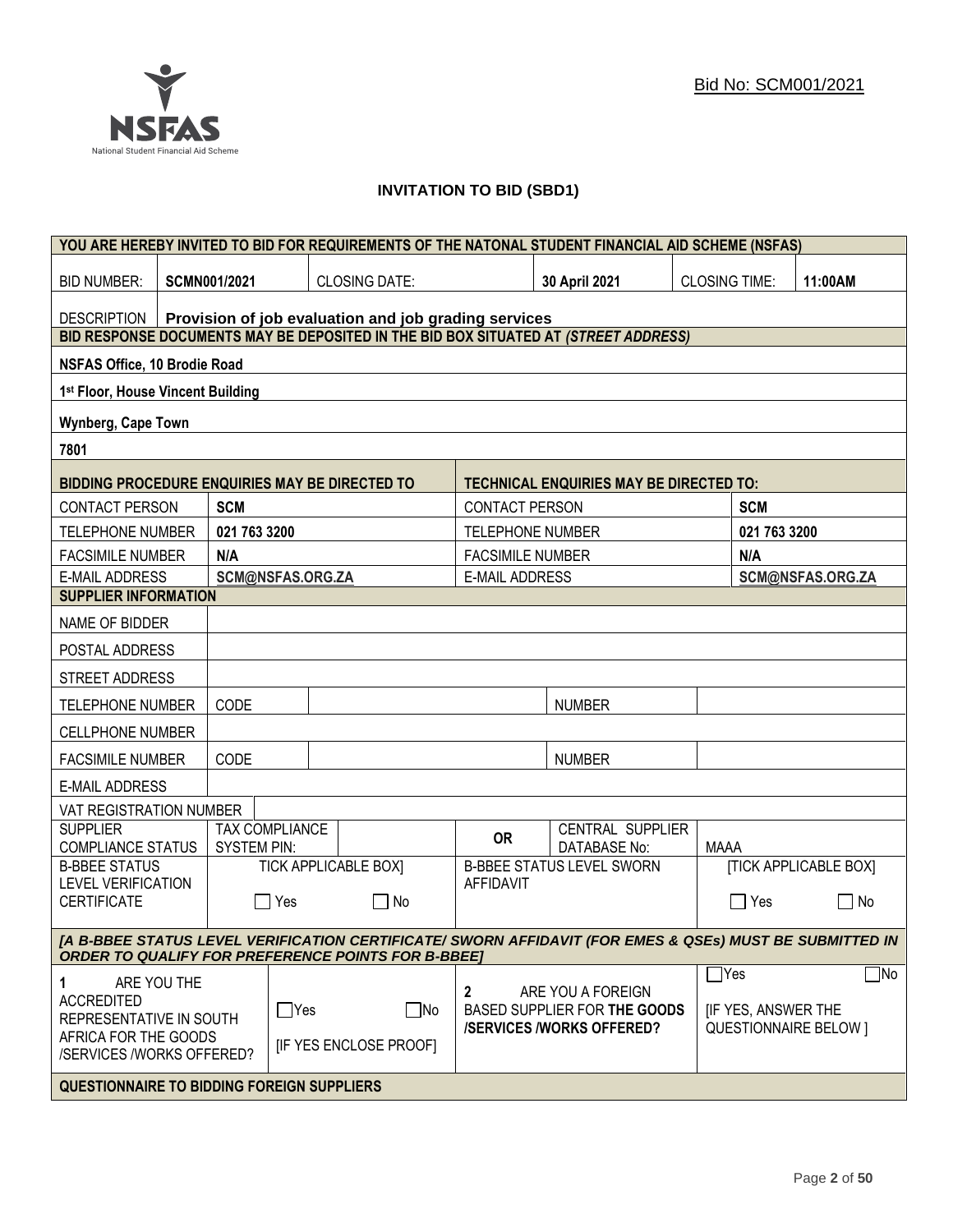

| IS THE ENTITY A RESIDENT OF THE REPUBLIC OF SOUTH AFRICA (RSA)?                                                                                                                                                                                                                     | $\Box$ YES $\Box$ NO |
|-------------------------------------------------------------------------------------------------------------------------------------------------------------------------------------------------------------------------------------------------------------------------------------|----------------------|
| DOES THE ENTITY HAVE A BRANCH IN THE RSA?                                                                                                                                                                                                                                           | $\Box$ YES $\Box$ NO |
| DOES THE ENTITY HAVE A PERMANENT ESTABLISHMENT IN THE RSA?                                                                                                                                                                                                                          | $\Box$ YES $\Box$ NO |
| DOES THE ENTITY HAVE ANY SOURCE OF INCOME IN THE RSA?                                                                                                                                                                                                                               | $\Box$ YES $\Box$ NO |
| IS THE ENTITY LIABLE IN THE RSA FOR ANY FORM OF TAXATION?<br>IF THE ANSWER IS "NO" TO ALL OF THE ABOVE, THEN IT IS NOT A REQUIREMENT TO REGISTER FOR A TAX COMPLIANCE STATUS<br>SYSTEM PIN CODE FROM THE SOUTH AFRICAN REVENUE SERVICE (SARS) AND IF NOT REGISTER AS PER 2.3 BELOW. | $\Box$ YES $\Box$ NO |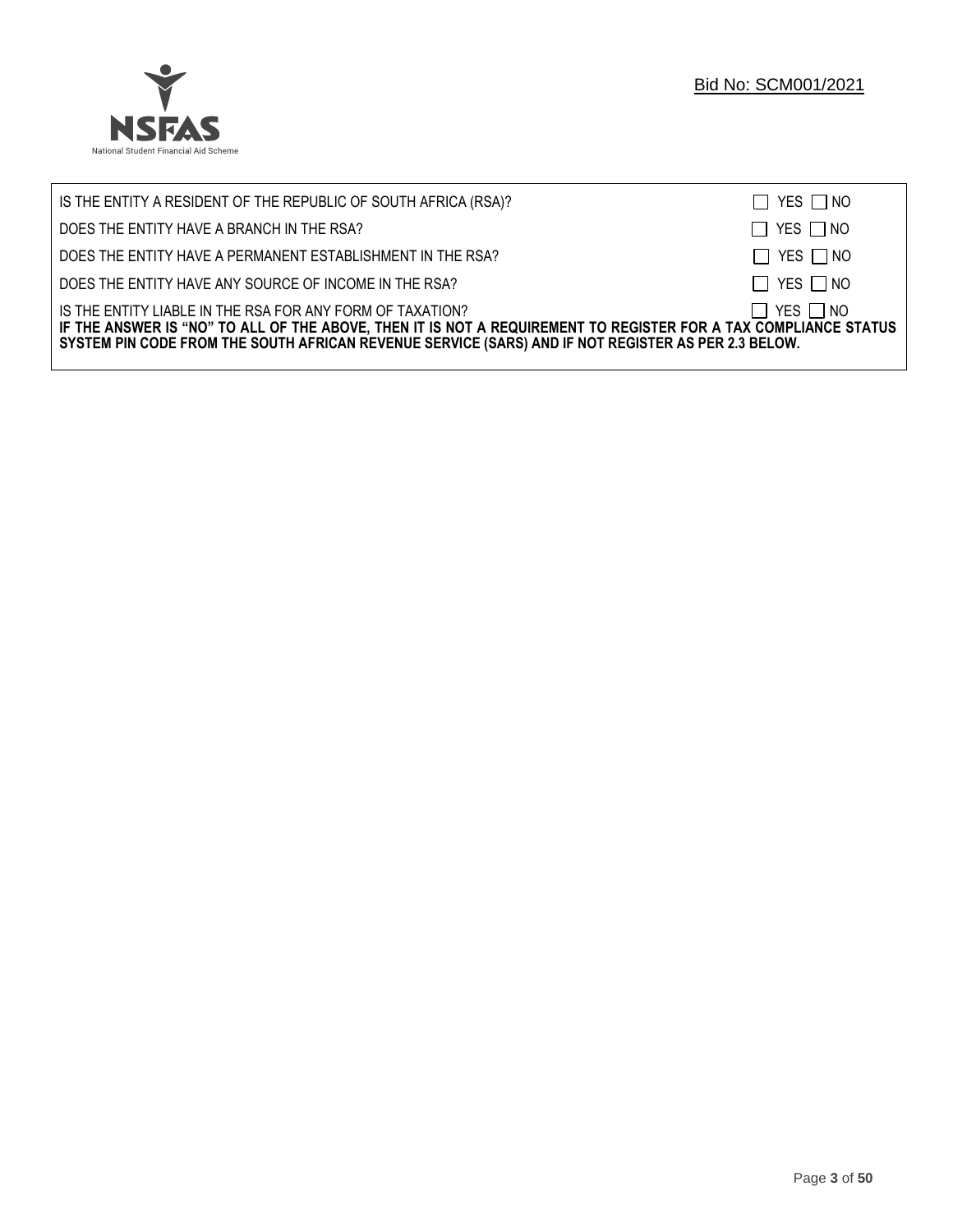

## **TERMS AND CONDITIONS FOR BIDDING**

| $\overline{1}$ . | <b>BID SUBMISSION:</b>                                                                                    |
|------------------|-----------------------------------------------------------------------------------------------------------|
|                  | 1.1. BIDS MUST BE DELIVERED BY THE STIPULATED TIME TO THE CORRECT ADDRESS. LATE BIDS WILL NOT BE ACCEPTED |
|                  | FOR CONSIDERATION.                                                                                        |
|                  | 1.2. ALL BIDS MUST BE SUBMITTED ON THE OFFICIAL FORMS PROVIDED-(NOT TO BE RE-TYPED) OR IN THE MANNER      |
|                  | PRESCRIBED IN THE BID DOCUMENT.                                                                           |
|                  | 1.3. THIS BID IS SUBJECT TO THE PREFERENTIAL PROCUREMENT POLICY FRAMEWORK ACT, 2000 AND THE PREFERENTIAL  |
|                  | PROCUREMENT REGULATIONS, 2017, THE GENERAL CONDITIONS OF CONTRACT (GCC) AND, IF APPLICABLE, ANY           |
|                  | OTHER SPECIAL CONDITIONS OF CONTRACT.                                                                     |
|                  | 1.4. THE SUCCESSFUL BIDDER WILL BE REQUIRED TO FILL IN AND SIGN A WRITTEN CONTRACT FORM (SBD7).           |
|                  |                                                                                                           |
|                  | 2. TAX COMPLIANCE REQUIREMENTS                                                                            |
| 2.1              | BIDDERS MUST ENSURE COMPLIANCE WITH THEIR TAX OBLIGATIONS.                                                |
| $2.2^{\circ}$    | BIDDERS ARE REQUIRED TO SUBMIT THEIR UNIQUE PERSONAL IDENTIFICATION NUMBER (PIN) ISSUED BY SARS TO        |
|                  | ENABLE THE ORGAN OF STATE TO VERIFY THE TAXPAYER'S PROFILE AND TAX STATUS.                                |
| 2.3              | APPLICATION FOR TAX COMPLIANCE STATUS (TCS) PIN MAY BE MADE VIA E-FILING THROUGH THE SARS WEBSITE         |
|                  | WWW.SARS.GOV.ZA.                                                                                          |
| 2.4              | BIDDERS MAY ALSO SUBMIT A PRINTED TCS CERTIFICATE TOGETHER WITH THE BID.                                  |
| 2.5              | IN BIDS WHERE CONSORTIA / JOINT VENTURES / SUB-CONTRACTORS ARE INVOLVED, EACH PARTY MUST SUBMIT A         |
|                  | SEPARATE TCS CERTIFICATE / PIN / CSD NUMBER.                                                              |
| 2.6              | WHERE NO TCS PIN IS AVAILABLE BUT THE BIDDER IS REGISTERED ON THE CENTRAL SUPPLIER DATABASE (CSD), A      |
|                  | CSD NUMBER MUST BE PROVIDED.                                                                              |
| 2.7              | NO BIDS WILL BE CONSIDERED FROM PERSONS IN THE SERVICE OF THE STATE, COMPANIES WITH DIRECTORS WHO         |
|                  | ARE PERSONS IN THE SERVICE OF THE STATE, OR CLOSE CORPORATIONS WITH MEMBERS PERSONS IN THE SERVICE        |
|                  | OF THE STATE."                                                                                            |
|                  | ND. EAILHDE TÓ DDÓVIDE LÓD CÓMDLV WITH ANY ÓE THE ADÓVE DADTICHLADO MAY DENDED THE DID INVALID.           |

### **NB: FAILURE TO PROVIDE / OR COMPLY WITH ANY OF THE ABOVE PARTICULARS MAY RENDER THE BID INVALID**.

|  | SIGNATURE OF BIDDER: |
|--|----------------------|
|--|----------------------|

SIGNATURE OF BIDDER: ……………………………………………

CAPACITY UNDER WHICH THIS BID IS SIGNED: …………………………………………… (Proof of authority must be submitted e.g. company resolution)

DATE: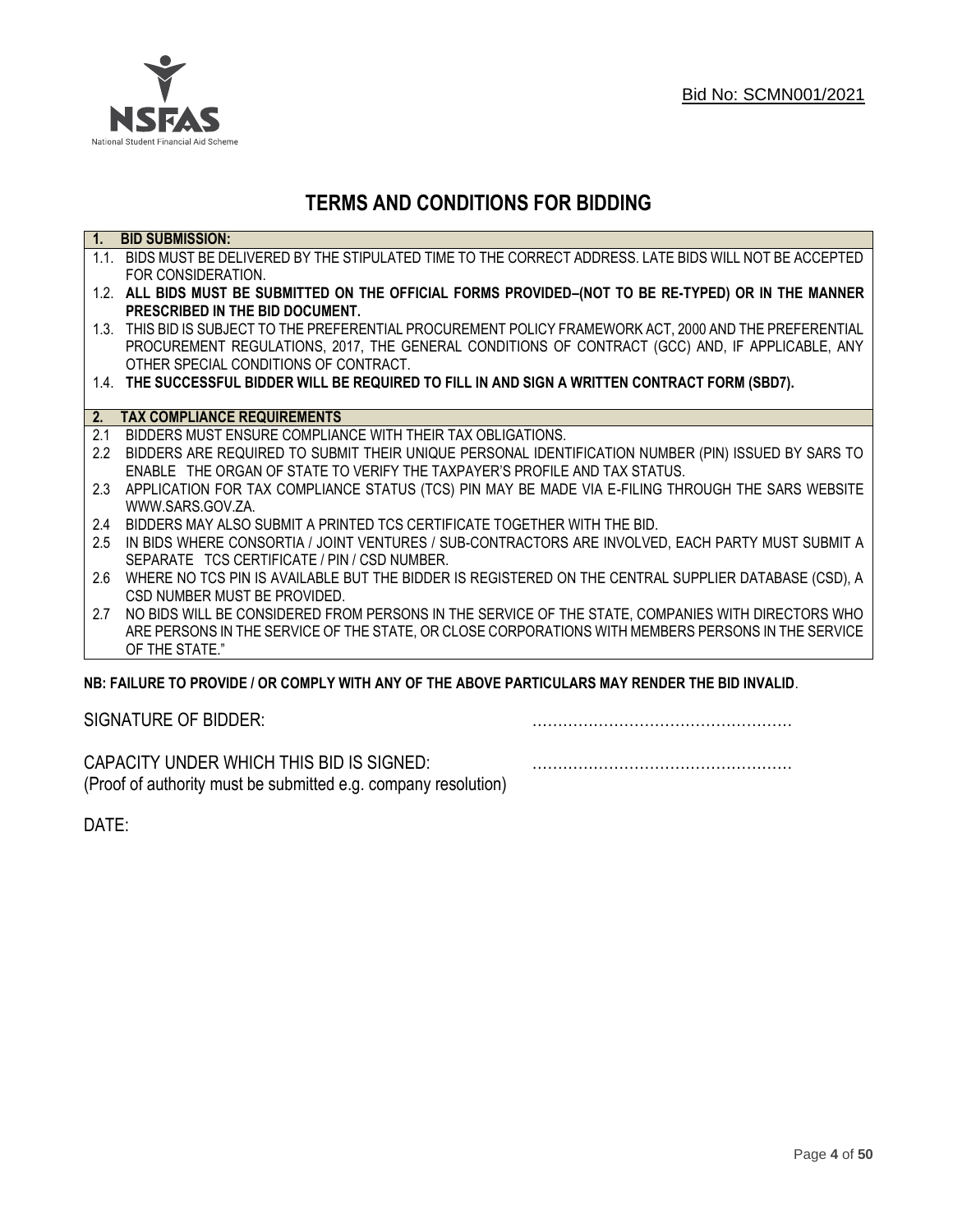

### **NSFAS overview**

The National Student Financial Aid Scheme (NSFAS) is a statutory body providing financial aid to eligible students who wish to study at public universities and Technical Vocational Education and Training (TVET) colleges. NSFAS is mandated to manage and distribute funds in accordance with the provisions of the NSFAS Act (Act 56 of 1999).

### **Fraud and Corruption**

All providers are to take note of the implications of contravening the Prevention and Combating of Corrupt Activities Act, Act No 12 of 2004 and any other Act applicable.

The National Student Financial Aid Scheme is committed to conducting business ethically and is constantly introducing proactive measures to ensure that we identify and appropriately respond to any unlawful and unethical business practices. All NSFAS tenders are subject to certain audit processes and limited due diligence checks with the intend to identify any possible unlawful or unethical practices.

### **Reporting of any unlawful or unethical incidents to NSFAS**

Should any bidder, potential or current supplier of NSFAS or any other third party:

- receive any irregular contact or correspondence from anyone presenting themselves as an employee or representative of NSFAS
- receive any contact or correspondence from anyone soliciting any bribe of any form
- become aware of any irregular or illegal conduct by any party who has a relationship with NSFAS or any NSFAS official

you are requested to immediately report it to NSFAS's Governance, Risk and Compliance (GRC) Department. All information provided to the NSFAS GRC department will be treated with utmost confidentiality and in terms of the Protected Disclosures Act, Act 26 of 2000.

Please forward any information or direct any queries to the following NSFAS GRC staff members:

- Ms Amanda Basson: [amandab@nsfas.org.za](mailto:amandab@nsfas.org.za)
- Mr Corné Mellet : [corneme@nsfas.org.za](mailto:corneme@nsfas.org.za)

### **Reporting of any unlawful or unethical incidents to the South African Police**

Bidders, current or potential NSFAS suppliers or any other third party who become aware of any unlawful and unethical conduct are encouraged to report the matter to the South African Police. NSFAS request that details of such reports made to the SAP be shared with NSFAS official listed above so as to enable consolidation of possible related investigations.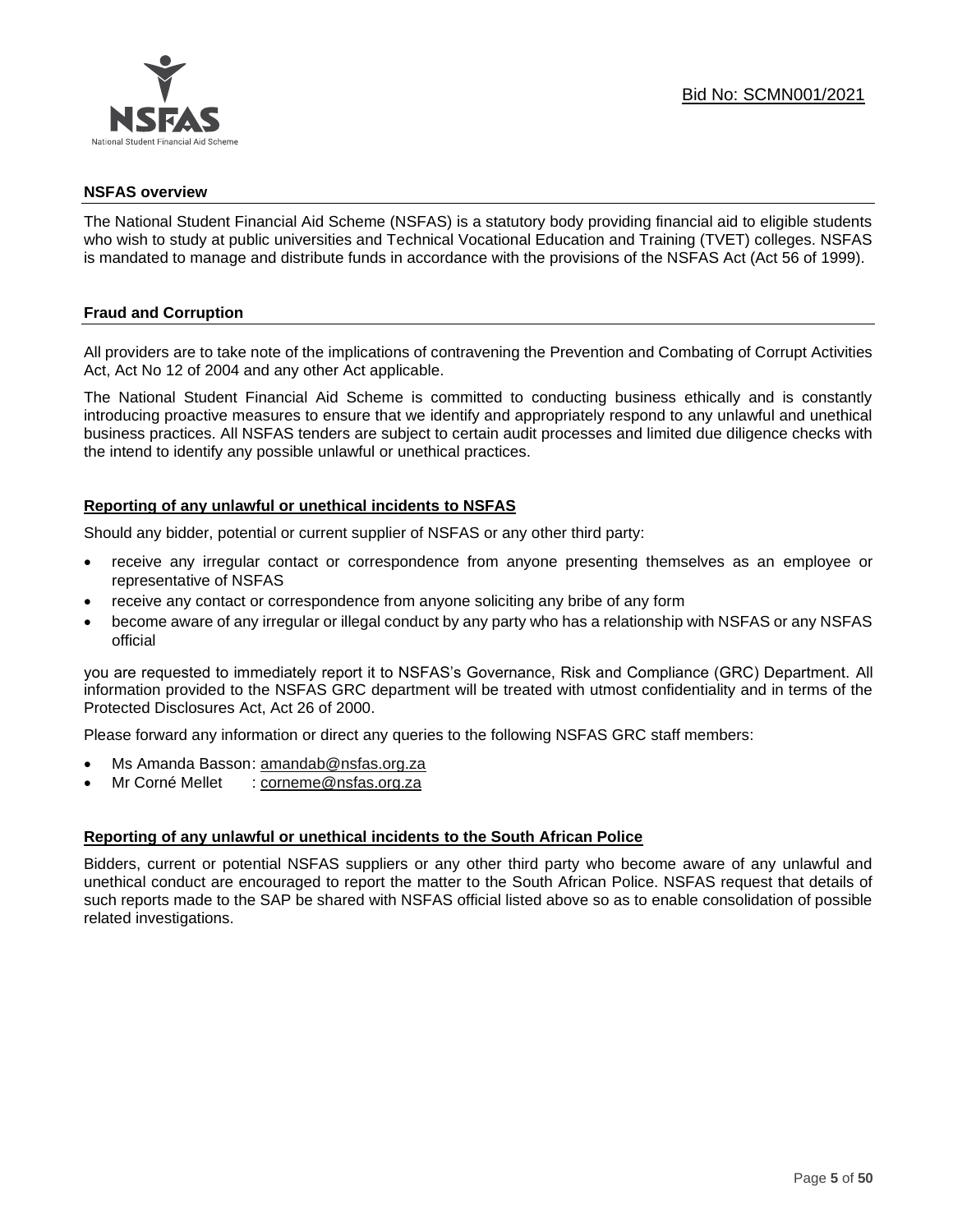

### **Clarifications / Additional information / Rights**

### **Clarification**

Any clarification required by a bidder regarding the meaning or interpretation of the bid specifications, or any other aspect concerning the bid, are to be requested in writing by email from [scm@nsfas.org.za](mailto:scm@nsfas.org.za) at least five (5) working days before the closing date of the bid. The bid number should be mentioned in all correspondence. Telephonic requests for clarification will not be accepted. Bidder are reminded that NSFAS SCM officials will never contact bidders telephonically or by other method other that through the official SCM email address listed above.

### **Additional Information**

During the evaluation of the bids, additional information may be requested in writing from bidders, for clarity. Replies to such requests must be submitted, within 5 (five) working days from the date of request, or as otherwise indicated. Failure to comply, may lead to your bid being disregarded.

### **Rights**

NSFAS reserves the right to appoint more than one (1) service provider. NSFAS further reserves the right to engage with the short-listed bidders for price negotiation and a site inspection where necessary. NSFAS in addition reserves the right to invite the shortlisted for a presentation as part of the bid process. NFAS reserves the right to not select the lowest price. In addition, NSFAS reserves the right to not award the tender to the shortlisted bidder should any risk arise from any NSFAS due diligence assessment performed. NSFAS reserves the right to award the contract in whole or in parts.

### **Consent**

By responding to this tender, both the entity and its directors provide consent to NSFAS to perform background checks which would include amongst others, the relevant Transunion checks, should it wish to do so.

By responding to this tender, the bidder agrees to all the terms and conditions as included in the bid document.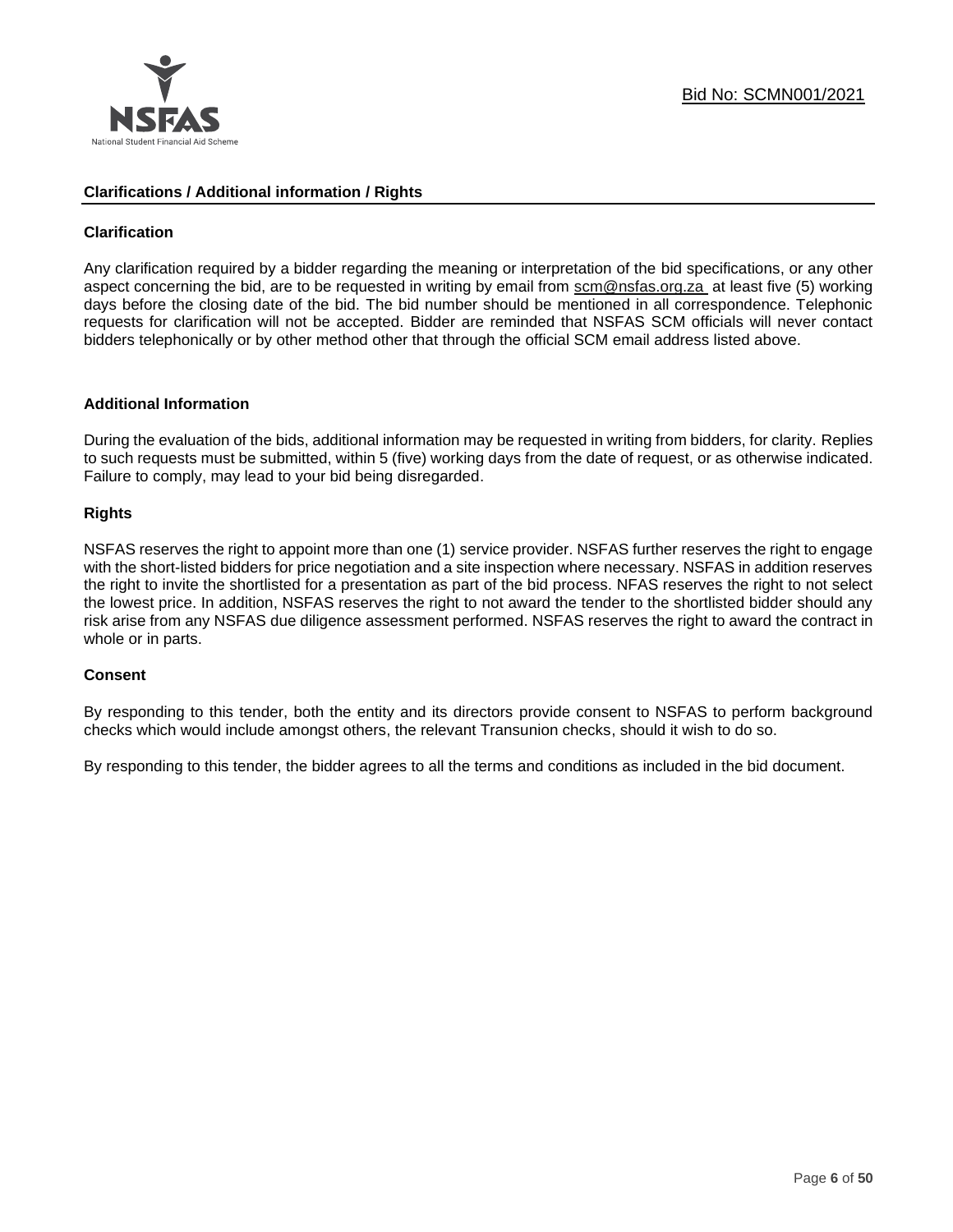### **Bid submission**

**One (1) physical bid proposal** must be handed in/delivered to:

The deposit box situated at: 1st Floor, House Vincent Brodie Road Wynberg 7801

Tenders can be delivered and deposited into the tender box between 08:30 and 16:00, Mondays to Fridays prior to the closing date, and between 08:30 and 11:00 on the closing date.

**No faxed or e-mailed bid proposals will be accepted.** The bidders are encouraged to index and paginate the bid proposal.

Respondents should ensure that tender documents are delivered to NSFAS in the tender box before the closing date and time of the tender. If the tender document is late, it will not be accepted and will be disregarded. Bid proposals submitted on time shall not be returned to the bidder.

Any tender submitted shall remain valid, irrevocable and open for written acceptance by NSFAS for a period of 120 (one hundred and twenty) days. A tender submitted shall further be deemed to remain valid after the expiry of the above mentioned 120-day period until formal acceptance by NSFAS, unless NSFAS is notified in writing by the tenderer of anything to the contrary (including any further conditions the tender may introduce). Any further conditions that the tenderer may introduce will be considered at the sole discretion of NSFAS.

Bidders should indicate on the cover of the bid proposal (in a sealed envelope/box), the following information:

- Bid number SCMN001/2021
- Closing date and time **30 April 2021 at 11:00**
- The name and address of the bidder

### **Late bids**

Bids received late will not be considered for evaluation purposes. A bid will be considered late if it arrived even one second after 11:00 am or any time thereafter. The tender (bid) box shall be locked at exactly 11:00 am and bids arriving late will not be considered under any circumstances. Bidders are therefore strongly advised to ensure that bids be dispatched allowing enough time for any unforeseen events that may delay the delivery of the bid.

Bids sent to NSFAS via courier shall be deemed to be received at the date and time of arrival at the NSFAS premises (tender box) Bids received in the tender box after the closing date and time of the bid, shall therefore be deemed to be received late. Bidders should allow time to access the premises due to security arrangements that need to be observed.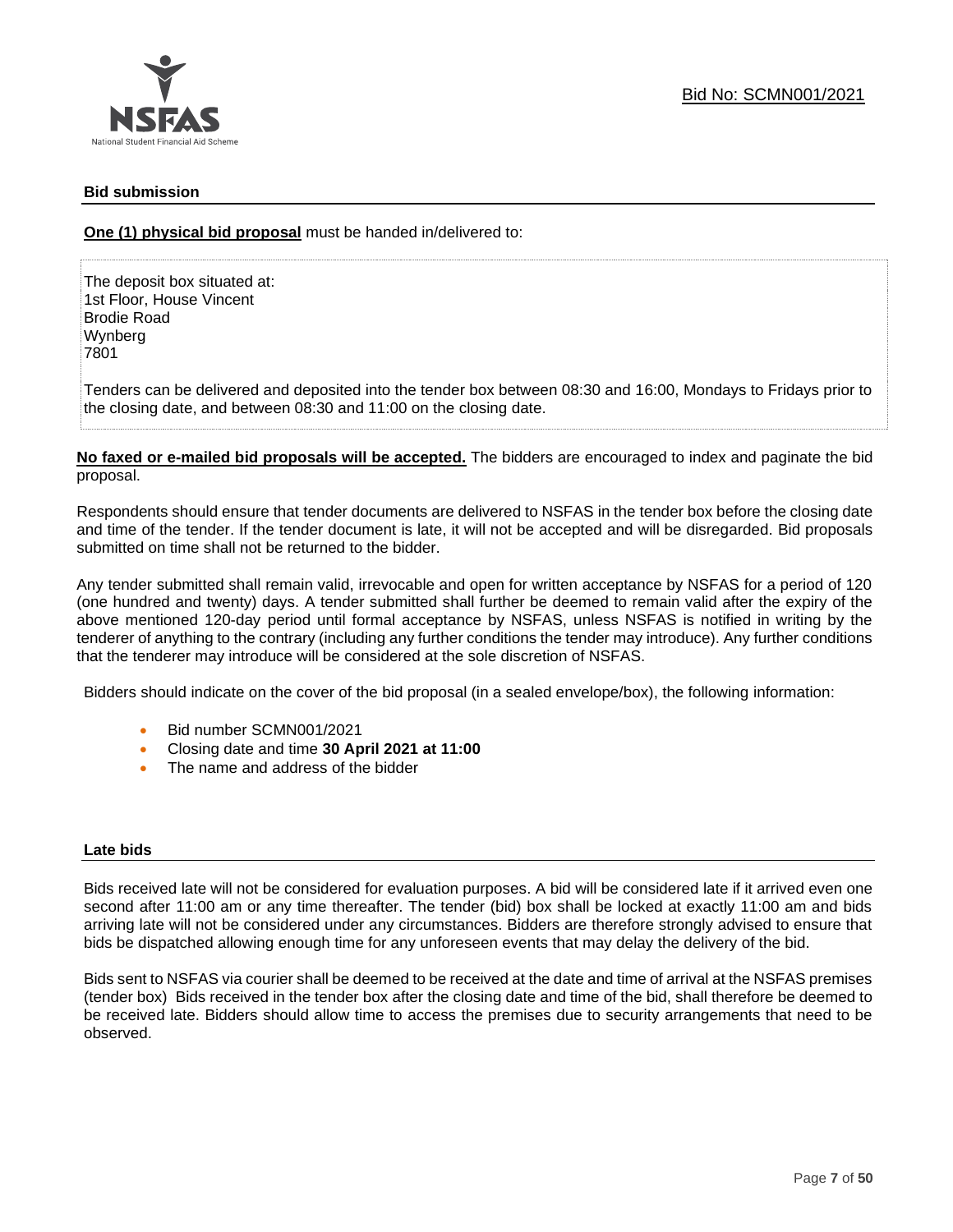

### **Response Structure:**

The contents of the bid document must be as follows, and numbering below, with each schedule punched, placed in a file and separated from the next schedule with a file divider.

Please complete the checklist below to verify your submission of the relevant documents:

| <b>Schedules</b>  | Description<br>Yes                                                                                                                                                                                                                         |  | Submitted<br>(tick box below): |  |
|-------------------|--------------------------------------------------------------------------------------------------------------------------------------------------------------------------------------------------------------------------------------------|--|--------------------------------|--|
|                   |                                                                                                                                                                                                                                            |  | No                             |  |
| <b>Schedule 1</b> | Entity registration documentation                                                                                                                                                                                                          |  |                                |  |
| <b>Schedule 2</b> | Consent by the entity and its directors to perform the necessary background<br>checks which includes amongst others, the TransUnion checks.                                                                                                |  |                                |  |
| Schedule 3        | Original Valid Tax Clearance Certificate/tax pin                                                                                                                                                                                           |  |                                |  |
| Schedule 4        | BBB-EE Certificate, or,<br>BBBEE Sworn Affidavit for EME/QSE signed and stamped by Commissioner<br>of Oaths.                                                                                                                               |  |                                |  |
| <b>Schedule 5</b> | National Treasury Central Supplier Database (CSD) proof of registration -<br>please provide the latest full report. Note that the details of the Directors on<br>the SBD4 form must correspond to the details of the Directors on the CSD. |  |                                |  |
| Schedule 6        | Letter from Bank confirming banking details (not older than 3 months from<br>date of closing date of tender)                                                                                                                               |  |                                |  |
| Schedule 7        | Completed and signed Tender Documents: including the following.<br>SBD <sub>1</sub><br>SBD <sub>4</sub><br><b>SBD 6.1</b><br>SBD <sub>8</sub><br>SBD <sub>9</sub><br>General Conditions of Contracts (with every page initiated)           |  |                                |  |
| <b>Schedule 8</b> | Detailed Bid proposal in response to bid specification requirements                                                                                                                                                                        |  |                                |  |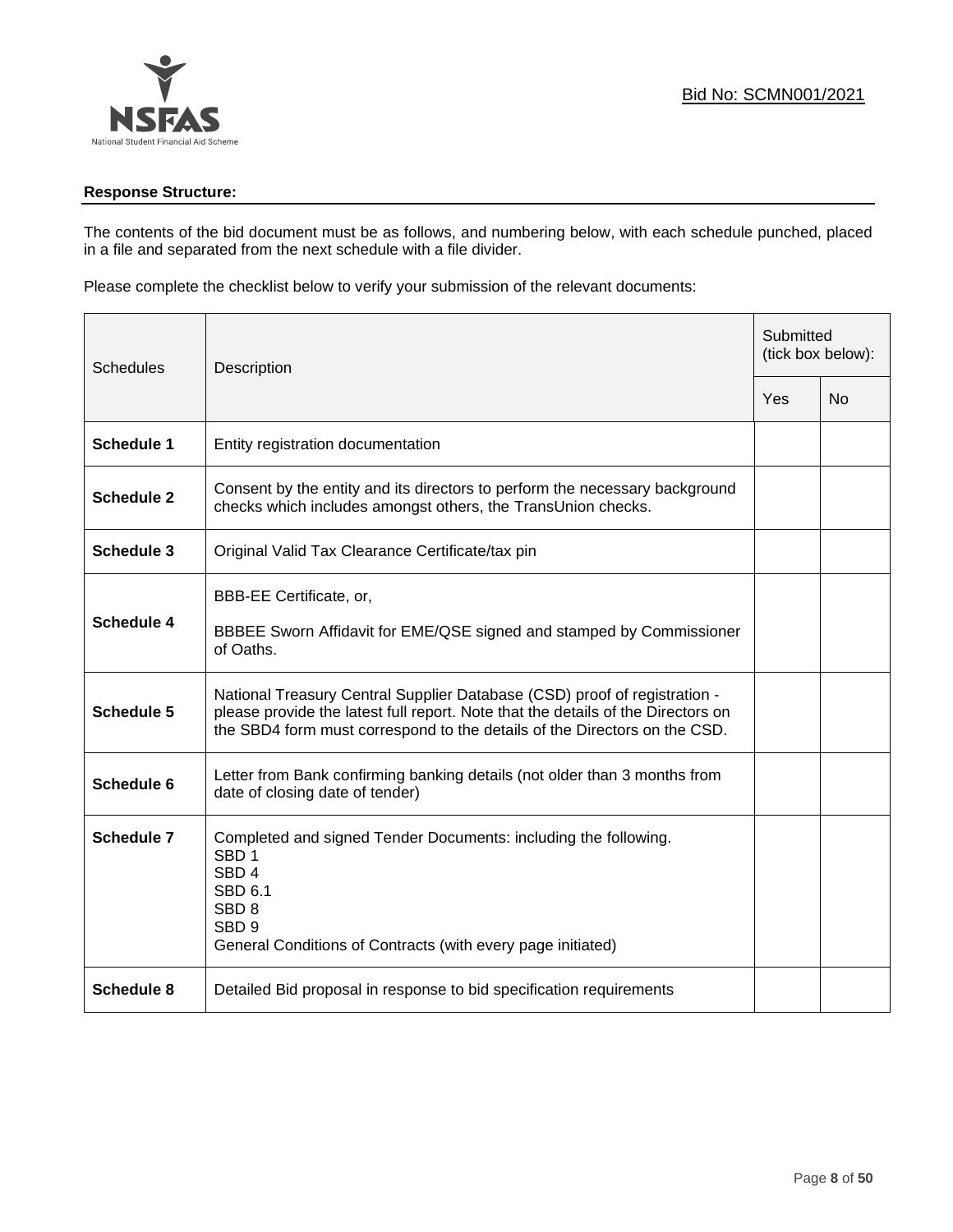### **Contract Negotiations**

The successful bidder (s) will be required to enter into a written contract/SLA with NSFAS. The final terms and conditions will be negotiated between NSFAS and the successful bidders (s). Should the awarded bidder fail to sign the SLA within a reasonable timeframe deemed by NSFAS, NSFAS reserves the right to cancel the award/contract and award the tender to the 2<sup>nd</sup> placed bidder.

### **Payments**

By responding to this bid document, the service provider agrees to the following

NSFAS will pay the successful bidder (s) the fees set out in the final contract according to the table of deliverables. No additional amounts will be payable by NSFAS to the successful bidder (s).

The successful bidder (s) shall invoice NSFAS for the services rendered in a reasonable timeframe. The invoices billed to NSFAS must be in relation to the original scope of work/terms of reference.

The invoice must be accompanied by supporting source document(s) containing detailed information, as NSFAS may reasonably require, for the purposes of establishing the specific nature, extent and quality of the services which were undertaken by the successful bidder (s).

No payment will be made to the successful bidder (s) unless an original tax invoice complying with section 20 of the VAT Act, 1991 (Act No 89 of 1991), as amended, has been submitted to NSFAS.

Payment shall be made by bank transfer into the successful bidder (s) back account normally 30 days after receipt of an acceptable, original, valid tax invoice.

Payments will only be made to the bidder in accordance with the purchase order issued to the awarded bidder. Any services delivered by the bidder outside of the original bid specifications and over and above the purchase order value will not be paid for as NSFAS is not liable for these payments. Should the service provider perform any additional work outside of the tender award and its requirements, NSFAS will not be held liable for such payment to the service provider. Should you receive any instruction from NSFAS that does not come from the SCM unit to perform any work outside of the original bid specification, NSFAS will not be held liable for this payment.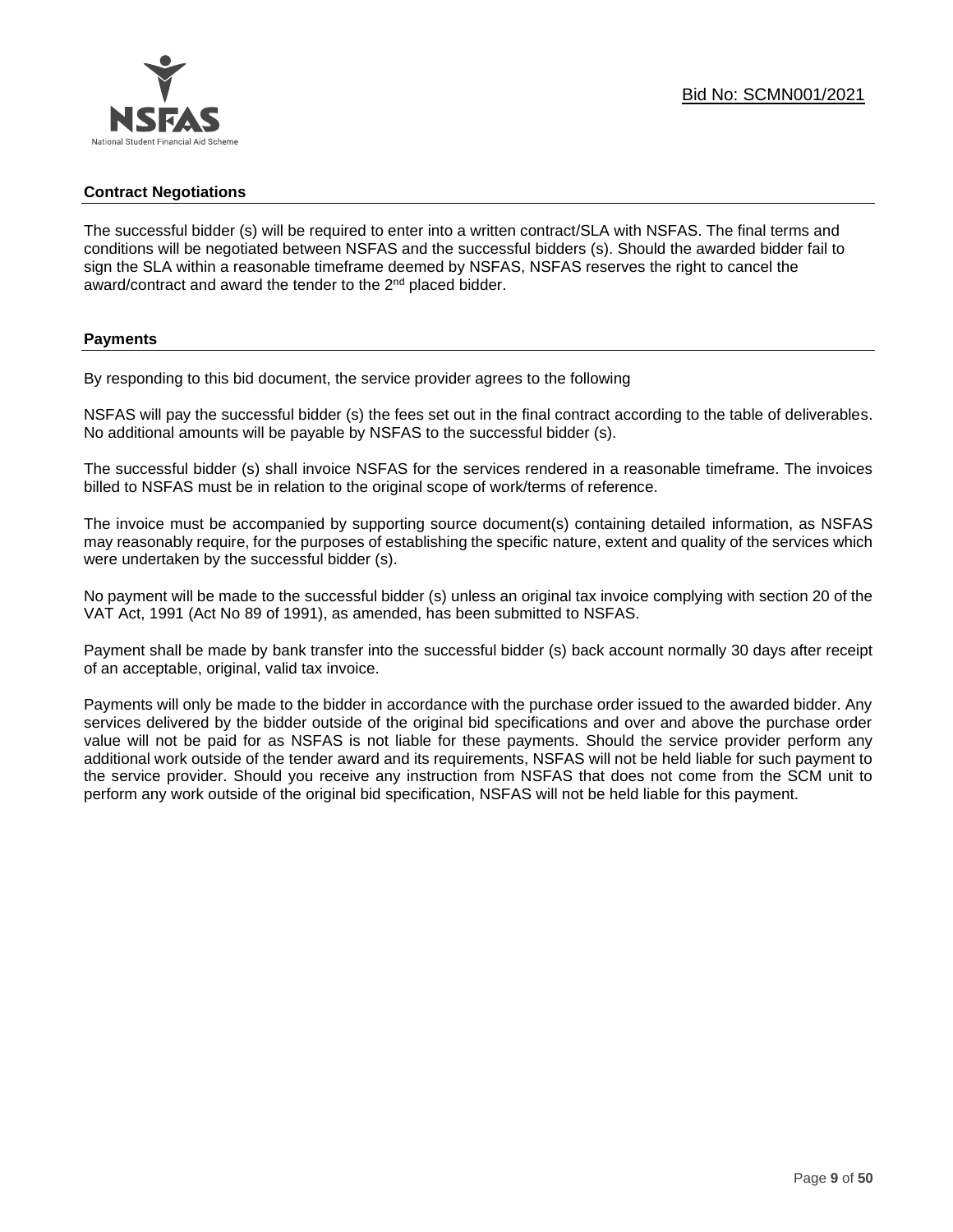

### **1. Purpose**

1.1. The purpose of this request for proposal is to procure Job Evaluation and Job Grading Services for the evaluation and grading of positions within the National Student Financial Aid Scheme (NSFAS).

### **2. Background**

- 2.1. The NSFAS is a schedule 3A public entity operating under the stewardship of the Department of Higher Education, Science and Technology. The mandate of the NSFAS is to provide financial aid to all eligible public university and Technical and Vocational Education and Training (TVET) college students from poor and working-class families in line with the NSFAS Act (Act No. 56 of 1999).
- 2.2. NSFAS is in the process of reviewing its organisation structure to ensure that it is fit for purpose and can deliver seamless products and services to its customers. This review will include a review and redesign of positions and jobs. A need therefore exists for the evaluation or re-evaluation of new or existing jobs respectively, and the grading or regrading of such jobs, as applicable.

### **3. Functional specifications**

**3.1.** The scope of work is for the provision of Job Evaluation and Grading Services for approximately 150 jobs. \**Note that the quantity of 150 is an estimate and may increase or decrease.*

### 3.1.1. **Objective**

The specific objective of the Job Evaluation Exercise is as follows:

- To conduct a detailed Job Evaluation process / assessment at NSFAS to ensure that jobs / job families are appropriately classified and aligned to the organisational structure, functions (KPI) and job grade levels in order to achieve equity in terms of remuneration taking into consideration the basic concept of equal pay for equal value of work.
- To develop a logical and consistent Job Evaluation framework upon which NSFAS can base future job evaluation decisions.

### **3.2 Scope of Work:**

3.2.1. The successful service provider will be expected to perform the following:

- Review all new and aligned job profiles in the current organizational structure and conduct job analysis interviews with relevant NSFAS stakeholders to scope certain jobs.
- Grade all the roles within the organisational structure and provide a full grading report of all roles / job families.
- Develop and provide a comprehensive project plan with clearly defined steps, KPAs and KPIs.
- Design a complete remuneration framework/philosophy for the NSFAS to ensure attraction and retention of key talent in line with the organisational strategy.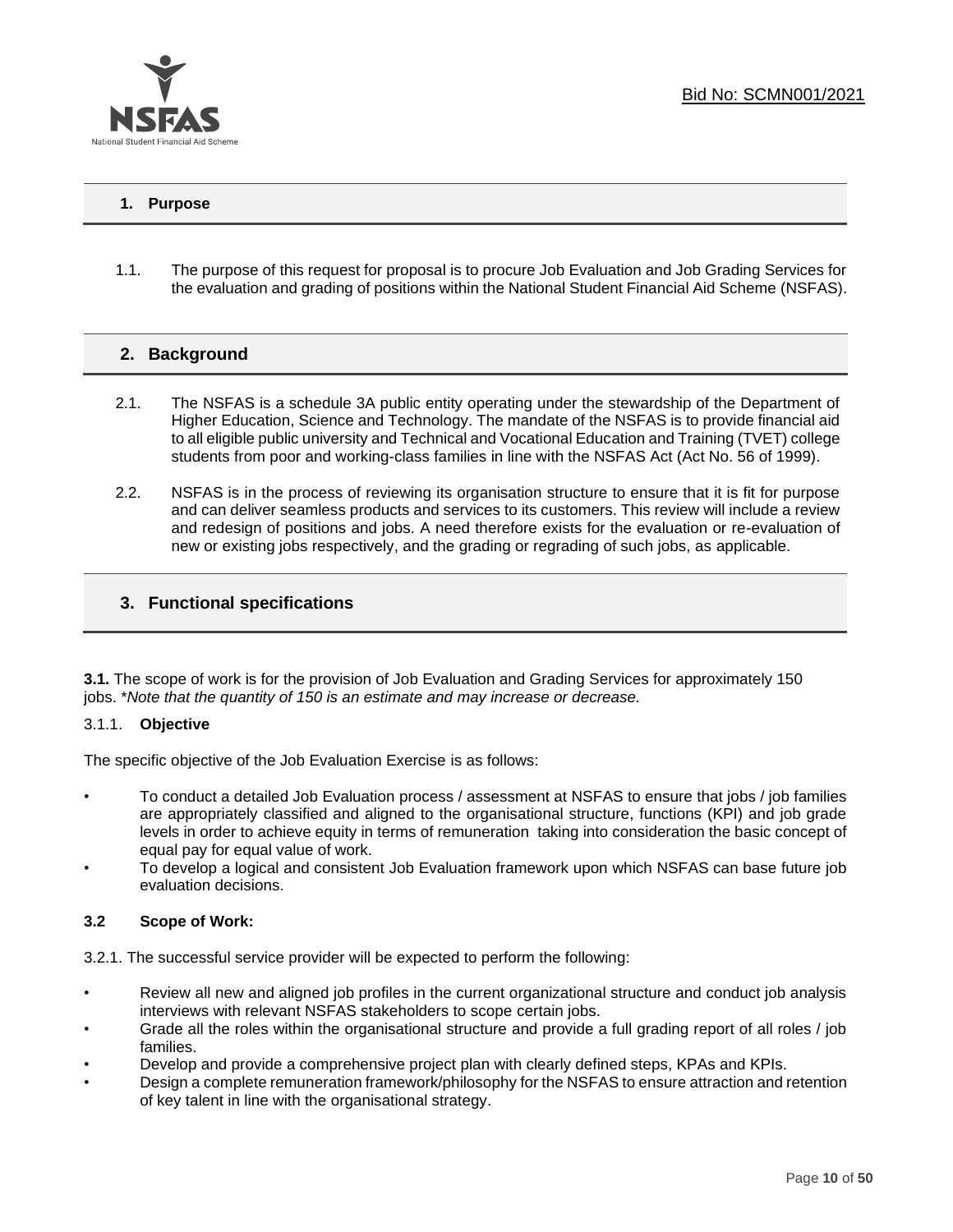

- Analyse the current remuneration structure in order to develop and provide executable plans to redefine and apply the total cost to company remuneration structure across all employee levels.
- Provide advice on the existing NSFAS remuneration framework including our salary structure model/s.
- Conduct the benchmarking exercise to ascertain external relativity and market relatedness, and design pay scales for the NSFAS with forecasted adjustments for the next three (3) years.
- Analyse the current salary disparities and provide a multi‐year plan to reduce this internal disparity, considering the new organisational structure adopted by the NSFAS.
- Provide report detailing recommendations to turnaround inefficiencies found within the current remuneration architecture.
- Capacitate the HR team and provide a toolkit, training manuals and training workshop for the HR team to implement effective pay management within the business

### **3.3. Turnaround Times**

3.3.1. The successful bidder must ensure that:

- The full process does not take longer than three (3) months.
- A comprehensive written report outlining the outcomes (results, recommendations and additional observations) is provided to NSFAS Human Resources capital after implementation.

### **4. Contract Period**

The contract shall be awarded for the provision of Job Evaluation and Grading Services for a for a period of no longer than 3 months or utilization of the approved budgetary allocation, whichever comes first. NSFAS reserves the right to extend the contract period should the scope of work not be completed within the first three (3) months limited to the contract award value.

### **5. Pricing Schedule**

Please consider the inevitable Consumer Price Index (CPI) increases year on year on the pricing of your proposal. The pricing must be inclusive of all costs including disbursements (travel, accommodation etc) where applicable. The below pricing schedule must be completed. It is estimated that a total of 150 jobs will be required to be evaluated, however this is subject to change, and hence the bidder must complete the pricing schedule below for one (1) job and for 150 jobs.

| <b>Activity</b>        | Total amount (excluding VAT) per job | Total amount (excluding VAT) for 150 |
|------------------------|--------------------------------------|--------------------------------------|
|                        |                                      | jobs                                 |
| Project initiation     |                                      |                                      |
| Review Job profiles    |                                      |                                      |
| Role grading           |                                      |                                      |
| Project                |                                      |                                      |
| implementation         |                                      |                                      |
| Remuneration           |                                      |                                      |
| framework              |                                      |                                      |
| Benchmarking           |                                      |                                      |
| <b>Skills Transfer</b> |                                      |                                      |
| Other                  |                                      |                                      |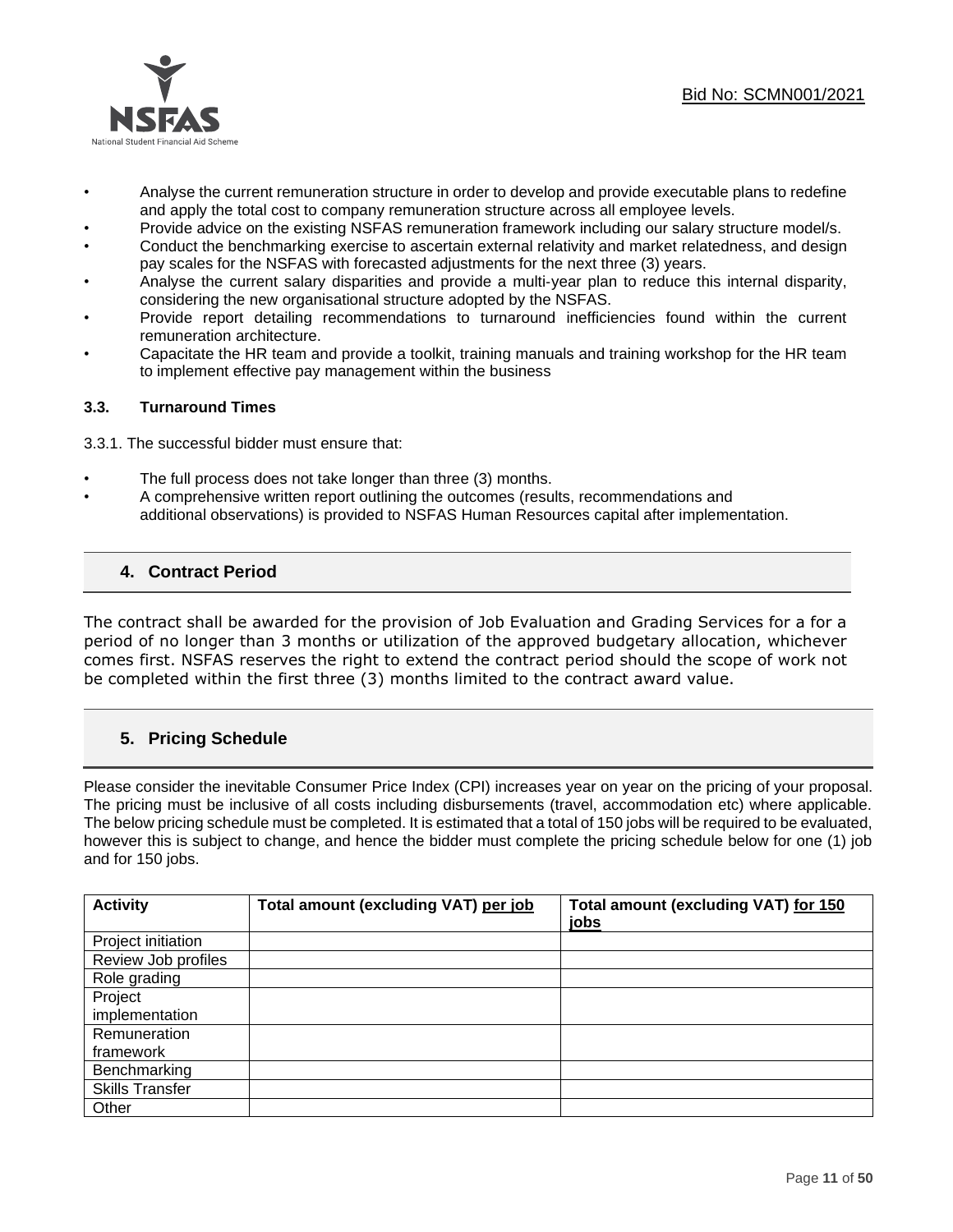

| Sub-total         |  |
|-------------------|--|
| VAT@ 15%          |  |
| <b>Total Cost</b> |  |

### **6. Evaluation Criteria**

Technical evaluation criteria element:

| <b>Element</b>              | Weight |
|-----------------------------|--------|
| Company Experience/ Profile | 25%    |
| <b>Skills and Resources</b> | 25%    |
| Methodology and approach    | 25%    |
| References                  | 10%    |
| Transformation              | 15%    |
| <b>TOTAL</b>                | 100%   |

### Criteria and Weighting:

*Bidders need to score a minimum of 70% for functionality. Bidders who score less than 70% minimum for functionality will not be considered further for Price and BBBEE. Bids will be evaluated in accordance with the following technical criteria:*

| <b>Selection Criteria</b>                                                                                                                                                                                                                                                                                                                  |               |        |
|--------------------------------------------------------------------------------------------------------------------------------------------------------------------------------------------------------------------------------------------------------------------------------------------------------------------------------------------|---------------|--------|
|                                                                                                                                                                                                                                                                                                                                            | Sub<br>Weight | Weight |
| Company Profile (sub-weight scored multiplied by 5 will result in<br>points scored for this category out of 25)<br>The bidder must provide company information (preferably a company<br>profile) detailing its years' experience in remuneration and benefits<br>services, job grading, job profile development and / or similar services. |               |        |
| No relevant experience                                                                                                                                                                                                                                                                                                                     | 0             | 25%    |
| Less than 5 years                                                                                                                                                                                                                                                                                                                          |               |        |
| More than 5 but less than 7 years of experience                                                                                                                                                                                                                                                                                            | 2             |        |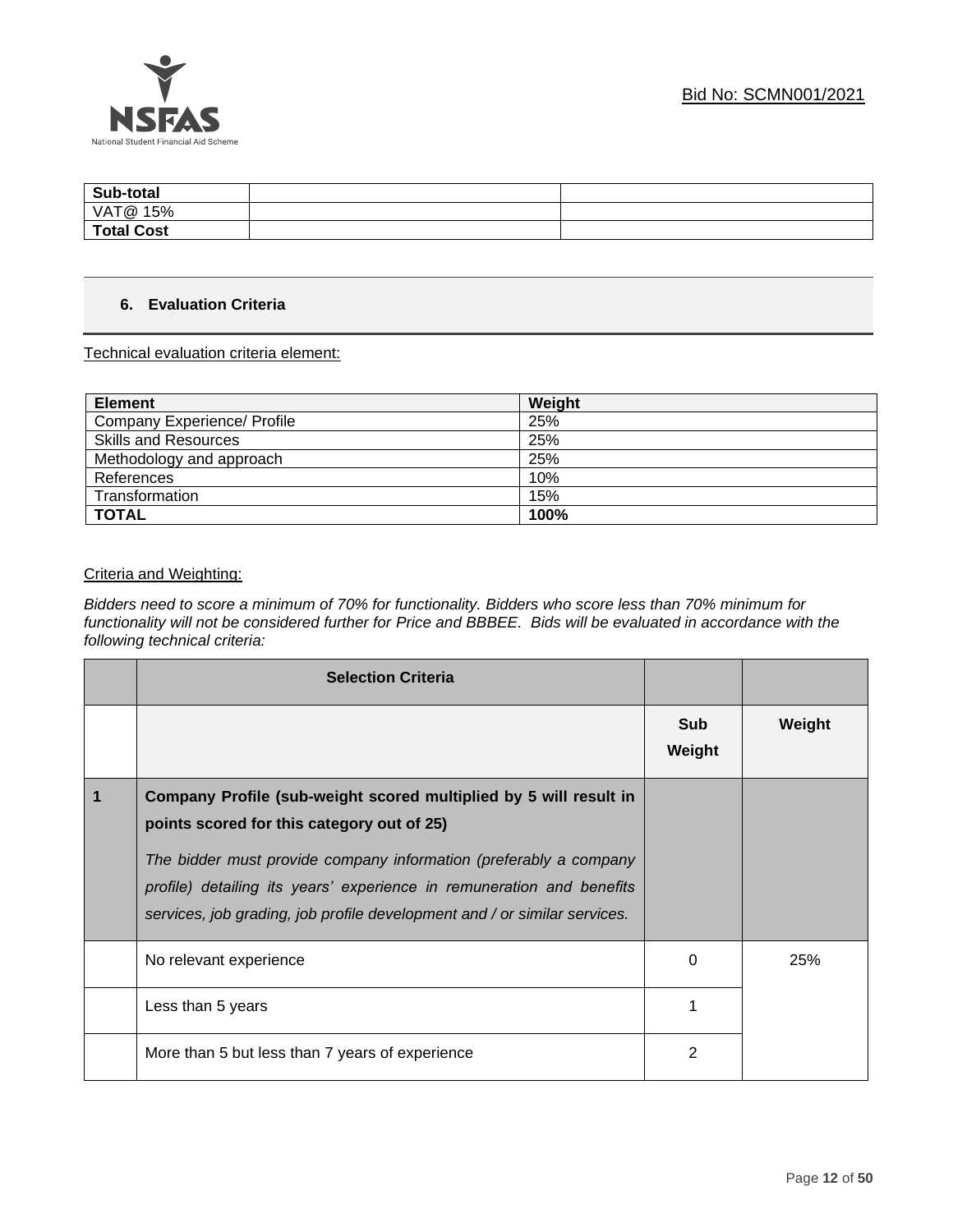

|              | More than 7 but less than 10 years of experience                                                                                                                                                                                                                                                                                                                                                              | 3              |     |
|--------------|---------------------------------------------------------------------------------------------------------------------------------------------------------------------------------------------------------------------------------------------------------------------------------------------------------------------------------------------------------------------------------------------------------------|----------------|-----|
|              | More than 10 but less than 15 years of experience                                                                                                                                                                                                                                                                                                                                                             | 4              |     |
|              | More than 15 years of experience                                                                                                                                                                                                                                                                                                                                                                              | 5              |     |
| $\mathbf{2}$ | Skills and resources (sub-weight scored multiplied by 5 will result<br>in points scored for this category out of 25)<br>Bidders provided a list of key personnel and CVs indicating qualifications<br>and relevant experience of the individuals who will be providing services<br>to NSFAS. The team must have experience in remuneration and<br>benefits services, job grading and job profile development. |                |     |
|              | No relevant experience                                                                                                                                                                                                                                                                                                                                                                                        | 0              | 25% |
|              | The core team has less than 3 years of combined experience                                                                                                                                                                                                                                                                                                                                                    | 1              |     |
|              | The core team has 4 - 8 years of combined experience                                                                                                                                                                                                                                                                                                                                                          | $\overline{2}$ |     |
|              | The core team has 9 -12 years of combined experience                                                                                                                                                                                                                                                                                                                                                          | 3              |     |
|              | The core team has 13-15 years of combined experience                                                                                                                                                                                                                                                                                                                                                          | 4              |     |
|              | The core team has more than 15 years of combined experience                                                                                                                                                                                                                                                                                                                                                   | 5              |     |
| 3            | Methodology and approach (sub-weight scored multiplied by 5 will<br>result in points scored for this category out of 25)<br>Provided detailed project plan and methodology with clear KPAs and<br>KPIs.                                                                                                                                                                                                       |                |     |
|              | No project plan and methodology provided                                                                                                                                                                                                                                                                                                                                                                      | 0              | 25% |
|              | Only provided a project plan without a methodology or only provided<br>methodology without a project plan                                                                                                                                                                                                                                                                                                     | $\mathbf{1}$   |     |
|              | Only provided a project plan and methodology without clearly defined<br>steps/KPAs/KPIs                                                                                                                                                                                                                                                                                                                       | $\overline{2}$ |     |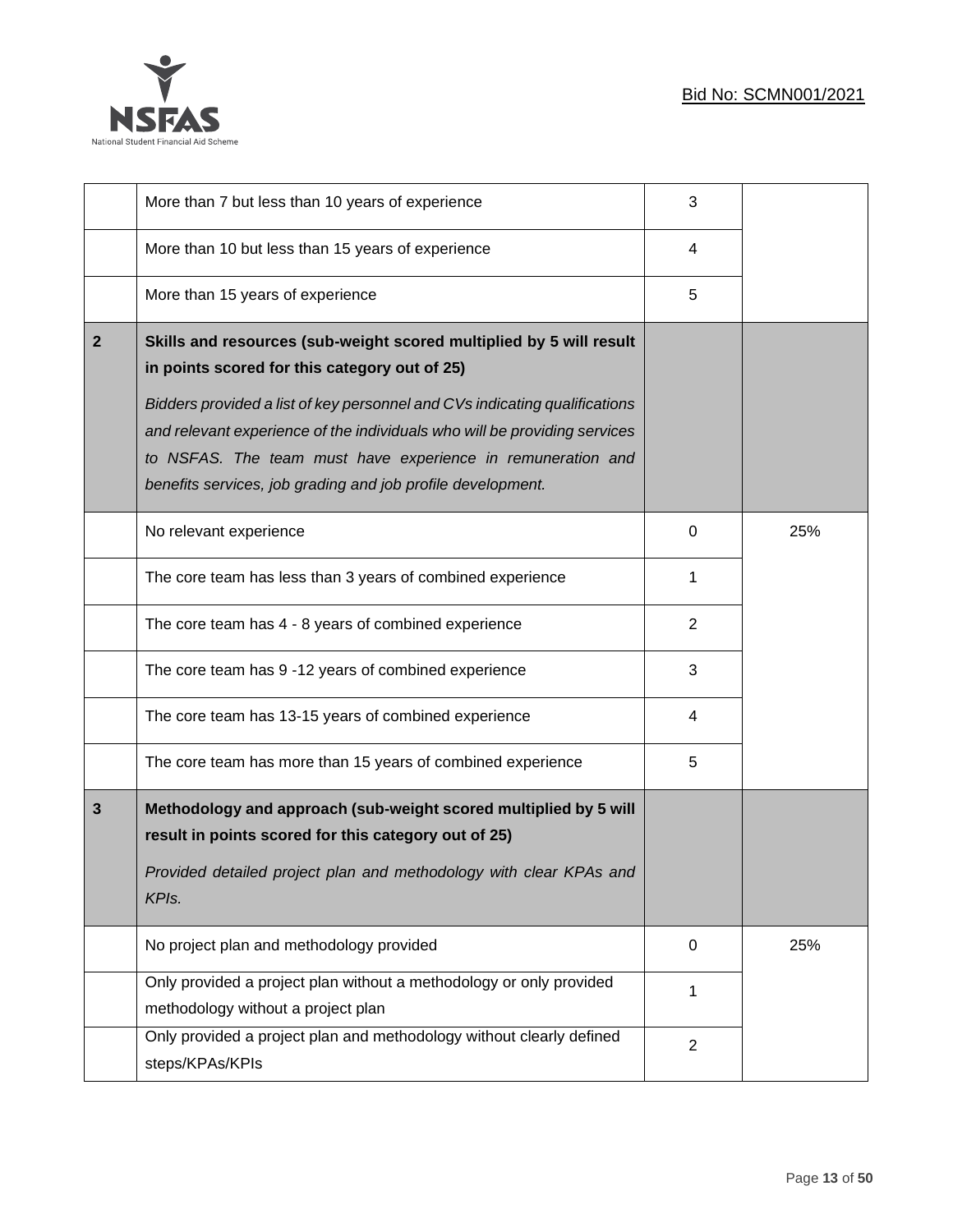

|                         | Provided a project plan and methodology with some KPAs but lacking<br>detail and consistent flow                                                                                                                                                                                                                                                      | 3              |     |
|-------------------------|-------------------------------------------------------------------------------------------------------------------------------------------------------------------------------------------------------------------------------------------------------------------------------------------------------------------------------------------------------|----------------|-----|
|                         | Provided a project plan and methodology with clear KPAs but basic<br><b>KPIs</b>                                                                                                                                                                                                                                                                      | 4              |     |
|                         | Provided a project plan and robust high-level methodology with clear<br>KPA's and clearly defined KPIs                                                                                                                                                                                                                                                | 5              |     |
| $\overline{\mathbf{4}}$ | References (sub-weight scored multiplied by 2 will result in points<br>scored for this category out of 10)<br>Provide at least five (5) relevant and contactable references from<br>current/recent clients where similar services were rendered.                                                                                                      |                |     |
|                         | No contactable reference                                                                                                                                                                                                                                                                                                                              | 0              | 10% |
|                         | 1 relevant and contactable reference                                                                                                                                                                                                                                                                                                                  | 1              |     |
|                         | 2 relevant and contactable references                                                                                                                                                                                                                                                                                                                 | $\overline{2}$ |     |
|                         | 3 relevant and contactable references                                                                                                                                                                                                                                                                                                                 | 3              |     |
|                         | 4 relevant and contactable references                                                                                                                                                                                                                                                                                                                 | 4              |     |
|                         | 5 or more relevant and contactable references                                                                                                                                                                                                                                                                                                         | 5              |     |
| 5.                      | Transformation (sub-weight scored multiplied by 3 will result in<br>points scored for this category out of 15)<br>The bidder must sub-contract a percentage of the work to a SMME. The<br>bidder must complete the SBD 6.2 form in this regard and must submit<br>the valid BBB-EE certification of the SMME entity as part of their bid<br>proposal. |                |     |
|                         | Less than 10% sub- contracting                                                                                                                                                                                                                                                                                                                        | 0              | 15% |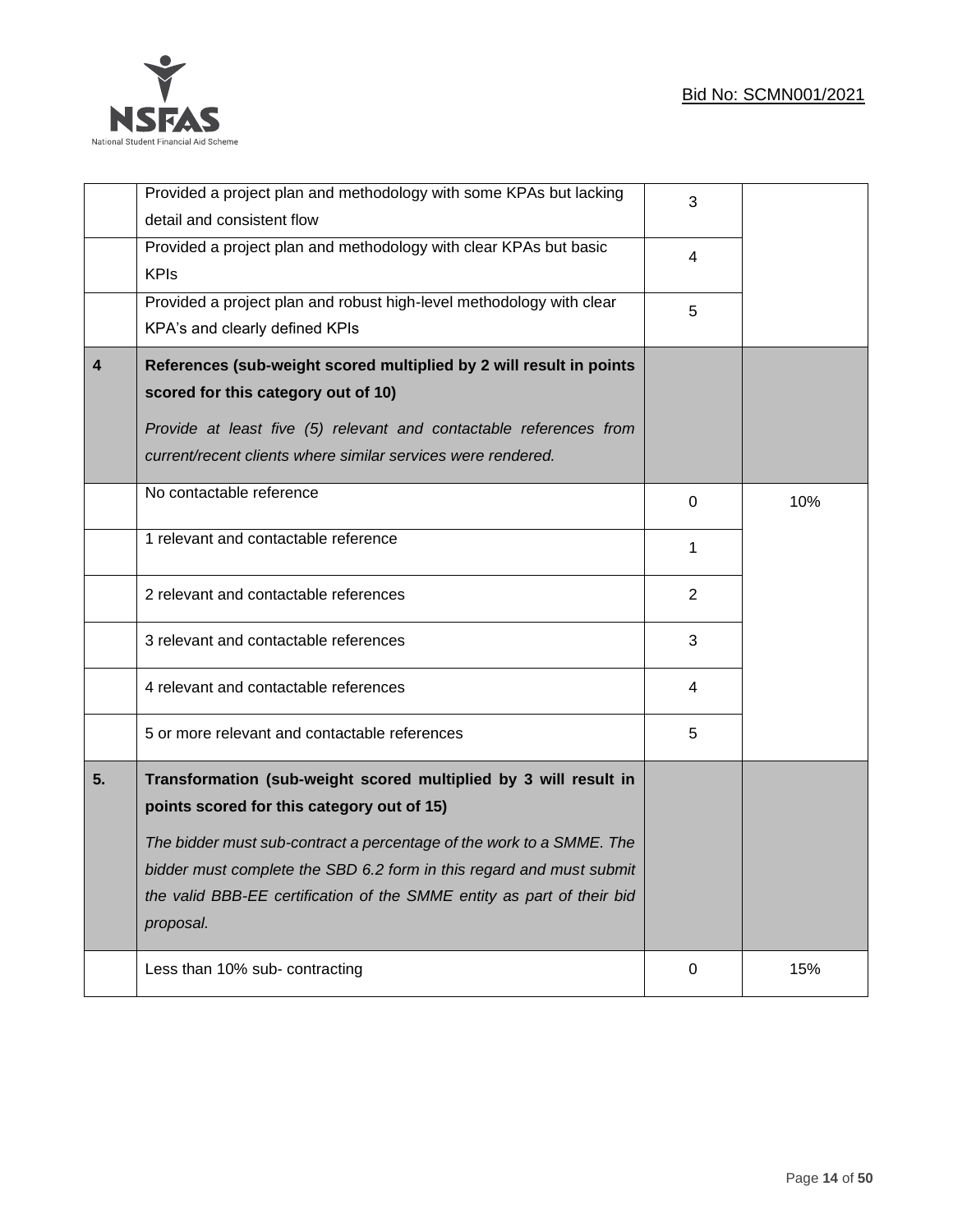

### **7. Preference Point System**

All proposals that will achieve the minimum qualifying score (acceptable tenders) will be evaluated further in terms of the preference point system as follows: A maximum of 80 points is allocated for price on the following basis:

**80/20**

$$
Ps = 80 \left( 1 - \frac{Pt - P \min}{P \min} \right)
$$

Where

Ps = Points scored for comparative price of proposal under consideration

Pt = Comparative price of bid under consideration

Pmin = Comparative price of lowest acceptable proposal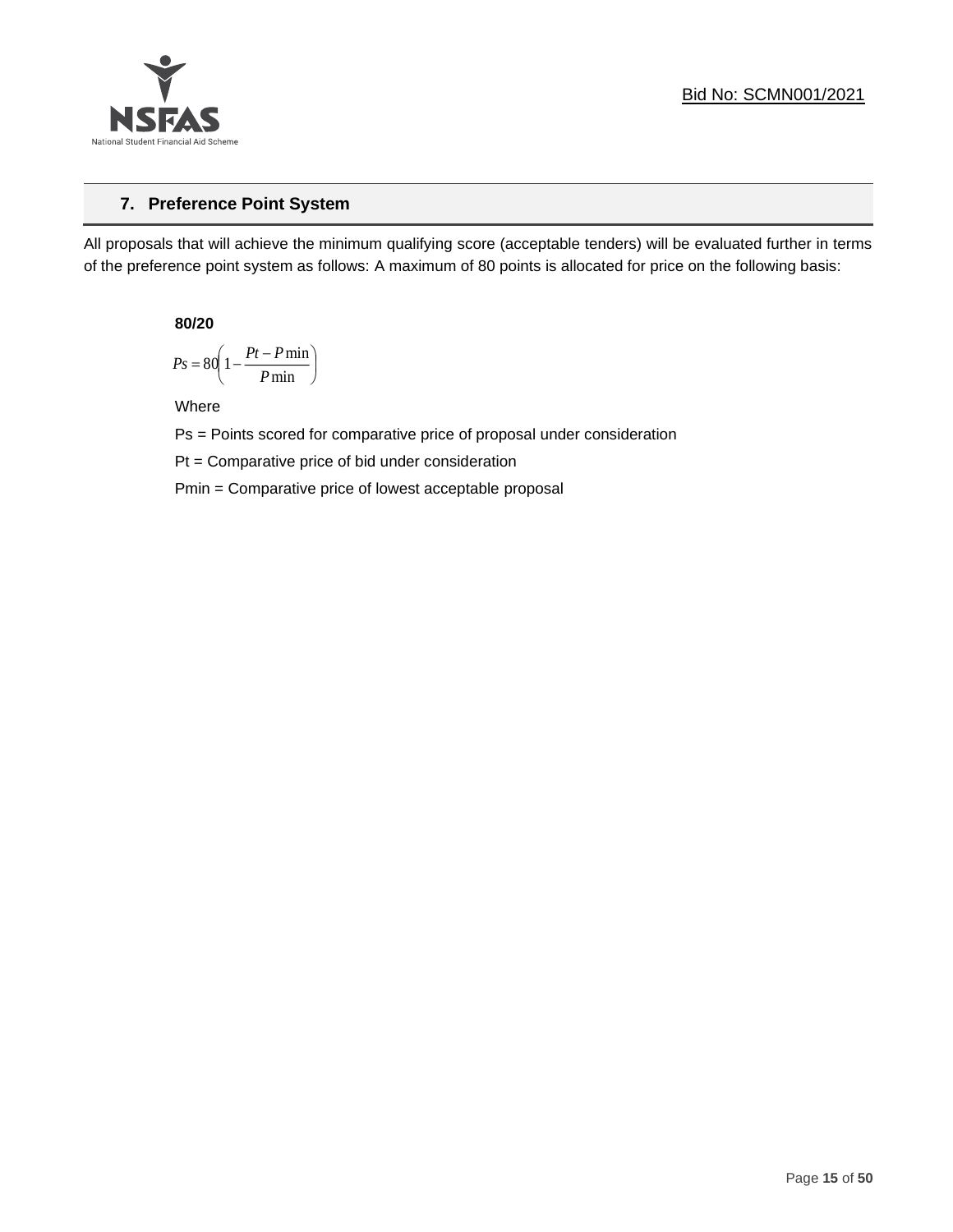

**SBD4**

### **1. Declaration of Interest**

This declaration will be used by institutions to ensure that when goods and services are being procured, all reasonable steps are taken to combat the abuse of the supply chain management system.

The bid of any bidder may be disregarded if that bidder, or any of its directors have:

- A. abused the NSFAS's supply chain management system;
- B. committed fraud or any other improper conduct in relation to such system; or
- C. failed to perform on any previous contract.

**In order to give effect to the above, the following questionnaire must be completed and submitted with the bid**.

| The following particulars must be furnished: |                                                                                          |  |  |
|----------------------------------------------|------------------------------------------------------------------------------------------|--|--|
| 2.1                                          | Full Name of bidder or his or her representative:                                        |  |  |
|                                              |                                                                                          |  |  |
| 2.2                                          | <b>Identity Number:</b>                                                                  |  |  |
|                                              |                                                                                          |  |  |
| 2.3                                          | Position occupied in the Company (director, trustee, shareholder <sup>2</sup> , member): |  |  |
|                                              |                                                                                          |  |  |

| Registration number of the company, enterprise, close corporation, partnership agreement or trust:<br>2.4 |  |
|-----------------------------------------------------------------------------------------------------------|--|
|-----------------------------------------------------------------------------------------------------------|--|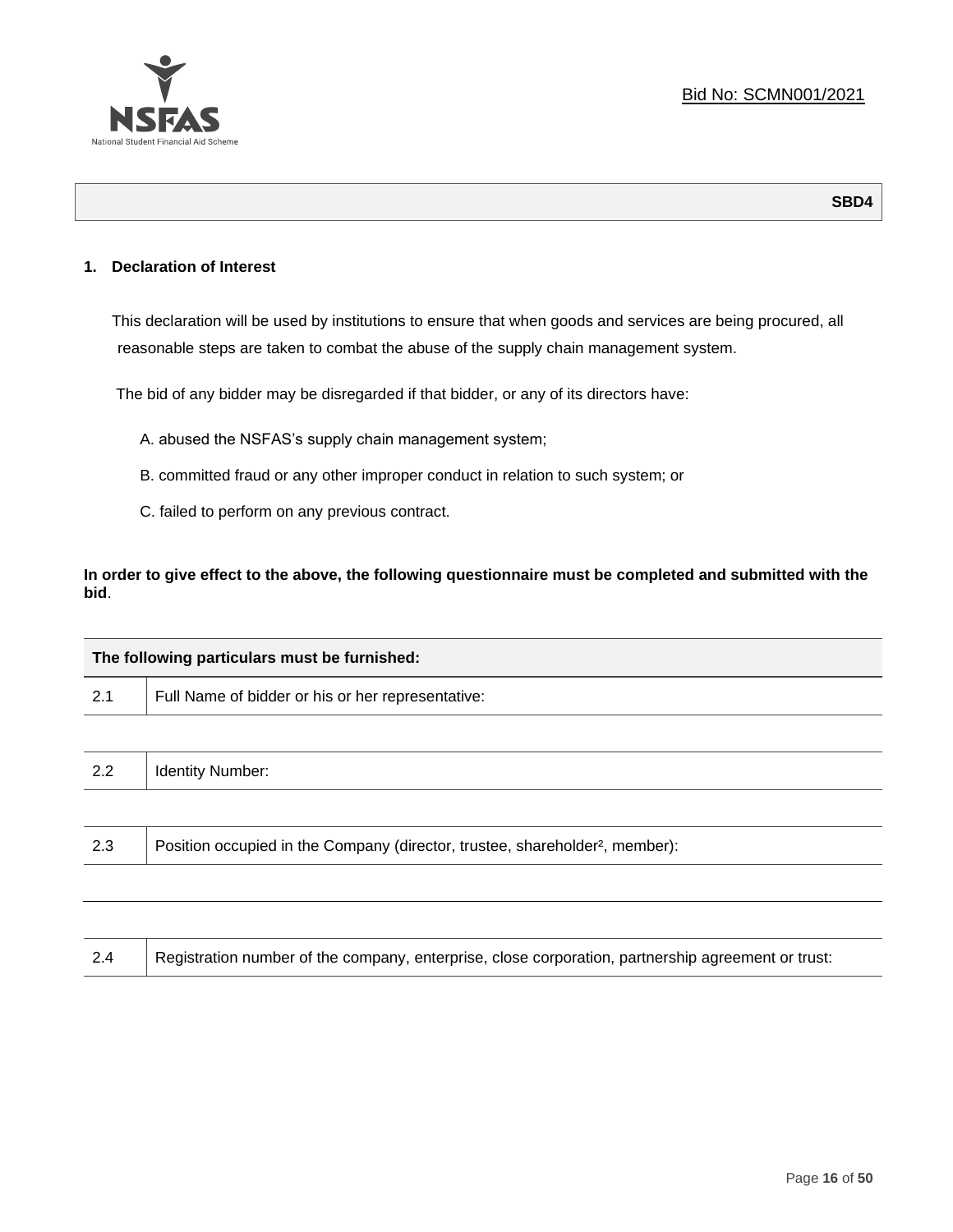

| 2.5 | Tax Reference Number: |  |  |  |  |
|-----|-----------------------|--|--|--|--|
|     |                       |  |  |  |  |

| 2.6 | VAT Registration Number: |
|-----|--------------------------|
|-----|--------------------------|

| 2.6.1  | The names of all directors / trustees / shareholders / members, their individual identity numbers, tax<br>reference numbers and, if applicable, employee / PESAL numbers must be indicated in paragraph 3<br>below. |     |  |  |
|--------|---------------------------------------------------------------------------------------------------------------------------------------------------------------------------------------------------------------------|-----|--|--|
| 2.7    | Are you or any person connected with the bidder presently employed by the state?                                                                                                                                    |     |  |  |
|        | Yes                                                                                                                                                                                                                 | No. |  |  |
| 2.7.2. | If yes, furnish the following particulars:                                                                                                                                                                          |     |  |  |
|        | Name of person / director / trustee / shareholder/ member:                                                                                                                                                          |     |  |  |

| Name of state institution at which you or the person connected to the bidder is employed: |
|-------------------------------------------------------------------------------------------|
|                                                                                           |

Position occupied in the state institution:

### "State" means

┱

- (a) Any national or provincial department, national or provincial public entity or constitutional institution within the meaning of the Public Finance Management Act, 1999 (Act No 1 of 1999);
- (b) Any municipality or municipal entity;
- (c) Provincial legislature;
- (d) National Assembly or the National Council of Provinces;
- (e) Parliament.

"Shareholder" means a person who owns shares in the company and is actively involved in the management of the enterprise or business and exercises control over the enterprise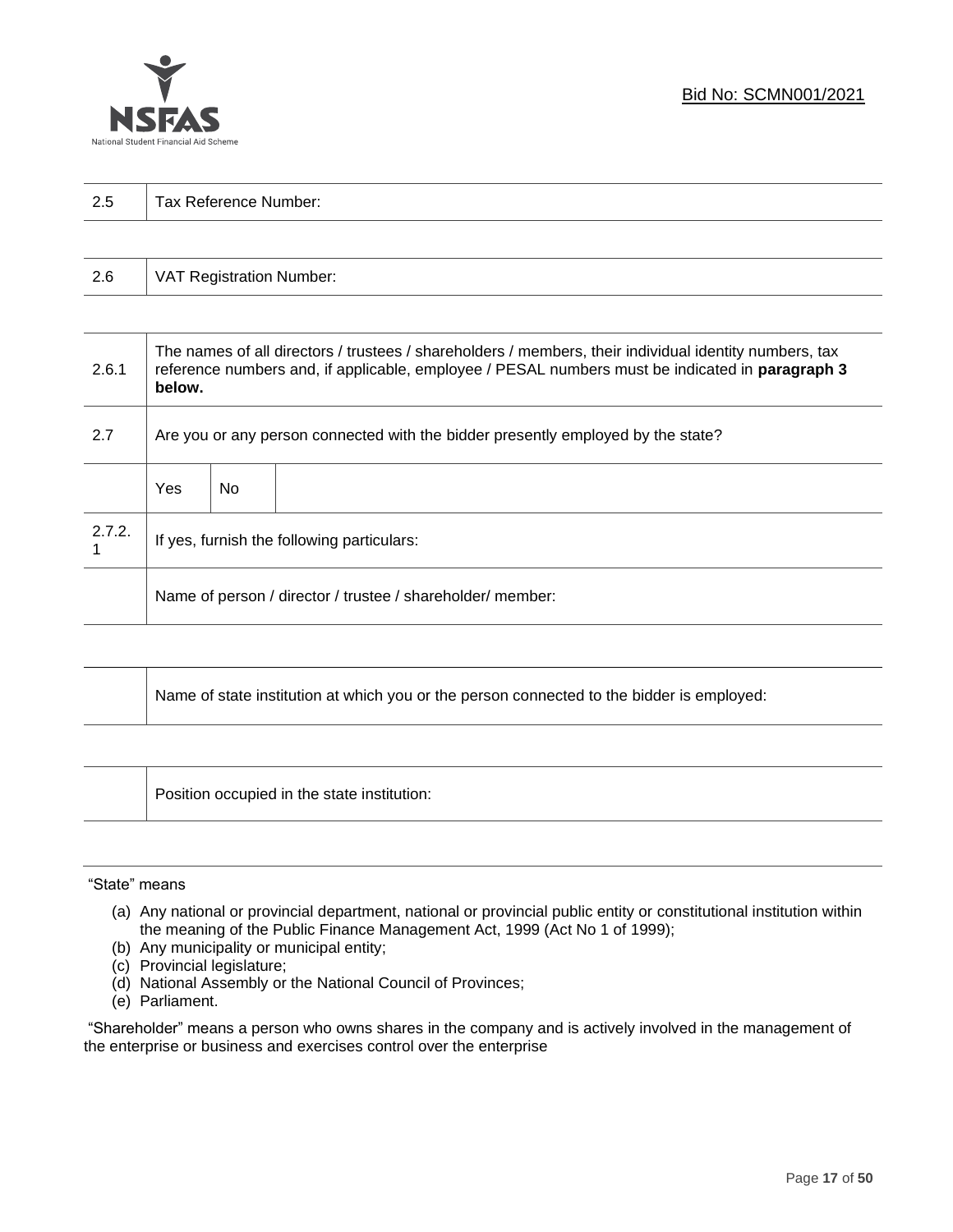

|             |                                                                                                                                                                                                                                                  | Any other particulars: |                                                                     |  |  |
|-------------|--------------------------------------------------------------------------------------------------------------------------------------------------------------------------------------------------------------------------------------------------|------------------------|---------------------------------------------------------------------|--|--|
| 2.7.2       | If you are presently employed by the state, did you obtain the appropriate authority to undertake<br>remunerative work outside employment in the public sector?                                                                                  |                        |                                                                     |  |  |
|             | <b>Yes</b>                                                                                                                                                                                                                                       | No                     |                                                                     |  |  |
|             |                                                                                                                                                                                                                                                  |                        | If yes, did you attach proof of such authority to the bid document? |  |  |
| 2.7.2.<br>1 | Note: Failure to submit proof of such authority, where applicable, may result in the disqualification of the<br>bid.                                                                                                                             |                        |                                                                     |  |  |
|             | Yes                                                                                                                                                                                                                                              | No                     |                                                                     |  |  |
| 2.7.2.<br>2 |                                                                                                                                                                                                                                                  |                        | If no, furnish reasons for non-submission of such proof:            |  |  |
| 2.8         | Did you or your spouse, or any of the company's directors / trustees / shareholders / members or their<br>spouses conduct business with the state in the previous twelve months?                                                                 |                        |                                                                     |  |  |
|             | Yes                                                                                                                                                                                                                                              | No                     |                                                                     |  |  |
| 2.8.1       | If so, furnish particulars:                                                                                                                                                                                                                      |                        |                                                                     |  |  |
| 2.9         | Do you, or any person connected with the bidder, have any relationship (family, friend, other) with a<br>person employed by the state and who may be involved with the evaluation and or adjudication of this<br>bid?                            |                        |                                                                     |  |  |
|             | Yes                                                                                                                                                                                                                                              | No                     |                                                                     |  |  |
| 2.9.1       | If so, furnish particulars:                                                                                                                                                                                                                      |                        |                                                                     |  |  |
| 2.10        | Are you, or any person connected with the bidder, aware of any relationship (family, friend, other)<br>between any other bidder and any person employed by the state who may be involved with the<br>evaluation and or adjudication of this bid? |                        |                                                                     |  |  |
|             | Yes                                                                                                                                                                                                                                              | No                     |                                                                     |  |  |
| 2.10.1      | If so, furnish particulars:                                                                                                                                                                                                                      |                        |                                                                     |  |  |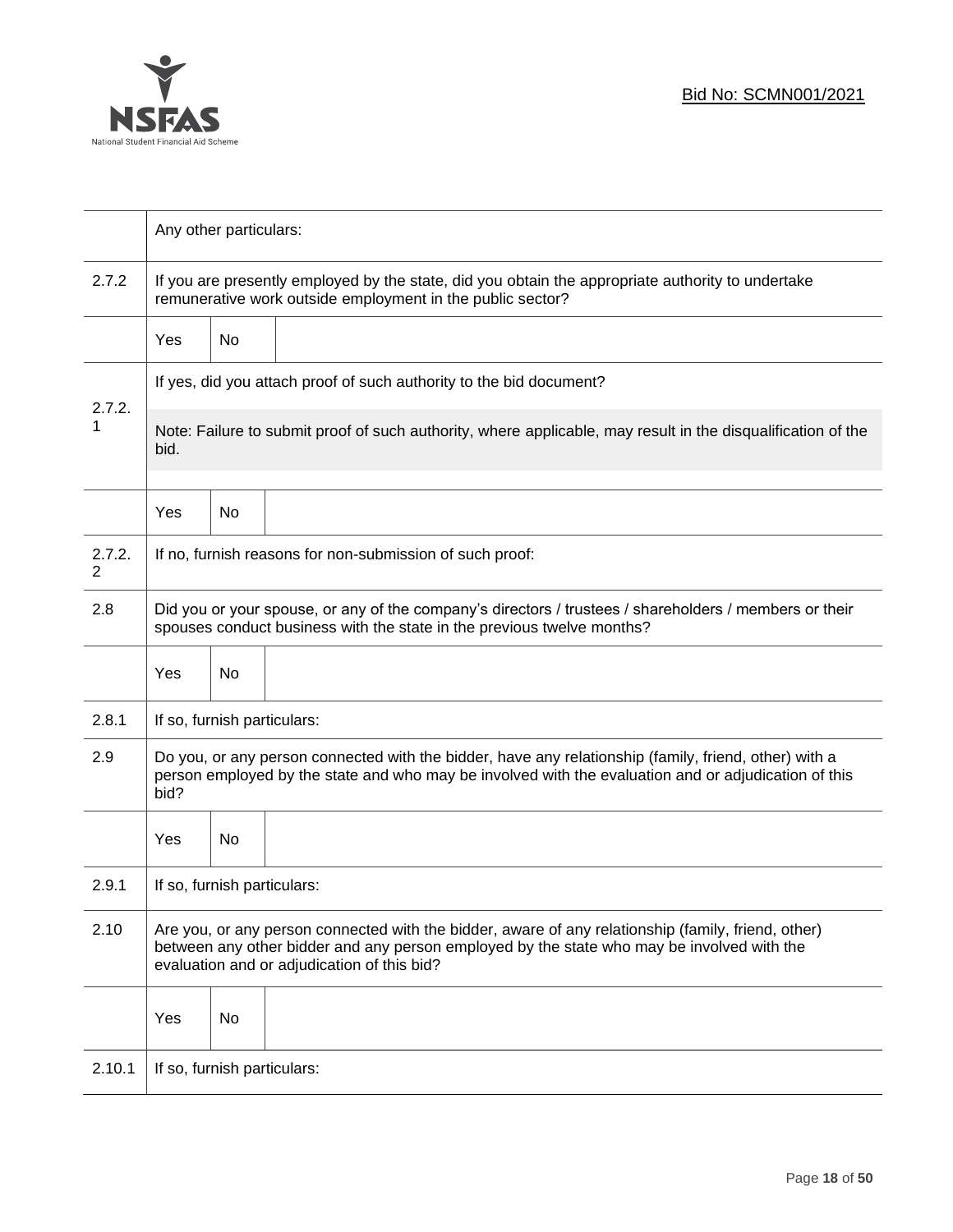

| 2.11   | Do you or any of the directors / trustees / shareholders / members of the company have any interest in<br>any other related companies whether or not they are bidding for this contract? |    |  |  |
|--------|------------------------------------------------------------------------------------------------------------------------------------------------------------------------------------------|----|--|--|
|        | Yes                                                                                                                                                                                      | No |  |  |
| 2.11.1 | If so, furnish particulars:                                                                                                                                                              |    |  |  |

### **Full details of directors / trustees / members / shareholders**.

| <b>Full Name</b> | <b>Identity Number</b> | Personal Income Tax<br>Reference Number | State Employee Number /<br>PERSEL Number |
|------------------|------------------------|-----------------------------------------|------------------------------------------|
|                  |                        |                                         |                                          |
|                  |                        |                                         |                                          |
|                  |                        |                                         |                                          |
|                  |                        |                                         |                                          |
|                  |                        |                                         |                                          |
|                  |                        |                                         |                                          |
|                  |                        |                                         |                                          |
|                  |                        |                                         |                                          |
|                  |                        |                                         |                                          |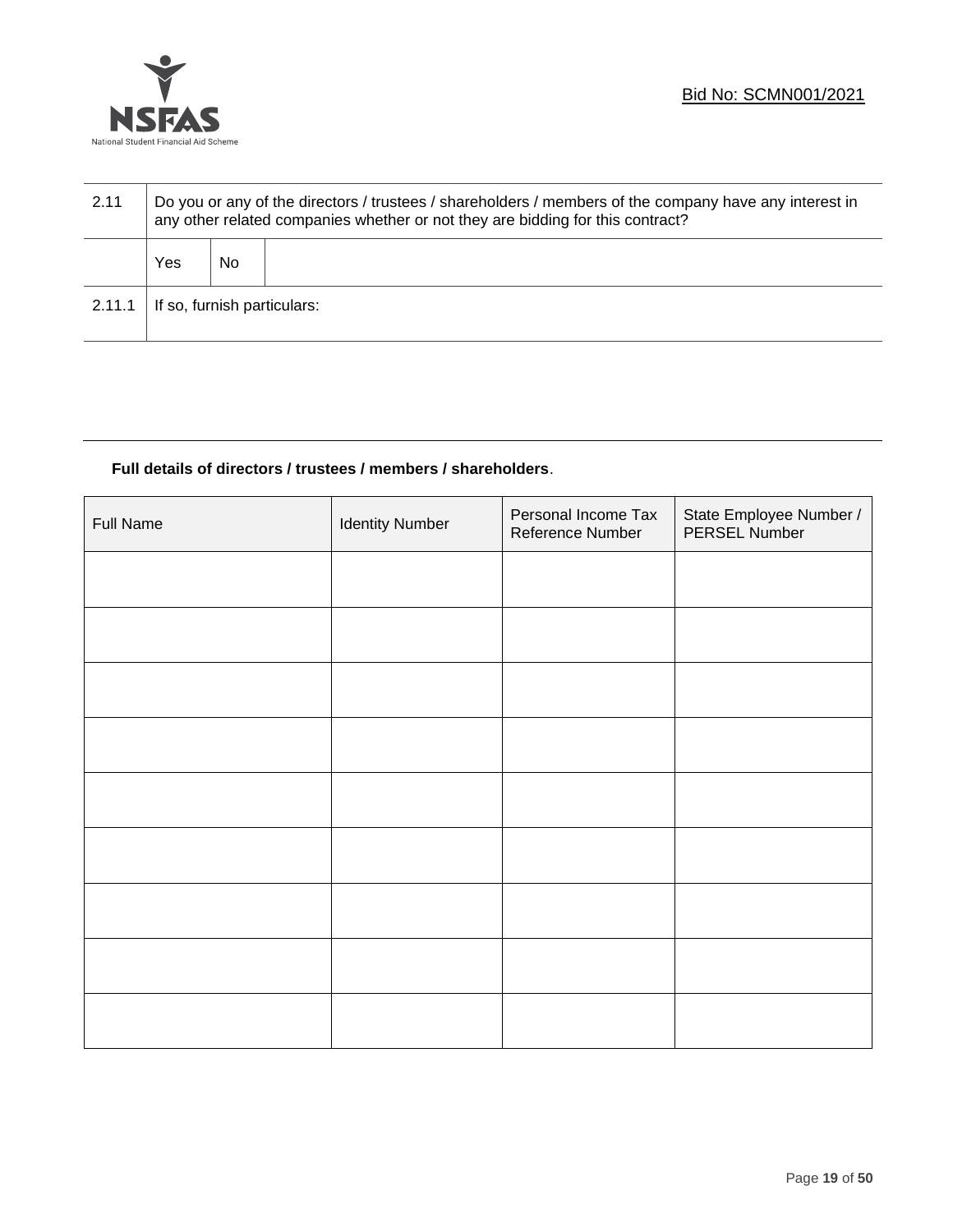

### **Declaration**

I, the undersigned (NAME)………………………………………………………………………

Certify that the information furnished in paragraphs 2 and 3 above is correct. I accept that the state may reject the bid or act against me should this declaration prove to be false.

| <b>Signature</b> | <b>Date</b>    |
|------------------|----------------|
|                  |                |
| <b>Position</b>  | Name of bidder |
|                  |                |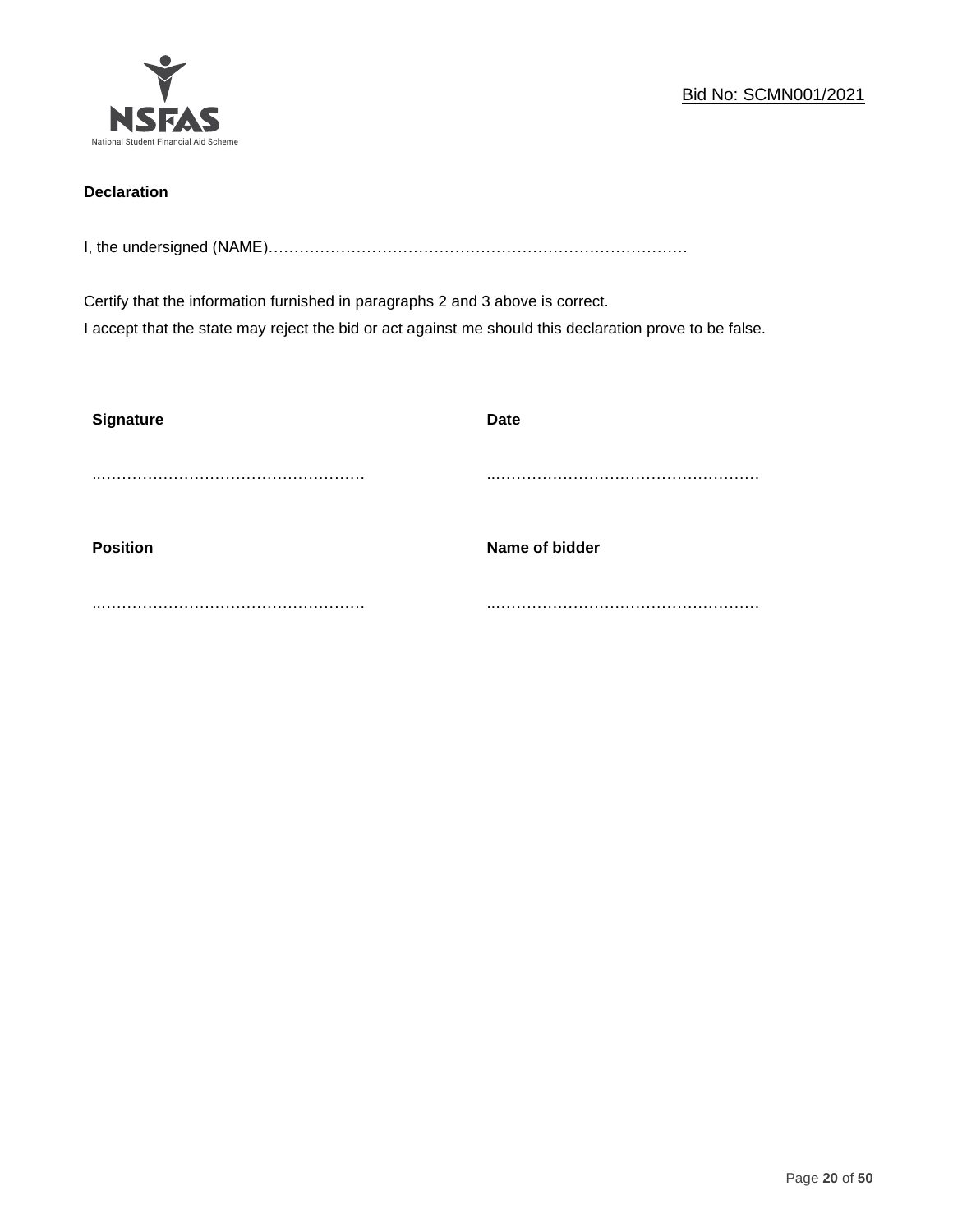

### **Declaration of bidder's past Supply Chain Management practices**

**SBD 8**

This declaration will be used by institutions to ensure that when goods and services are being procured, all reasonable steps are taken to combat the abuse of the supply chain management system.

The bid of any bidder may be disregarded if that bidder, or any of its directors have -

- (a) abused the institution's supply chain management system.
- (b) committed fraud or any other improper conduct in relation to such system; or
- (c) failed to perform on any previous contract.

In order to give effect to the above, **the following questionnaire must be completed and submitted with the bid.**

**The following particulars must be furnished:**

| 1.1. | Is the bidder or any of its directors listed on the National Treasury's Database of Restricted Suppliers as<br>companies or persons prohibited from doing business with the public sector?                                                                                                                                                                                                                   |                             |                                                                                                                                                                                                |  |  |  |
|------|--------------------------------------------------------------------------------------------------------------------------------------------------------------------------------------------------------------------------------------------------------------------------------------------------------------------------------------------------------------------------------------------------------------|-----------------------------|------------------------------------------------------------------------------------------------------------------------------------------------------------------------------------------------|--|--|--|
|      | (Companies or persons who are listed on this Database were informed in writing of this restriction by the<br>Accounting Officer/Authority of the institution that imposed the restriction after the audi alteram partem<br>rule was applied).                                                                                                                                                                |                             |                                                                                                                                                                                                |  |  |  |
|      | The                                                                                                                                                                                                                                                                                                                                                                                                          |                             | Database of Restricted Suppliers now resides on the National<br>Treasury's website<br>(http://www.treasury.gov.za) and can be accessed by clicking on its link at the bottom of the home page. |  |  |  |
|      | Yes                                                                                                                                                                                                                                                                                                                                                                                                          | No.                         |                                                                                                                                                                                                |  |  |  |
| 1.2. |                                                                                                                                                                                                                                                                                                                                                                                                              | If so, furnish particulars: |                                                                                                                                                                                                |  |  |  |
| 1.3. | Is the bidder or any of its directors listed on the Register for Tender Defaulters in terms of section 29 of<br>Prevention<br>Combating<br>Corrupt<br>Activities<br>(No<br>12<br>and<br>of<br>Act<br>2004)?<br>the<br>of<br>Register for Tender Defaulters can be accessed on the National Treasury's website<br>The<br>(http://www.treasury.gov.za) by clicking on its link at the bottom of the home page. |                             |                                                                                                                                                                                                |  |  |  |
|      | Yes                                                                                                                                                                                                                                                                                                                                                                                                          | No                          |                                                                                                                                                                                                |  |  |  |
| 1.4. | If so, furnish particulars:                                                                                                                                                                                                                                                                                                                                                                                  |                             |                                                                                                                                                                                                |  |  |  |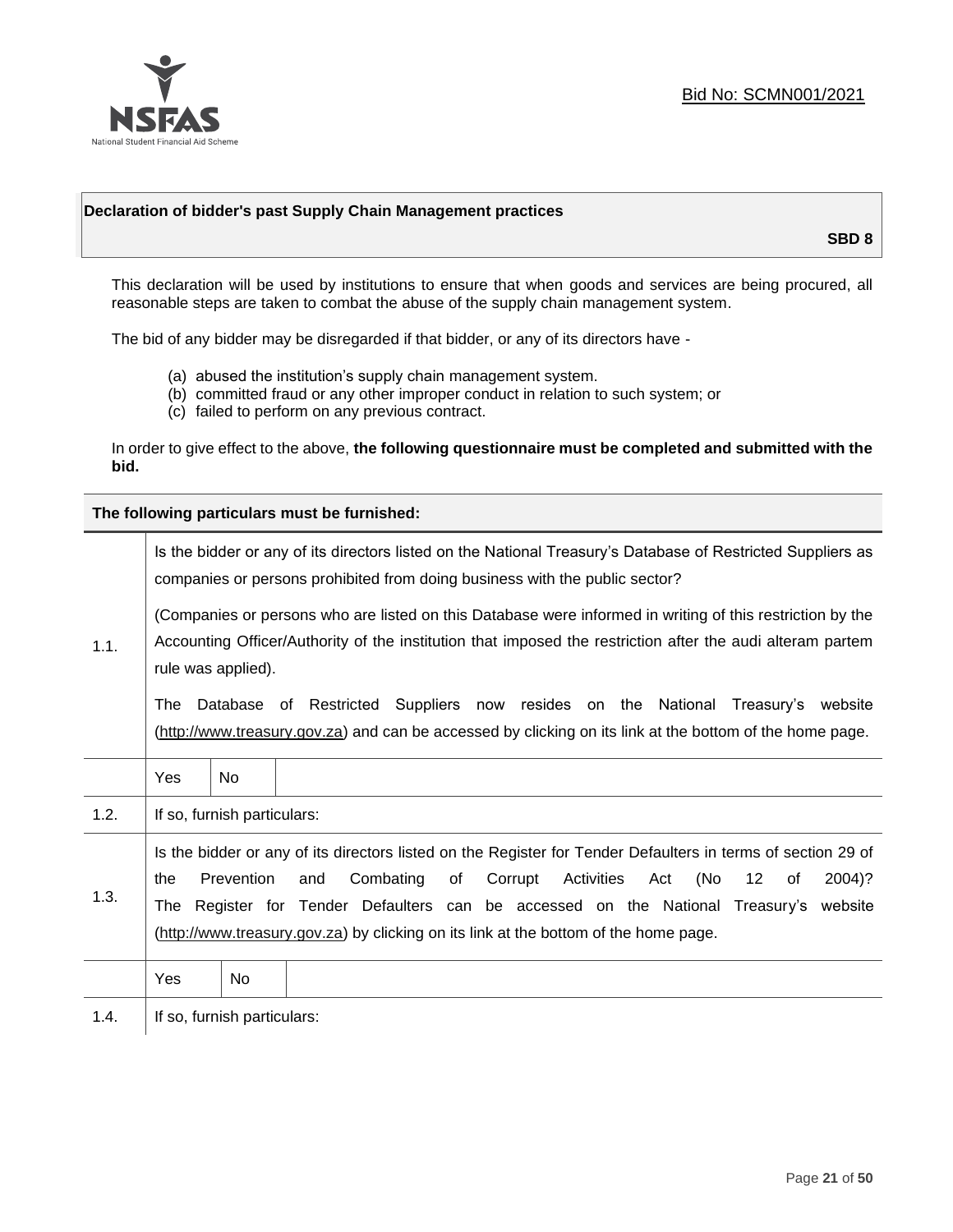

T

| 1.5. | Was the bidder or any of its directors convicted by a court of law (including a court outside of the<br>Republic of South Africa) for fraud or corruption during the past five years? |    |  |  |
|------|---------------------------------------------------------------------------------------------------------------------------------------------------------------------------------------|----|--|--|
|      | <b>Yes</b>                                                                                                                                                                            | No |  |  |
| 1.6. | If so, furnish particulars:                                                                                                                                                           |    |  |  |
| 1.7. | Was any contract between the bidder and any organ of state terminated during the past five years on<br>account of failure to perform on or comply with the contract?                  |    |  |  |
|      | <b>Yes</b>                                                                                                                                                                            | No |  |  |
| 1.8. | If so, furnish particulars:                                                                                                                                                           |    |  |  |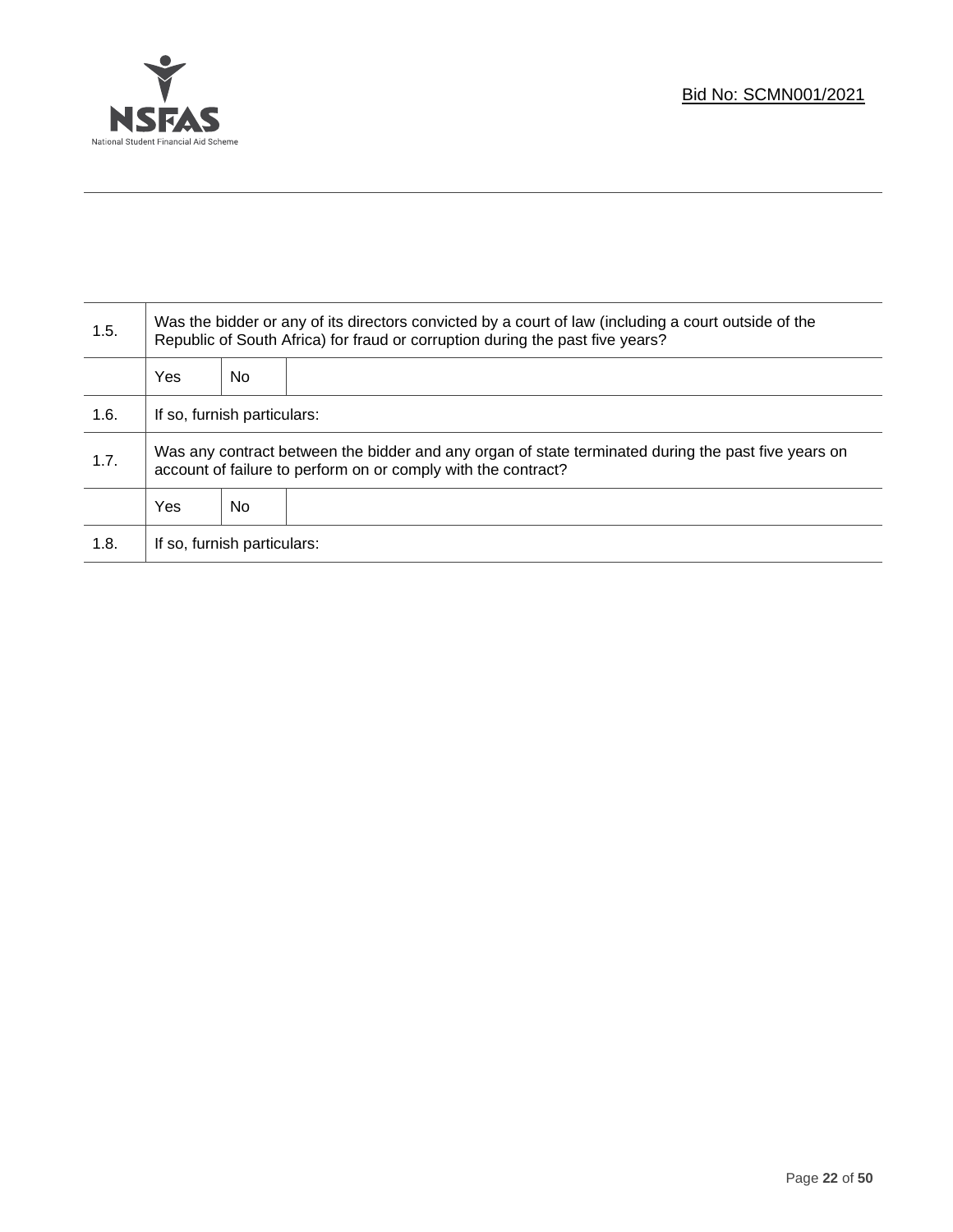

### **Declaration**

I, the undersigned (NAME)………………………………………………………………………

Certify that the information furnished on the declaration from is true and correct.

I accept that, in addition to cancellation of a contract, action may be taken against me should this declaration provide to be false.

| Signature       | <b>Date</b>    |
|-----------------|----------------|
|                 |                |
|                 |                |
| <b>Position</b> | Name of bidder |
|                 |                |
|                 |                |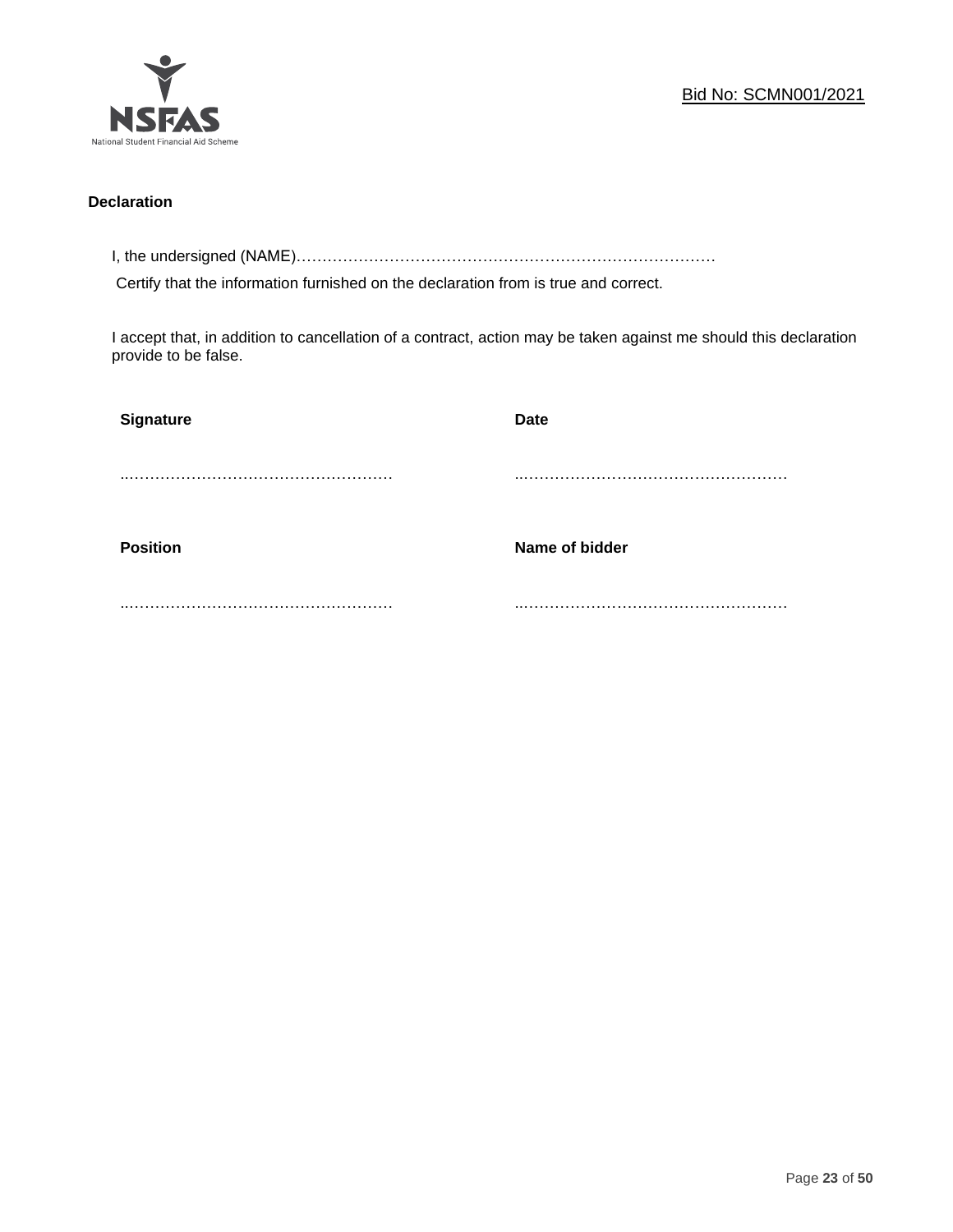

### **SBD 9**

### **CERTIFICATE OF INDEPENDENT BID DETERMINATION**

I, the undersigned, in submitting the accompanying bid in response to the invitation for the bid made by: NSFAS

(Name of Institution)

Do hereby make the following statements that I certify to be true and complete in every respect:

| I certify, on behalf of: |  |
|--------------------------|--|
| (Name of Bidder)         |  |

- 1. I have read, and I understand the contents of this Certificate.
- 6.1.I understand that the accompanying bid will be disqualified if this Certificate is found not to be true and complete in every respect.
- 6.2.I am authorized by the bidder to sign this Certificate, and to submit the accompanying bid, on behalf of the bidder.
- 6.3.Each person whose signature appears on the accompanying bid has been authorized by the bidder to determine the terms of, and to sign the bid, on behalf of the bidder.
- 6.4.For the purposes of this Certificate and the accompanying bid, I understand that the word "competitor" shall include any individual or organization, other than the bidder, whether or not affiliated with the bidder, who:
	- 6.4.1.1.1. has been requested to submit a bid in response to this bid invitation.
	- 6.4.1.1.2. could potentially submit a bid in response to this bid invitation, based on their qualifications,
	- 6.4.1.1.3. Abilities or experience.
- 6.10. Provides the same goods and services as the bidder and/or is in the same line of business as the bidder.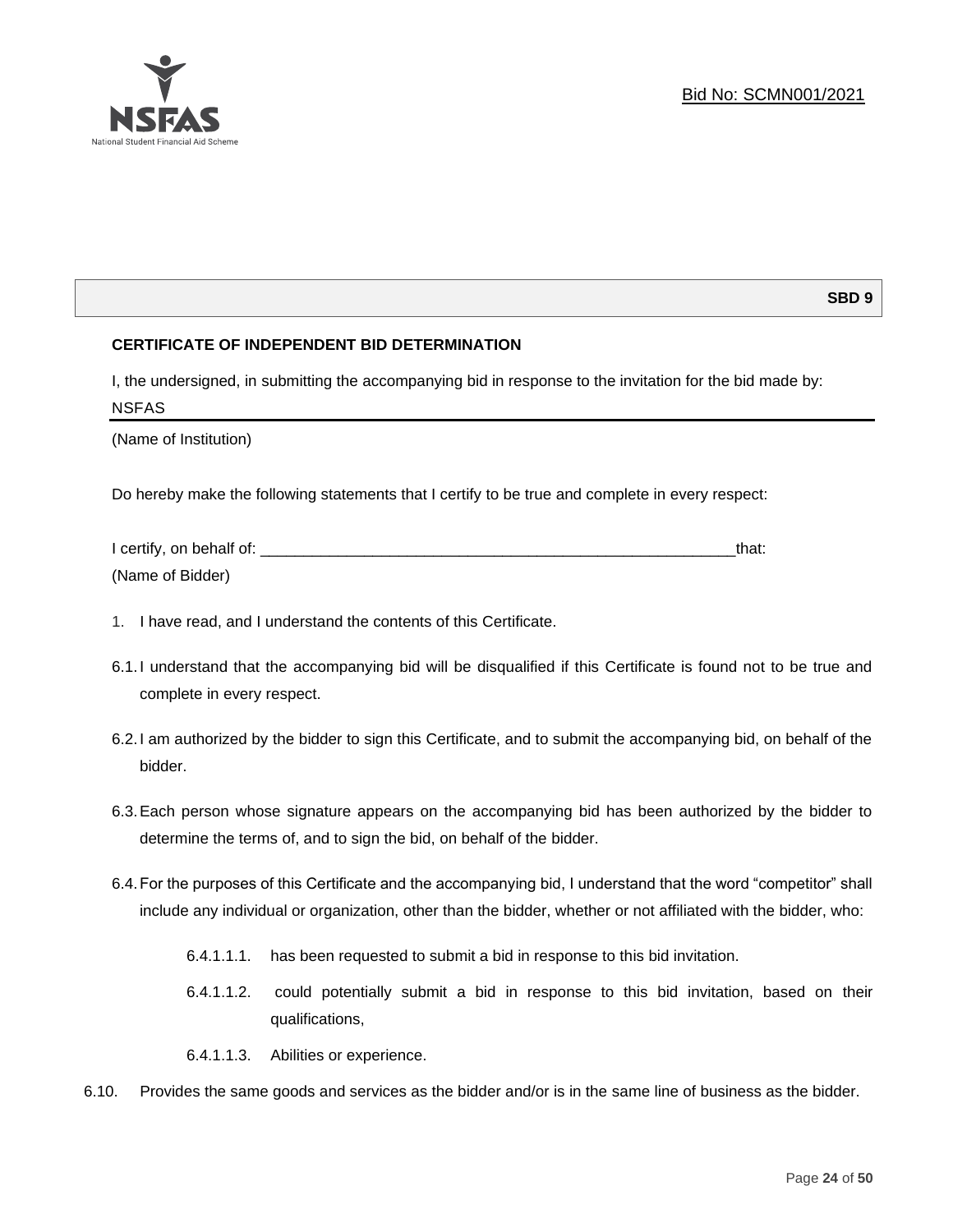

6.11. The bidder has arrived at the accompanying bid independently from, and without consultation, communication, agreement or arrangement with any competitor. However, communication between partners in a joint venture or consortium<sup>3</sup> will not be construed as collusive bidding.

<sup>3</sup> Joint venture or Consortium means an association of persons for the purpose of combining their expertise, property, capital, efforts, skill and knowledge in an activity for the execution of a contract.

- 6.12. In particular, without limiting the generality of paragraphs 6 above, there has been no consultation, communication, agreement or arrangement with any competitor regarding:
	- (a) prices
	- (b) geographical area where product or service will be rendered (market allocation)
	- (c) methods, factors or formulas used to calculate prices;
	- (d) the intention or decision to submit or not to submit, a bid;
	- (e) the submission of a bid which does not meet the specifications and conditions of the bid; or
	- (f) bidding with the intention not to win the bid.
- 6.13. In addition, there have been no consultations, communications, agreements or arrangements with any competitor regarding the quality, quantity, specifications and conditions or delivery particulars of the products or services to which this bid invitation relates.
- 6.14. The terms of the accompanying bid have not been, and will not be, disclosed by the bidder, directly or indirectly, to any competitor, prior to the date and time of the official bid opening or of the awarding of the contract.
- 6.15. I am aware that, in addition and without prejudice to any other remedy provided to combat any restrictive practices related to bids and contracts, bids that are suspicious will be reported to the Competition Commission for investigation and possible imposition of administrative penalties in terms of section 59 of the Competition Act No 89 of 1998 and or may be reported to the National Prosecuting Authority (NPA) for criminal investigation and or may be restricted from conducting business with the public sector for a period not exceeding ten (10) years in terms of the Prevention and Combating of Corrupt Activities Act No 12 of 2004 or any other applicable legislation.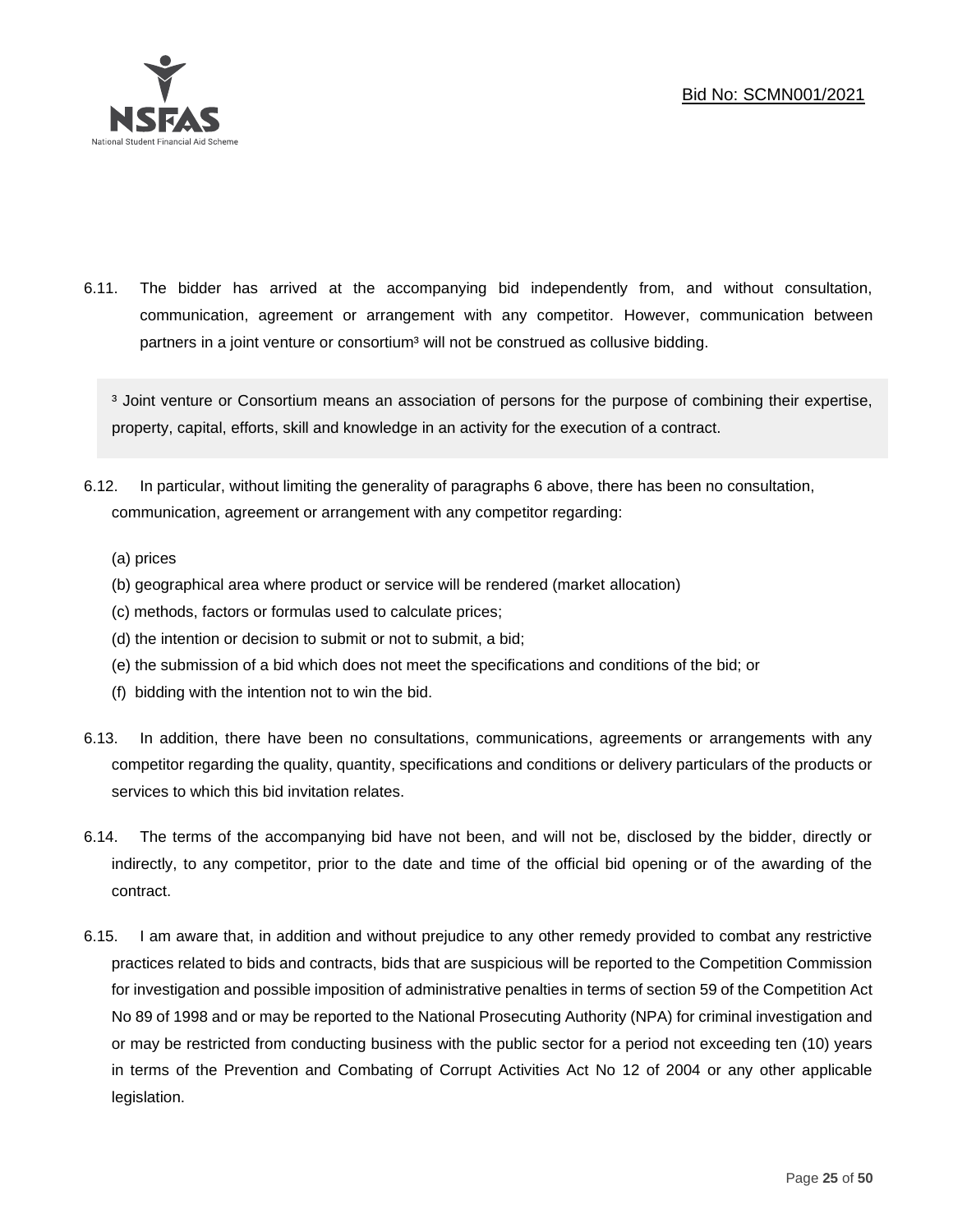

| Signature | Date           |
|-----------|----------------|
|           |                |
|           |                |
|           |                |
| Position  | Name of bidder |
|           |                |
|           |                |
|           |                |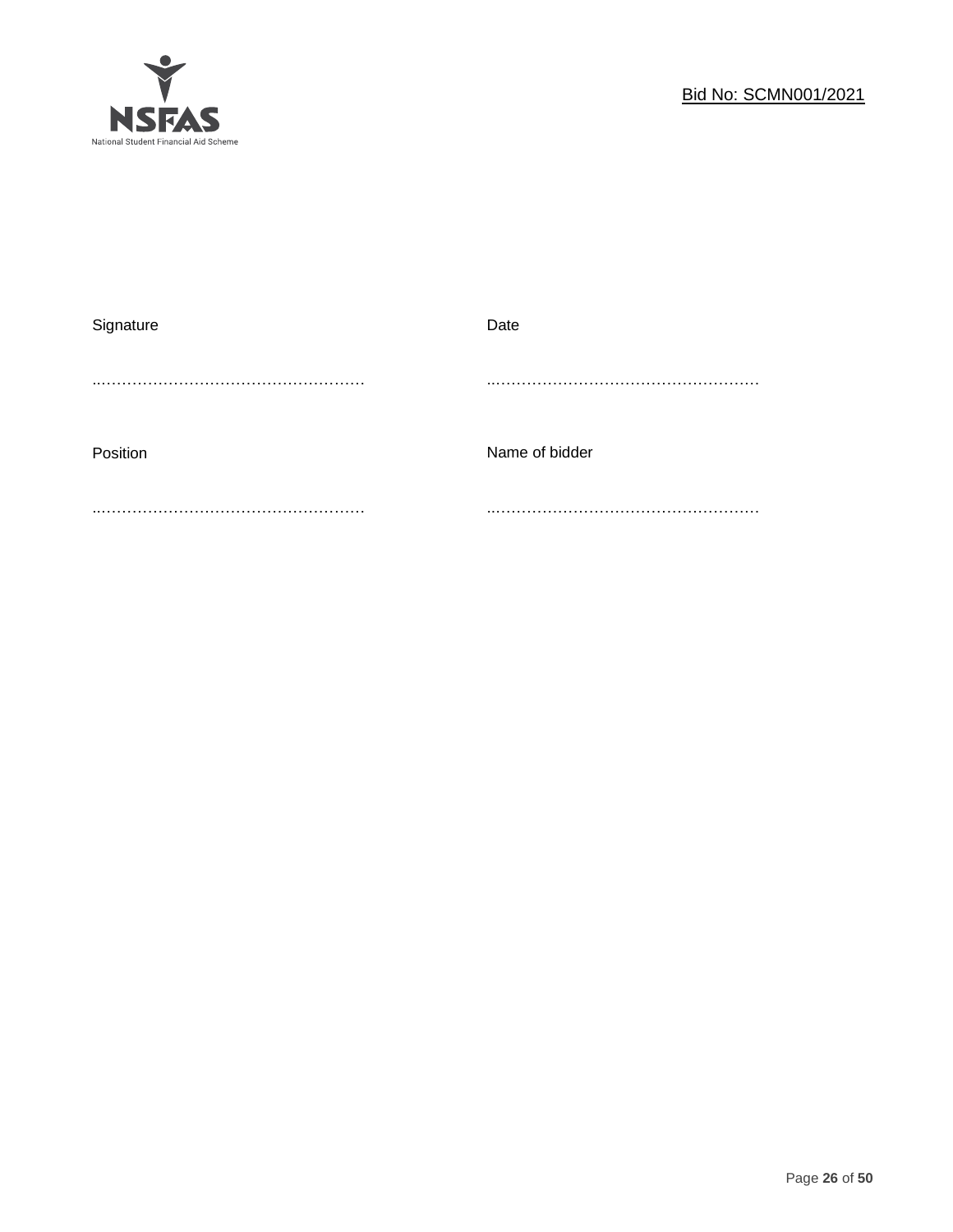

### **1. PREFERENCE POINTS CLAIM FORM IN TERMS OF THE PREFERENTIAL PROCUREMENT REGULATIONS 2017**

This preference form must form part of all bids invited. It contains general information and serves as a claim form for preference points for Broad-Based Black Economic Empowerment (B-BBEE) Status Level of Contribution

### **NB: BEFORE COMPLETING THIS FORM, BIDDERS MUST STUDY THE GENERAL CONDITIONS, DEFINITIONS AND DIRECTIVES APPLICABLE IN RESPECT OF B-BBEE, AS PRESCRIBED IN THE PREFERENTIAL PROCUREMENT REGULATIONS, 2017.**

### **1. GENERAL CONDITIONS**

- 1.1 The following preference point systems are applicable to all bid:
	- the 80/20 system for requirements with a Rand value of up to R50 000 000 (all applicable taxes included); and

1.2

a) The value of this bid is estimated not to exceed R50 000 000 (all applicable taxes included) and therefore the 80/20 Preference point system shall be applicable.

Points for this bid shall be awarded for:

- (a) Price; and
- (b) B-BBEE Status Level of Contributor.
- 1.3 The maximum points for this bid are allocated as follows:

|                                                   | <b>POINTS</b> |
|---------------------------------------------------|---------------|
| <b>PRICE</b>                                      | 80            |
| <b>B-BBEE STATUS LEVEL OF CONTRIBUTOR</b>         | 20            |
| Total points for Price and B-BBEE must not exceed | 100           |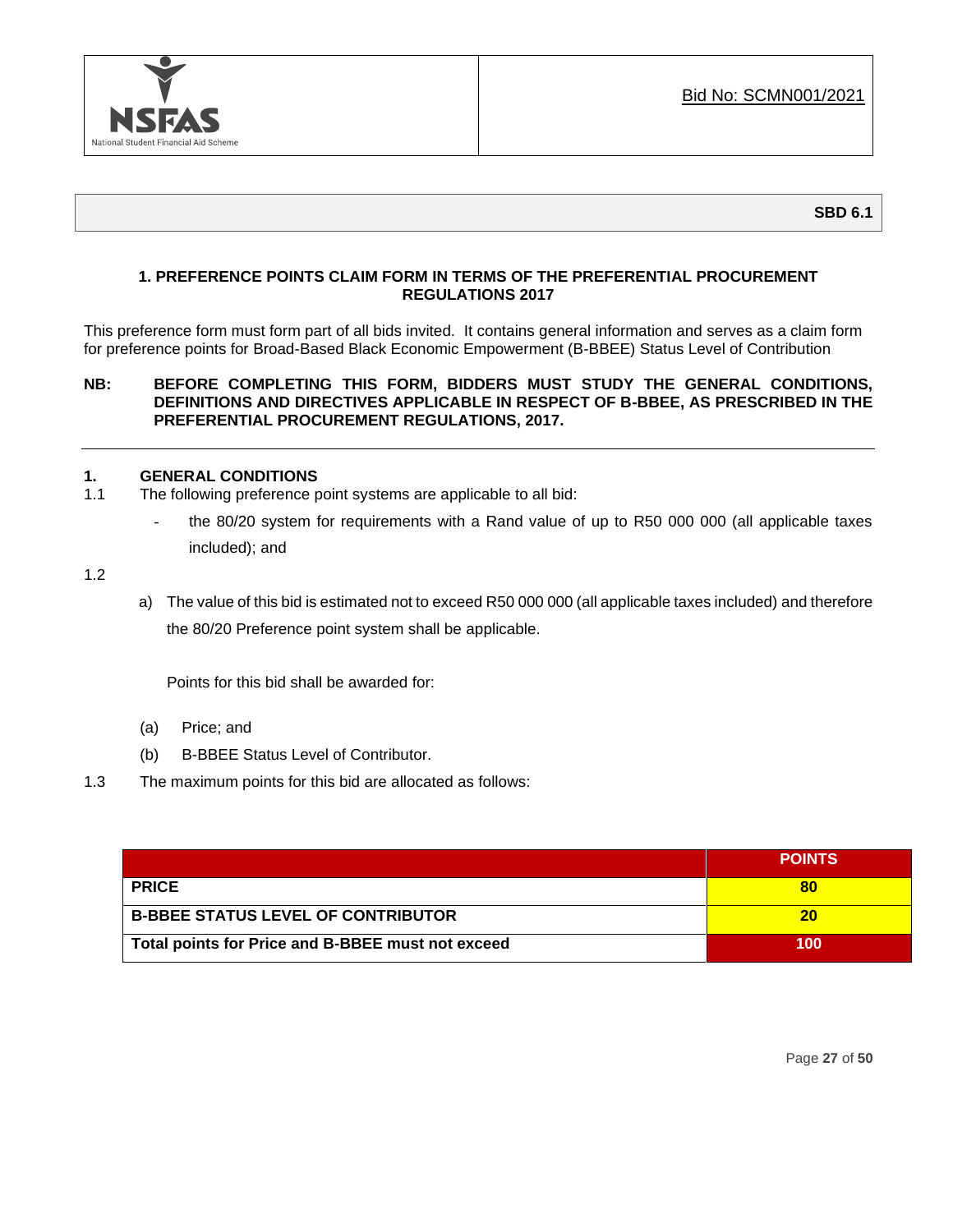

- 1.4 Failure on the part of a bidder to submit proof of B-BBEE Status level of contributor together with the bid, will be interpreted to mean that preference points for B-BBEE status level of contribution are not claimed.
- 1.5 The purchaser reserves the right to require of a bidder, either before a bid is adjudicated or at any time subsequently, to substantiate any claim in regard to preferences, in any manner required by the purchaser.

### **2. DEFINITIONS**

- (a) **"B-BBEE"** means broad-based black economic empowerment as defined in section 1 of the Broad-Based Black Economic Empowerment Act.
- (b) "**B-BBEE status level of contributor"** means the B-BBEE status of an entity in terms of a code of good practice on black economic empowerment, issued in terms of section 9(1) of the Broad-Based Black Economic Empowerment Act.
- (c) **"bid"** means a written offer in a prescribed or stipulated form in response to an invitation by an organ of state for the provision of goods or services, through price quotations, advertised competitive bidding processes or proposals.
- (d) **"Broad-Based Black Economic Empowerment Act"** means the Broad-Based Black Economic Empowerment Act, 2003 (Act No. 53 of 2003);
- **(e) "EME"** means an Exempted Micro Enterprise in terms of a code of good practice on black economic empowerment issued in terms of section 9 (1) of the Broad-Based Black Economic Empowerment Act.
- (f) **"functionality"** means the ability of a tenderer to provide goods or services in accordance with specifications as set out in the tender documents.
- (g) **"prices"** includes all applicable taxes less all unconditional discounts;
- (h) **"proof of B-BBEE status level of contributor"** means:
	- **1)** B-BBEE Status level certificate issued by an authorized body or person;
	- **2)** A sworn affidavit as prescribed by the B-BBEE Codes of Good Practice;
	- **3)** Any other requirement prescribed in terms of the B-BBEE Act;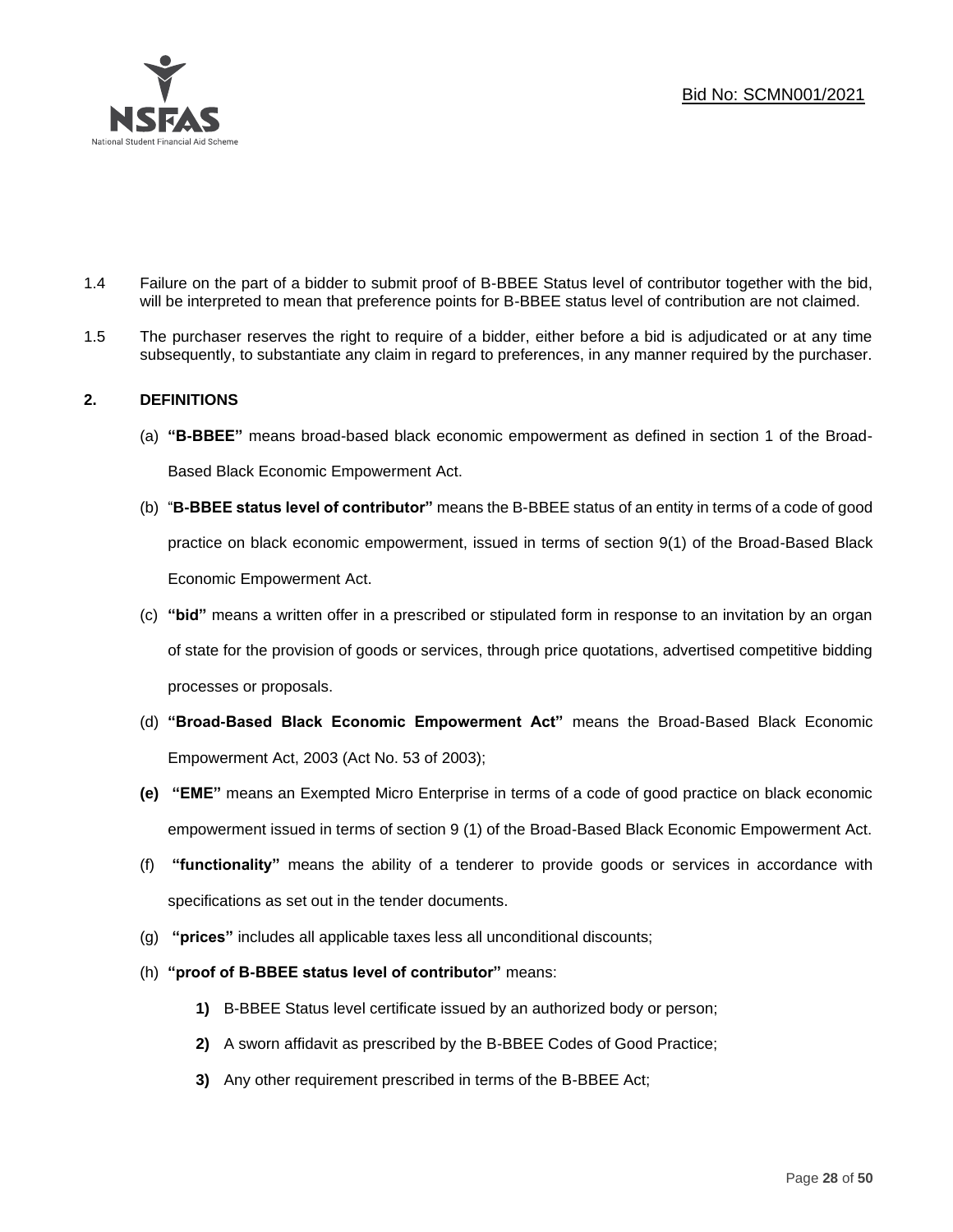

- (i) **"QSE"** means a qualifying small business enterprise in terms of a code of good practice on black economic empowerment issued in terms of section 9 (1) of the Broad-Based Black Economic Empowerment Act.
- *(j)* **"rand value"** means the total estimated value of a contract in Rand, calculated at the time of bid invitation, and includes all applicable taxes.

### **3. POINTS AWARDED FOR PRICE**

### 3.1 **THE 80/20 PREFERENCE POINT SYSTEMS**

A maximum of 80 points is allocated for price on the following basis:

**80/20**

$$
Ps = 80 \left( 1 - \frac{Pt - P \min}{P \min} \right)
$$

Where

Ps = Points scored for price of bid under consideration

l

Pt = Price of bid under consideration

Pmin = Price of lowest acceptable bid

### **4. POINTS AWARDED FOR B-BBEE STATUS LEVEL OF CONTRIBUTOR**

4.1 In terms of Regulation 6 (2) and 7 (2) of the Preferential Procurement Regulations, preference points must be awarded to a bidder for attaining the B-BBEE status level of contribution in accordance with the table below: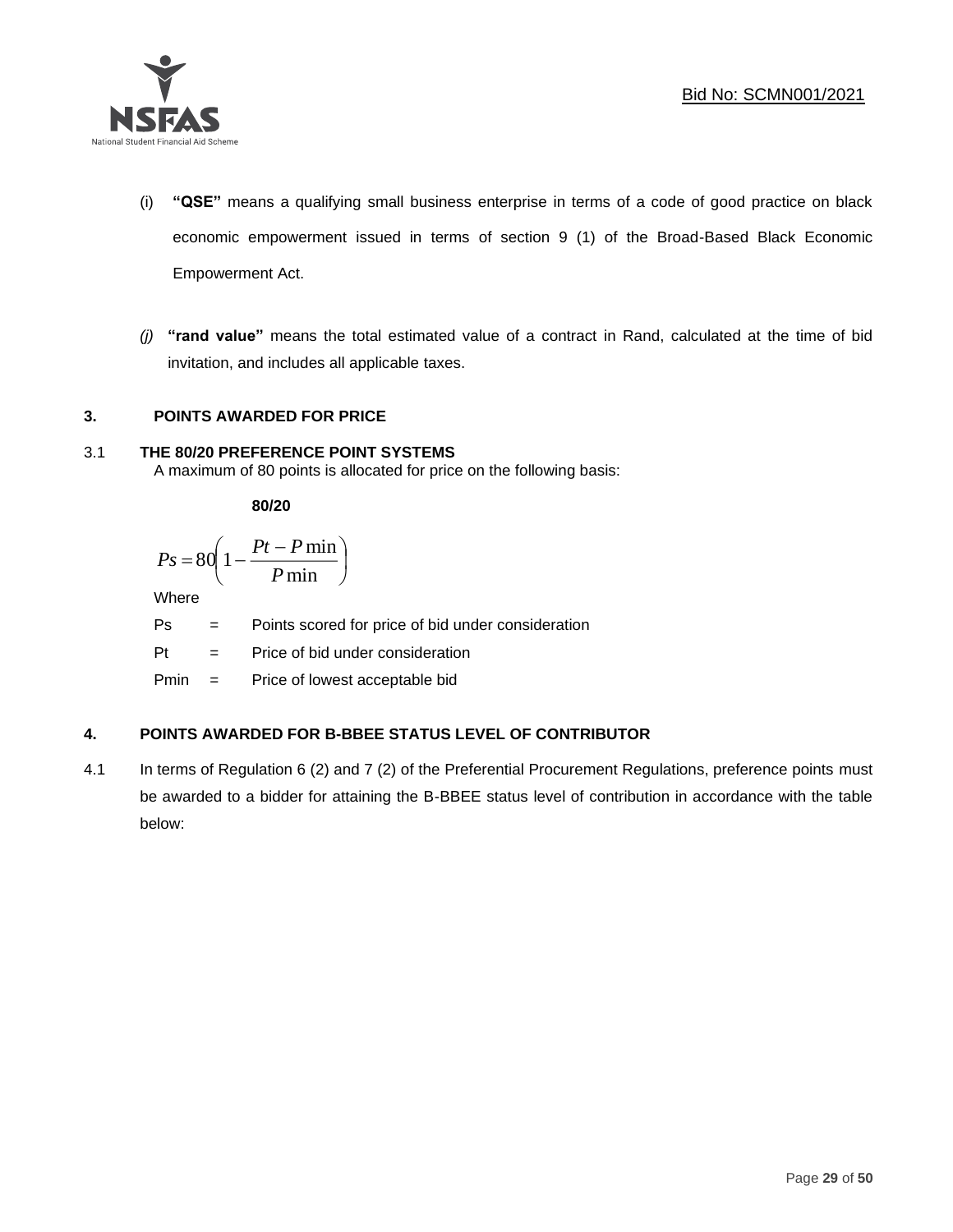

| <b>B-BBEE Status Level of</b><br><b>Contributor</b> | <b>Number of points</b><br>(90/10 system) | <b>Number of points</b><br>(80/20 system) |
|-----------------------------------------------------|-------------------------------------------|-------------------------------------------|
|                                                     | 10                                        | 20                                        |
| 2                                                   | 9                                         | 18                                        |
| 3                                                   | 6                                         | 14                                        |
|                                                     | 5                                         | 12                                        |
| 5                                                   |                                           | 8                                         |
| 6                                                   |                                           | 6                                         |
|                                                     |                                           |                                           |
| 8                                                   |                                           |                                           |
| Non-compliant contributor                           |                                           |                                           |

### **5. BID DECLARATION**

5.1 Bidders who claim points in respect of B-BBEE Status Level of Contribution must complete the following:

### **6. B-BBEE STATUS LEVEL OF CONTRIBUTOR CLAIMED IN TERMS OF PARAGRAPHS 1.4 AND 4.1**

6.1 B-BBEE Status Level of Contributor: = ……… (maximum of 20 points)

(Points claimed in respect of paragraph 7.1 must be in accordance with the table reflected in paragraph

4.1 and must be substantiated by relevant proof of B-BBEE status level of contributor.

### **7. SUB-CONTRACTING**

7.1 Will any portion of the contract be sub-contracted?

### (*Tick applicable box*)



7.1.1 If yes, indicate:

- i) What percentage of the contract will be subcontracted............…………….…………%
- ii) The name of the sub-contractor…………………………………………………………...
- iii) The B-BBEE status level of the sub-contractor......................................……………...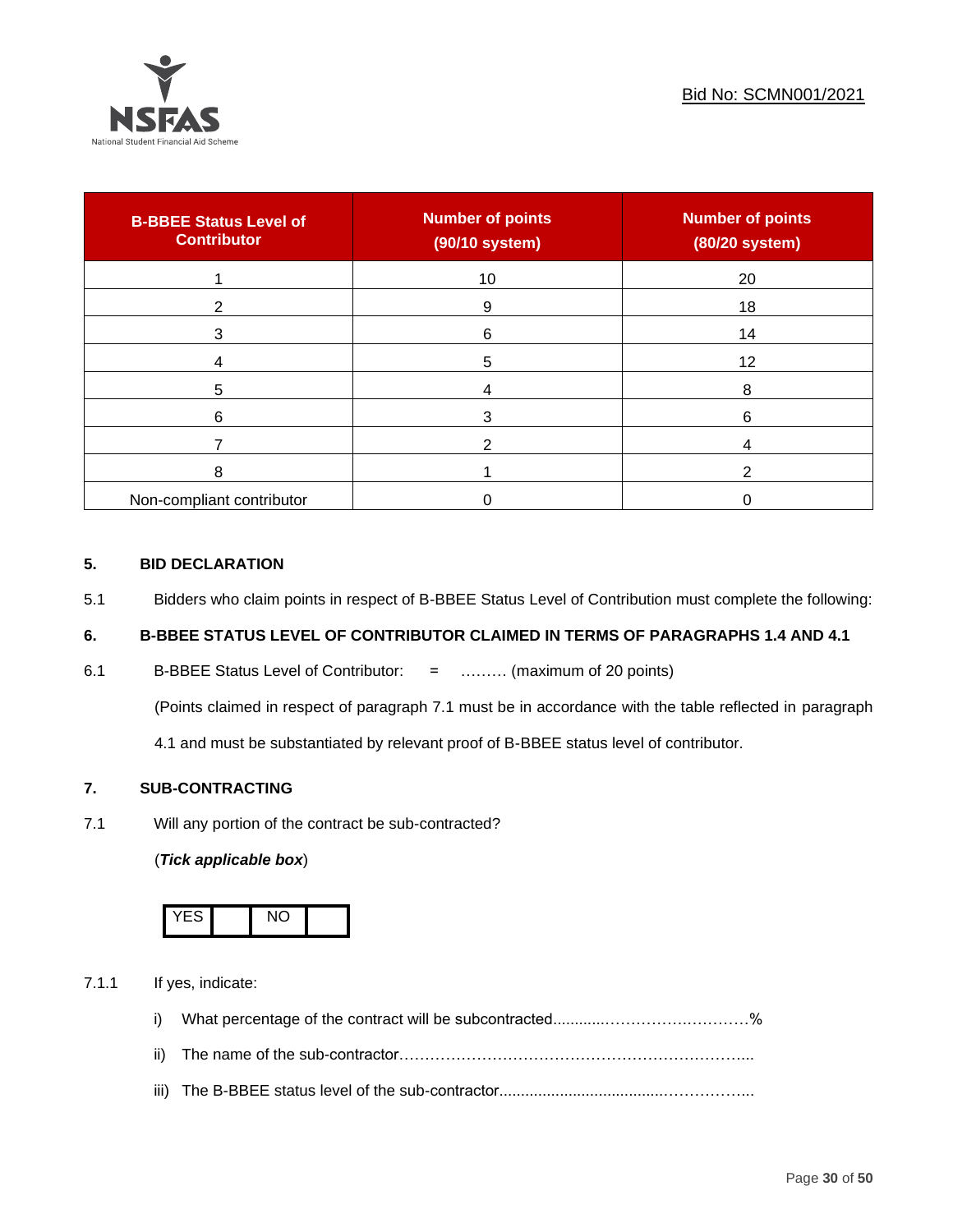

iv) Whether the sub-contractor is an EME or QSE

### *(Tick applicable box*)



v) Specify, by ticking the appropriate box, if subcontracting with an enterprise in terms of Preferential

Procurement Regulations,2017:

| Designated Group: An EME or QSE which is at last 51% owned by:    | <b>EME</b> | QSE |
|-------------------------------------------------------------------|------------|-----|
|                                                                   | $\sqrt{ }$ | V   |
| Black people                                                      |            |     |
| Black people who are youth                                        |            |     |
| Black people who are women                                        |            |     |
| Black people with disabilities                                    |            |     |
| Black people living in rural or underdeveloped areas or townships |            |     |
| Cooperative owned by black people                                 |            |     |
| Black people who are military veterans                            |            |     |
| <b>OR</b>                                                         |            |     |
| Any EME                                                           |            |     |
| Any QSE                                                           |            |     |

### 8. **DECLARATION WITH REGARD TO COMPANY/FIRM**

- 8.1 Name of company/firm………………………………………………………………………….
- 8.2 VAT registration number…………………………………….…………………………………
- 8.3 Company registration number…………….……………………….…………………………….

### 8.4 TYPE OF COMPANY/ FIRM

- D Partnership/Joint Venture / Consortium
- □ One-person business/sole propriety
- D Close corporation
- D Company
- (Pty) Limited

[TICK APPLICABLE BOX]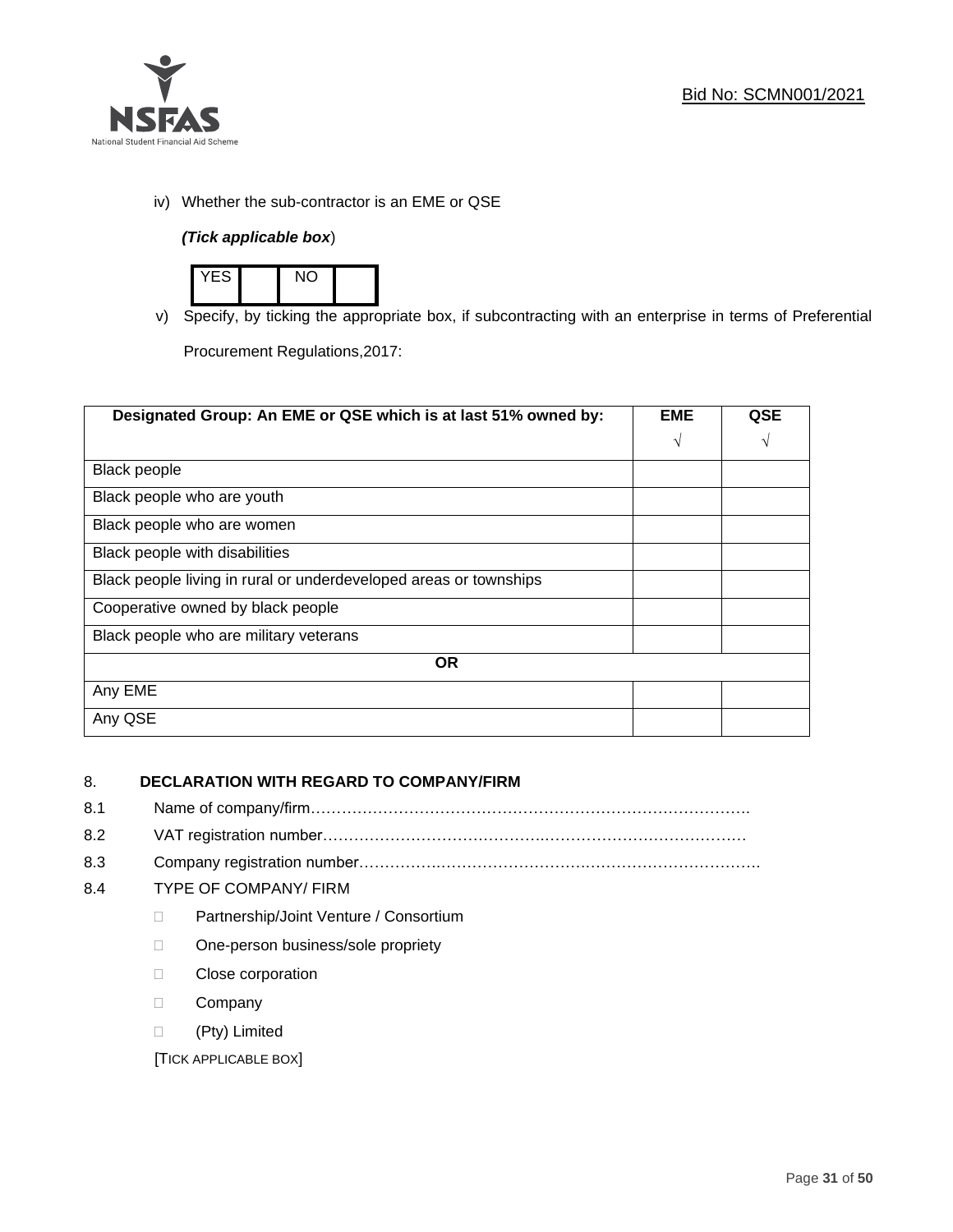

### Bid No: SCMN001/2021

| 8.5 | DESCRIBE PRINCIPAL BUSINESS ACTIVITIES                                                                       |                                                                                                        |
|-----|--------------------------------------------------------------------------------------------------------------|--------------------------------------------------------------------------------------------------------|
|     |                                                                                                              |                                                                                                        |
|     |                                                                                                              |                                                                                                        |
|     |                                                                                                              |                                                                                                        |
| 8.6 | <b>COMPANY CLASSIFICATION</b>                                                                                |                                                                                                        |
|     | Manufacturer<br>$\Box$                                                                                       |                                                                                                        |
|     | Supplier<br>$\Box$                                                                                           |                                                                                                        |
|     | Professional service provider<br>$\Box$                                                                      |                                                                                                        |
|     | Other service providers, e.g. transporter, etc.<br>$\Box$                                                    |                                                                                                        |
|     | [TICK APPLICABLE BOX]                                                                                        |                                                                                                        |
| 8.7 |                                                                                                              |                                                                                                        |
| 8.8 | I/we, the undersigned, who is / are duly authorised to do so on behalf of the company/firm, certify that the |                                                                                                        |
|     | points claimed, based on the B-BBE status level of contributor indicated in paragraphs 1.4 and 6.1 of the    |                                                                                                        |
|     | foregoing certificates, qualifies the company/ firm for the preference(s) shown and I / we acknowledge       |                                                                                                        |
|     | that:                                                                                                        |                                                                                                        |
|     | The information furnished is true and correct.<br>i)                                                         |                                                                                                        |
|     | ii)                                                                                                          | The preference points claimed are in accordance with the General Conditions as indicated in            |
|     | paragraph 1 of this form.                                                                                    |                                                                                                        |
|     | iii)                                                                                                         | In the event of a contract being awarded as a result of points claimed as shown in paragraphs 1.4 and  |
|     |                                                                                                              | 6.1, the contractor may be required to furnish documentary proof to the satisfaction of the purchaser  |
|     | that the claims are correct.                                                                                 |                                                                                                        |
|     | iv)                                                                                                          | If the B-BBEE status level of contributor has been claimed or obtained on a fraudulent basis or any of |
|     |                                                                                                              | the conditions of contract have not been fulfilled, the purchaser may, in addition to any other remedy |
|     | it may have -                                                                                                |                                                                                                        |
|     |                                                                                                              |                                                                                                        |
|     | disqualify the person from the bidding process.<br>(a)                                                       |                                                                                                        |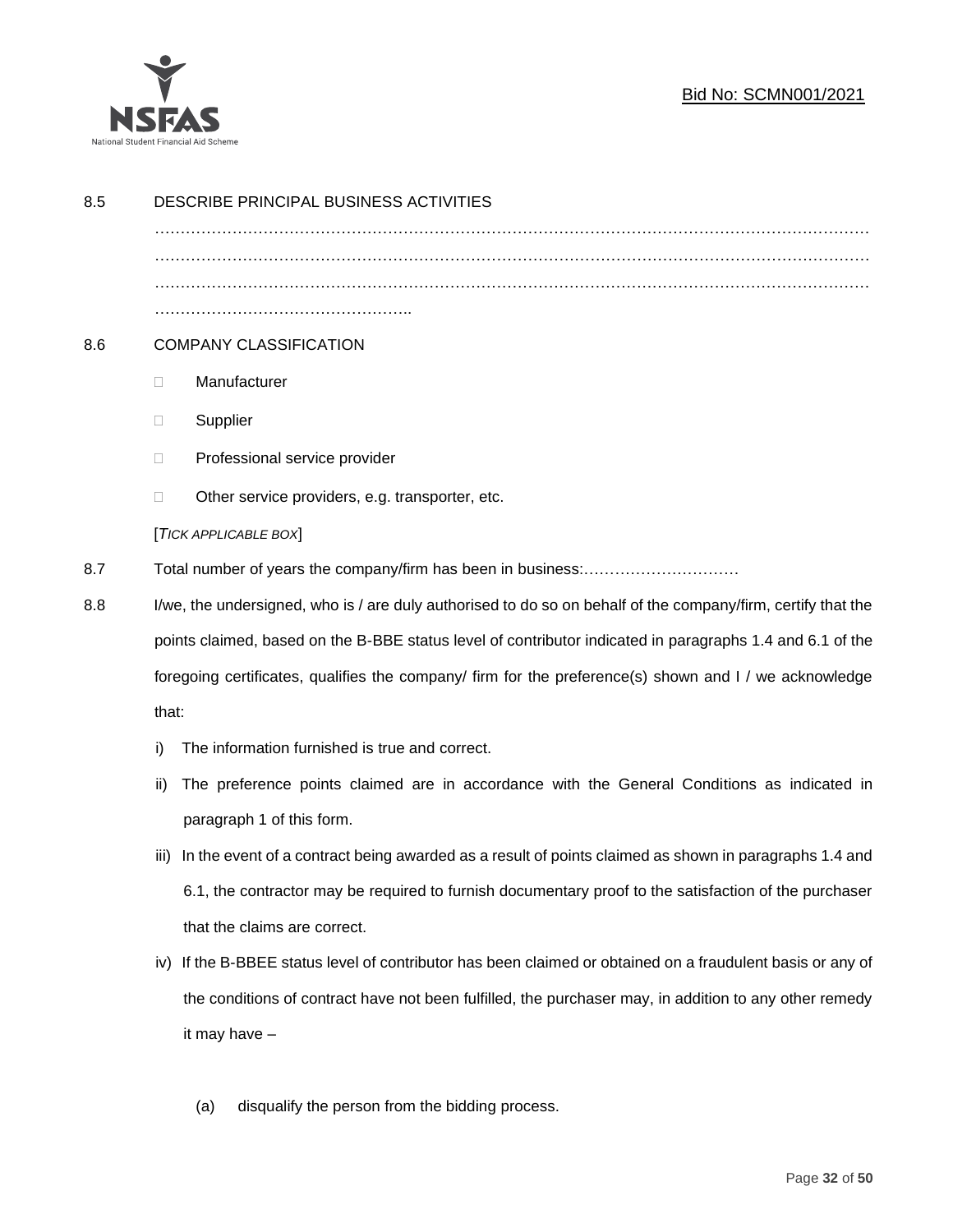

- (b) recover costs, losses or damages it has incurred or suffered as a result of that person's conduct.
- (c) cancel the contract and claim any damages which it has suffered as a result of having to make less favourable arrangements due to such cancellation.
- (d) recommend that the bidder or contractor, its shareholders and directors, or only the shareholders and directors who acted on a fraudulent basis, be restricted by the National Treasury from obtaining business from any organ of state for a period not exceeding 10 years, after the *audi alteram partem* (hear the other side) rule has been applied; and
- (e) forward the matter for criminal prosecution.

| <b>WITNESSES</b> |                            |
|------------------|----------------------------|
|                  | SIGNATURE(S) OF BIDDERS(S) |
|                  | DATE:<br>.<br>ADDRESS      |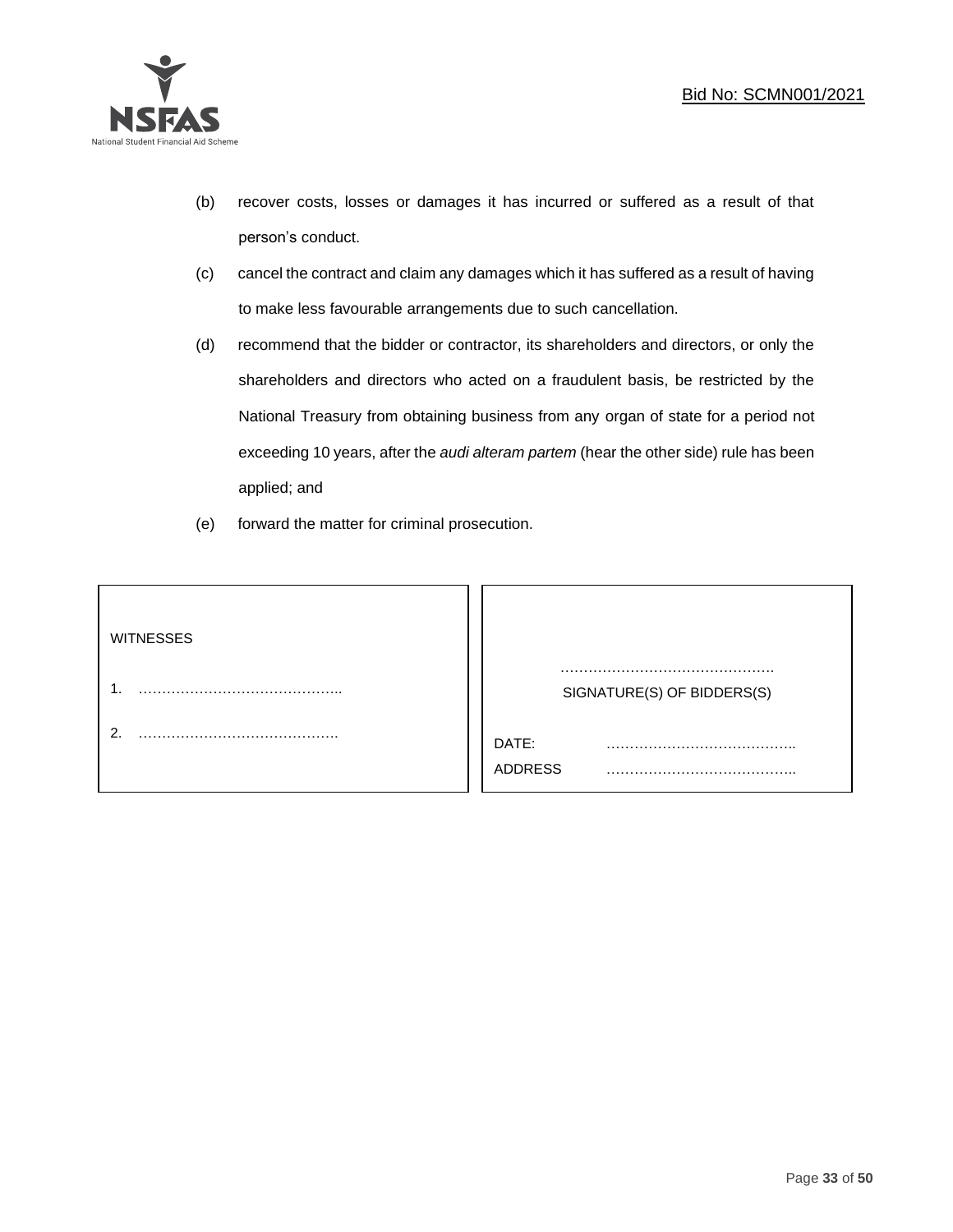

### GOVERNMENT PROCUREMENT

### **GENERAL CONDITIONS OF CONTRACT July 2010**

### **NOTES**

The purpose of this document is to:

(i) Draw special attention to certain general conditions applicable to government bids, contracts and orders; and

(ii) To ensure that clients be familiar with regard to the rights and obligations of all parties involved in doing business with government.

In this document words in the singular also mean in the plural and vice versa and words in the masculine also mean in the feminine and neuter.

• The General Conditions of Contract will form part of all bid documents and may not be amended.

Special Conditions of Contract (SCC) relevant to a specific bid, should be compiled separately for every bid (if applicable) and will supplement the General Conditions of Contract. Whenever there is a conflict, the provisions in the SCC shall prevail.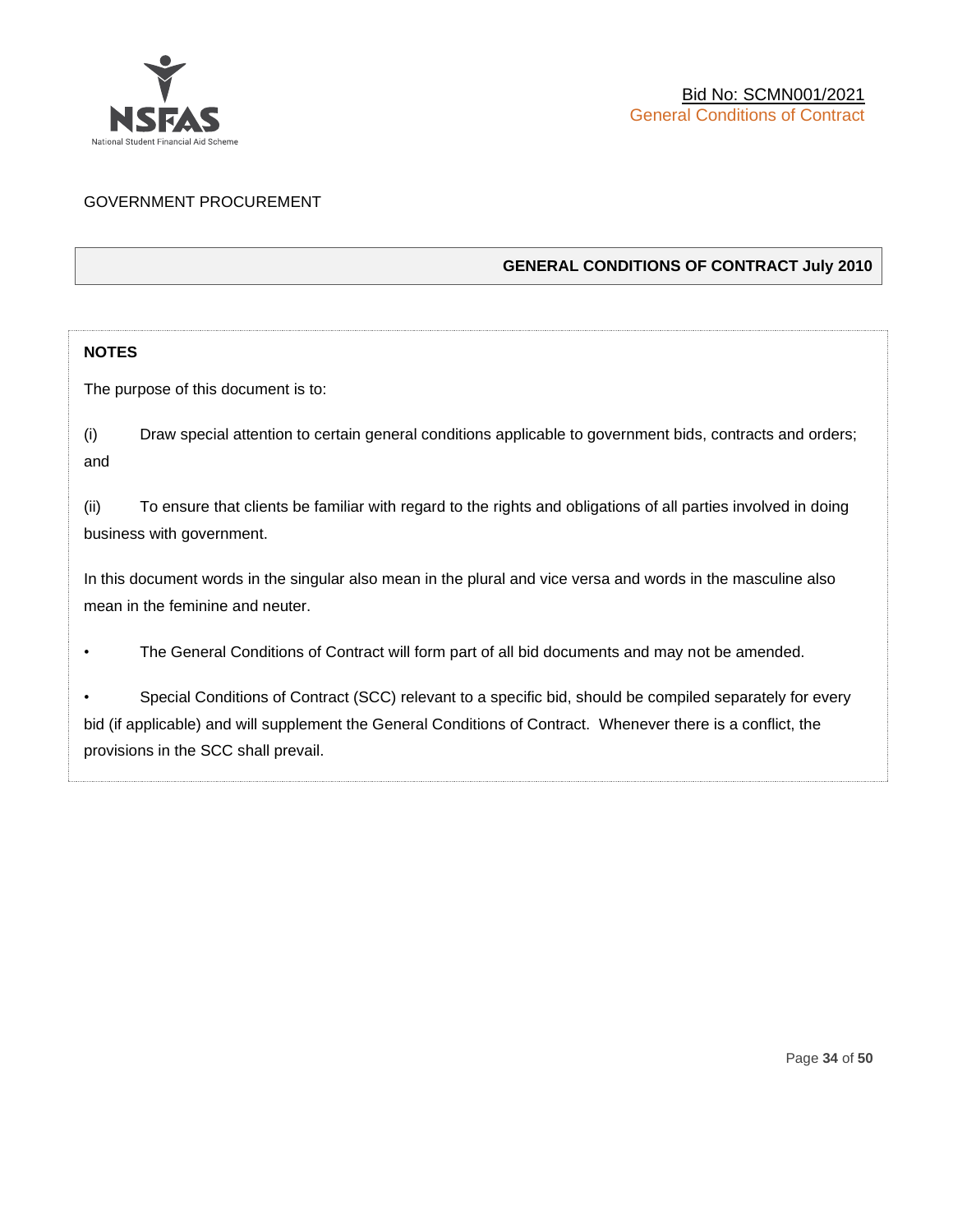

### TABLE OF CLAUSES

- 1. Definitions
- 2. Application
- 3. General
- 4. Standards
- 5. Use of contract documents and information; inspection
- 6. Patent rights
- 7. Performance security
- 8. Inspections, tests and analysis
- 9. Packing
- 10. Delivery and documents
- 11. Insurance
- 12. Transportation
- 13. Incidental services
- 14. Spare parts
- 15. Warranty
- 16. Payment
- 17. Prices
- 18. Contract amendments
- 19. Assignment
- 20. Subcontracts
- 21. Delays in the supplier's performance
- 22. Penalties
- 23. Termination for default
- 24. Dumping and countervailing duties
- 25. Force Majeure
- 26. Termination for insolvency
- 27. Settlement of disputes
- 28. Limitation of liability
- 29. Governing language
- 30. Applicable law
- 31. Notices
- 32. Taxes and duties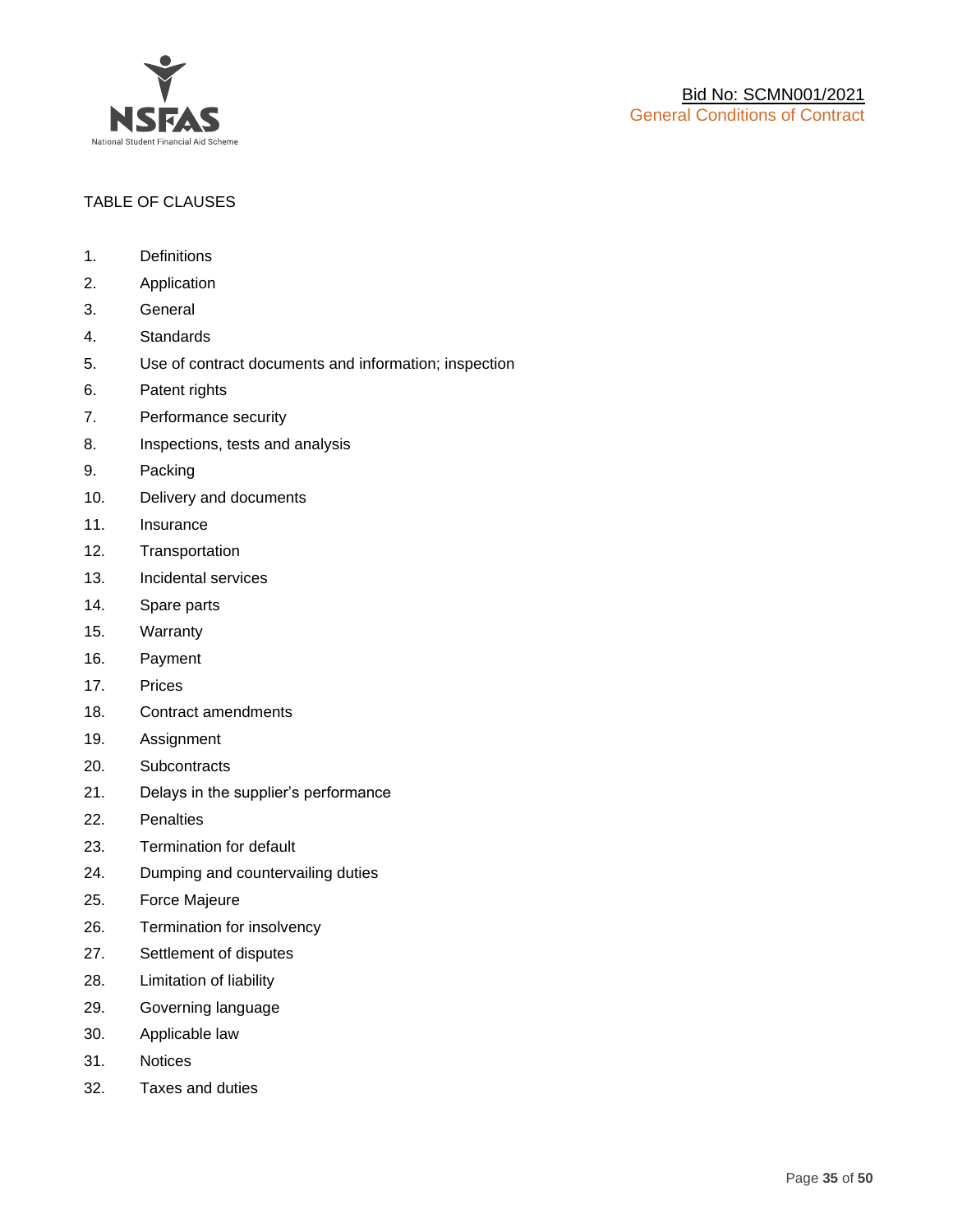

- 33. National Industrial Participation Programme (NIPP)
- 34. Prohibition of restrictive practices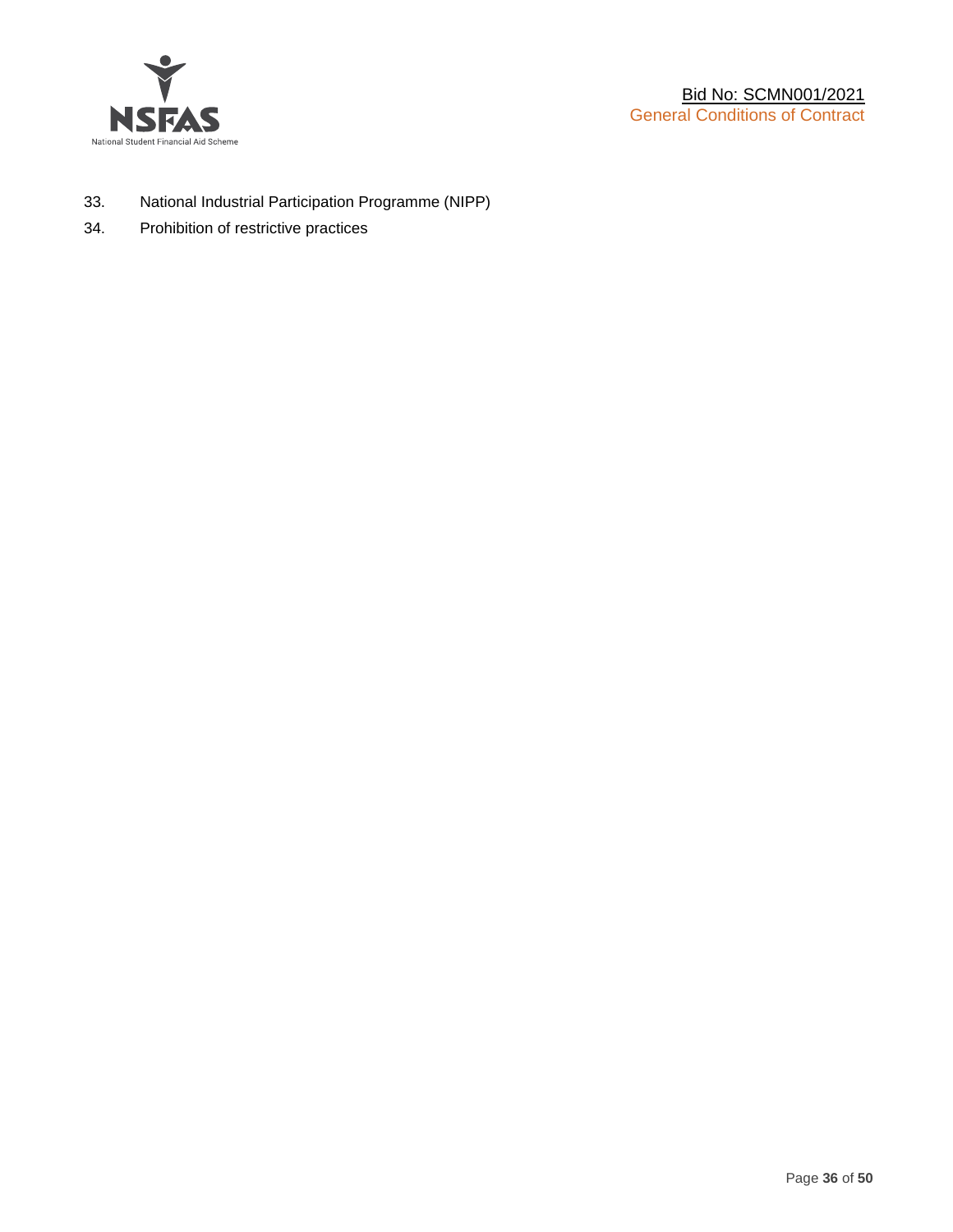

### **General Conditions of Contract**

### **1. Definitions**

- 1. The following terms shall be interpreted as indicated:
- 1.1 "Closing time" means the date and hour specified in the bidding documents for the receipt of bids.
- 1.2 "Contract" means the written agreement entered into between the purchaser and the supplier, as recorded in the contract form signed by the parties, including all attachments and appendices thereto and all documents incorporated by reference therein.
- 1.3 "Contract price" means the price payable to the supplier under the contract for the full and proper performance of his contractual obligations.
- 1.4 "Corrupt practice" means the offering, giving, receiving, or soliciting of anything of value to influence the action of a public official in the procurement process or in contract execution.
- 1.5 "Countervailing duties" are imposed in cases where an enterprise abroad is subsidized by its government and encouraged to market its products internationally.
- 1.6 "Country of origin" means the place where the goods were mined, grown or produced or from which the services are supplied. Goods are produced when, through manufacturing, processing or substantial and major assembly of components, a commercially recognized new product results that is substantially different in basic characteristics or in purpose or utility from its components.
- 1.7 "Day" means calendar day.
- 1.8 "Delivery" means delivery in compliance of the conditions of the contract or order.
- 1.9 "Delivery ex stock" means immediate delivery directly from stock actually on hand.
- 1.10 "Delivery into consignees store or to his site" means delivered and unloaded in the specified store or depot or on the specified site in compliance with the conditions of the contract or order, the supplier bearing all risks and charges involved until the supplies are so delivered and a valid receipt is obtained.
- 1.11 "Dumping" occurs when a private enterprise abroad market its goods on own initiative in the RSA at lower prices than that of the country of origin and which have the potential to harm the local industries in the RSA.
- 1.12 " Force majeure" means an event beyond the control of the supplier and not involving the supplier's fault or negligence and not foreseeable. Such events may include, but is not restricted to, acts of the purchaser in its sovereign capacity, wars or revolutions, fires, floods, epidemics, quarantine restrictions and freight embargoes.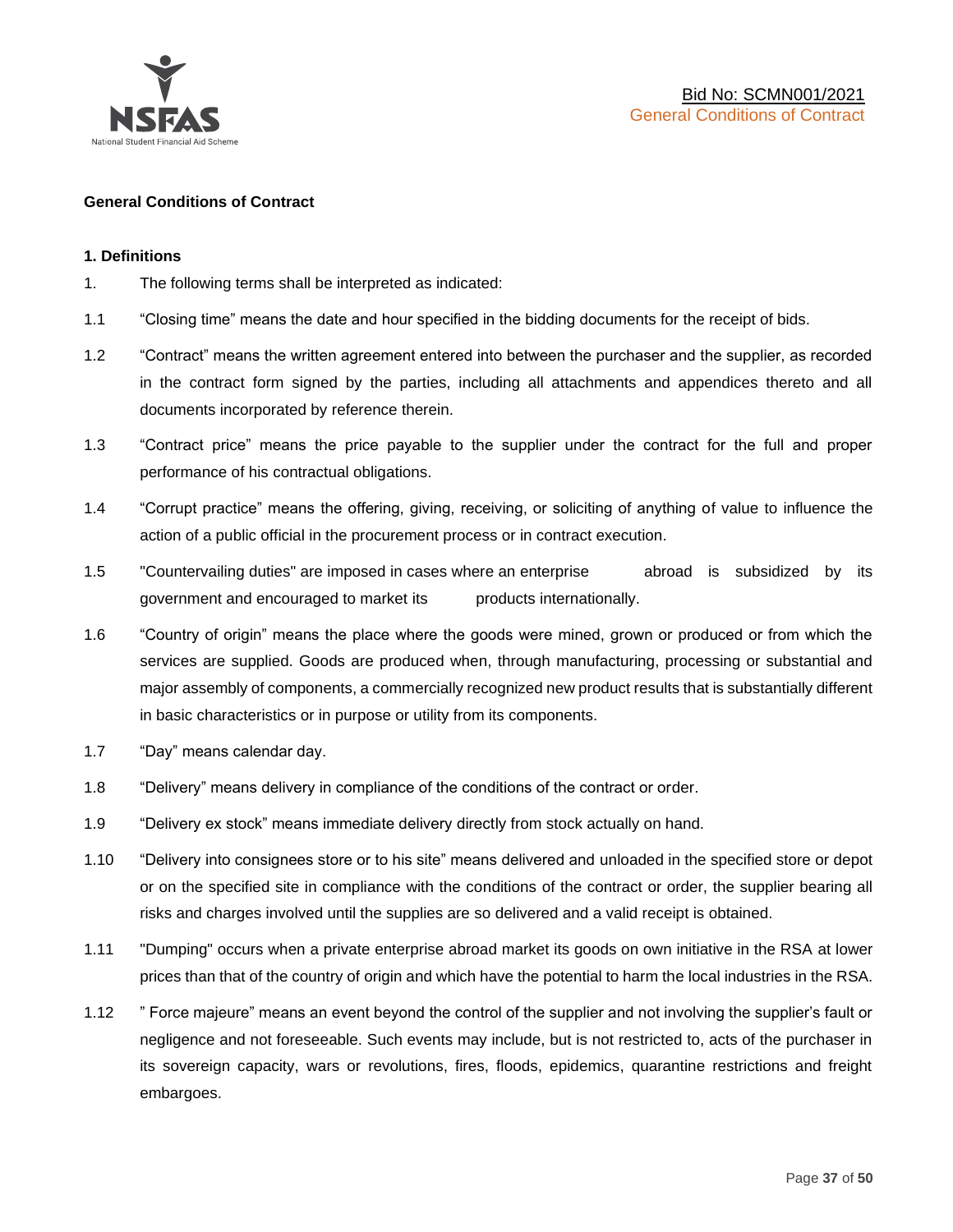

- 1.13 "Fraudulent practice" means a misrepresentation of facts in order to influence a procurement process or the execution of a contract to the detriment of any bidder and includes collusive practice among bidders (prior to or after bid submission) designed to establish bid prices at artificial non-competitive levels and to deprive the bidder of the benefits of free and open competition.
- 1.14 "GCC" means the General Conditions of Contract.
- 1.15 "Goods" means all of the equipment, machinery, and/or other materials that the supplier is required to supply to the purchaser under the contract.
- 1.16 "Imported content" means that portion of the bidding price represented by the cost of components, parts or materials which have been or are still to be imported (whether by the supplier or his subcontractors) and which costs are inclusive of the costs abroad, plus freight and other direct importation costs such as landing costs, dock dues, import duty, sales duty or other similar tax or duty at the South African place of entry as well as transportation and handling charges to the factory in the Republic where the supplies covered by the bid will be manufactured.
- 1.17 "Local content" means that portion of the bidding price which is not included in the imported content provided that local manufacture does take place.
- 1.18 "Manufacture" means the production of products in a factory using labour, materials, components and machinery and includes other related value-adding activities.
- 1.19 "Order" means an official written order issued for the supply of goods or works or the rendering of a service.
- 1.20 "Project site," where applicable, means the place indicated in bidding documents.
- 1.21 "Purchaser" means the organization purchasing the goods.
- 1.22 "Republic" means the Republic of South Africa.
- 1.23 "SCC" means the Special Conditions of Contract.
- 1.24 "Services" means those functional services ancillaries to the supply of the goods, such as transportation and any other incidental services, such as installation, commissioning, provision of technical assistance, training, catering, gardening, security, maintenance and other such obligations of the supplier covered under the contract.
- 1.25 "Written" or "in writing" means handwritten in ink or any form of electronic or mechanical writing.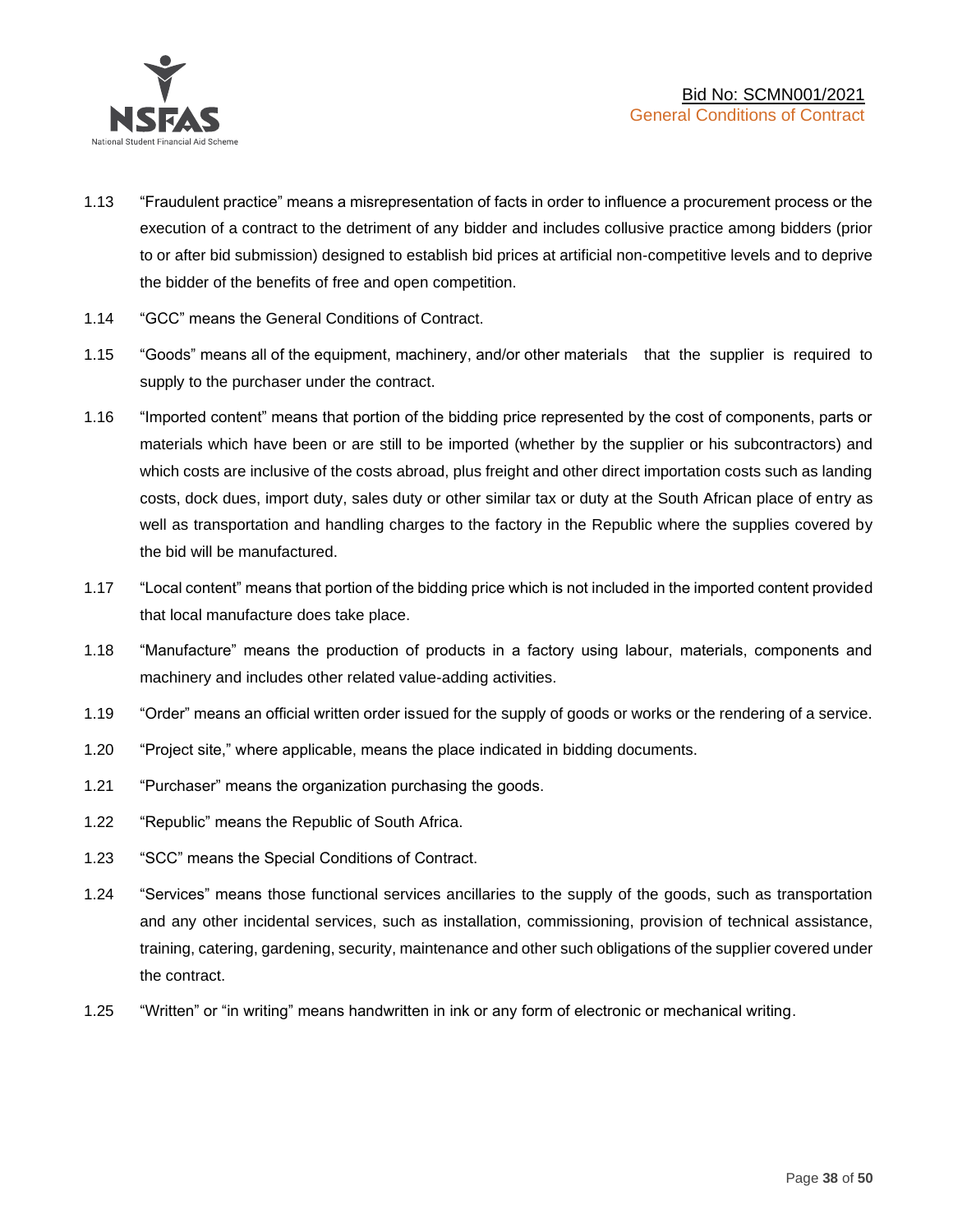

### **2. Application**

- 2.1 These general conditions are applicable to all bids, contracts and orders including bids for functional and professional services, sales, hiring, letting and the granting or acquiring of rights, but excluding immovable property, unless otherwise indicated in the bidding documents.
- 2.2 Where applicable, special conditions of contract are also laid down to cover specific supplies, services or works.
- 2.3 Where such special conditions of contract are in conflict with these general conditions, the special conditions shall apply.

### **3 General**

- 3.1 Unless otherwise indicated in the bidding documents, the purchaser shall not be liable for any expense incurred in the preparation and submission of a bid. Where applicable a non-refundable fee for documents may be charged.
- 3.2 With certain exceptions, invitations to bid are only published in the Government Tender Bulletin. The Government Tender Bulletin may be obtained directly from the Government Printer, Private Bag X85, Pretoria 0001, or accessed electronically from [www.treasury.gov.za](http://www.treasury.gov.za/)

### **4. Standards**

4.1 The goods supplied shall conform to the standards mentioned in the bidding documents and specifications.

### **5. Use of contract documents and information; inspection**.

- 5.1 The supplier shall not, without the purchaser's prior written consent, disclose the contract, or any provision thereof, or any specification, plan, drawing, pattern, sample, or information furnished by or on behalf of the purchaser in connection therewith, to any person other than a person employed by the supplier in the performance of the contract. Disclosure to any such employed person shall be made in confidence and shall extend only so far as may be necessary for purposes of such performance.
- 5.2 The supplier shall not, without the purchaser's prior written consent, make use of any document or information mentioned in GCC clause 5.1 except for purposes of performing the contract.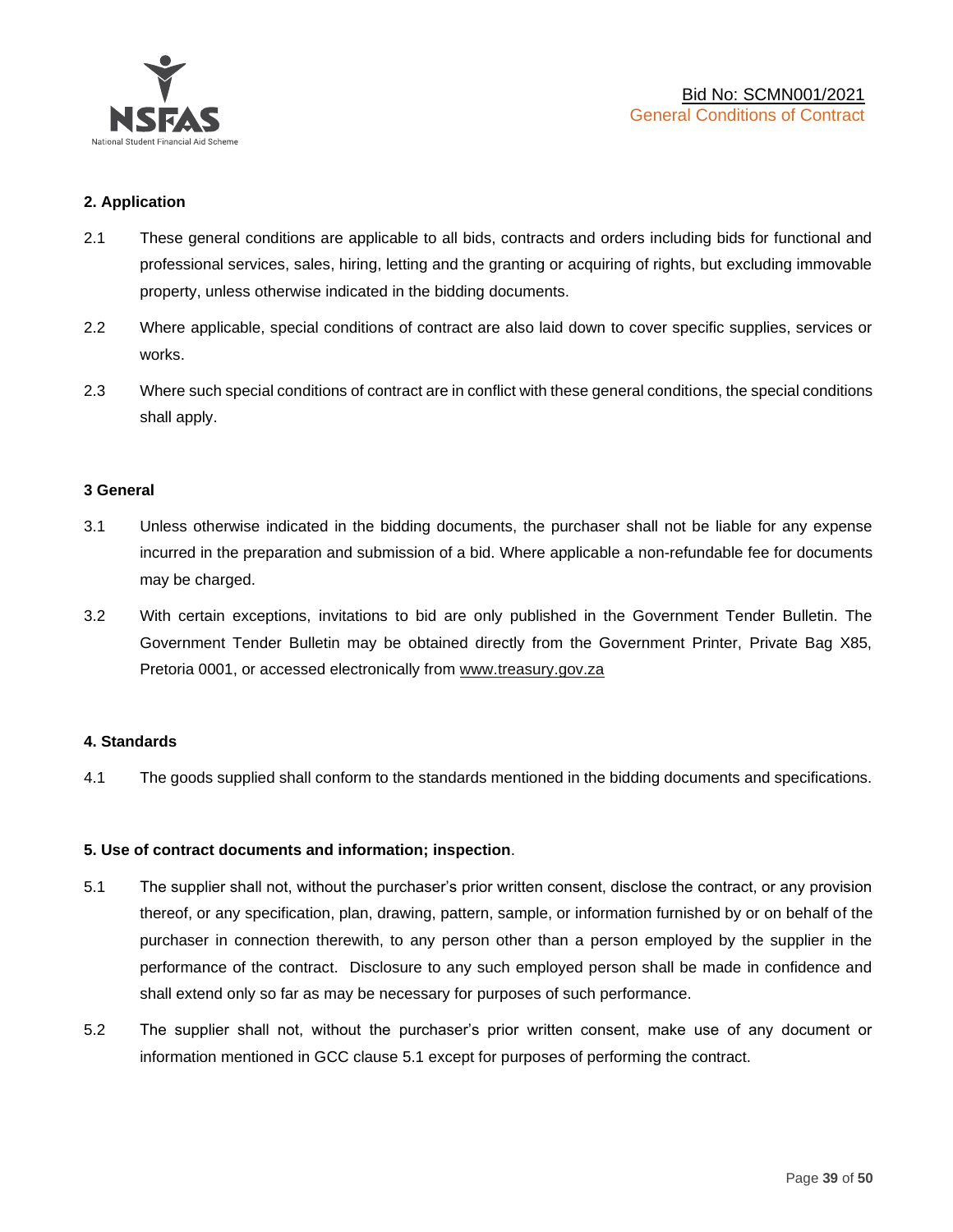

- 5.3 Any document, other than the contract itself mentioned in GCC clause 5.1 shall remain the property of the purchaser and shall be returned (all copies) to the purchaser on completion of the supplier's performance under the contract if so, required by the purchaser.
- 5.4 The supplier shall permit the purchaser to inspect the supplier's records relating to the performance of the supplier and to have them audited by auditors appointed by the purchaser, if so, required by the purchaser.

### **6. Patent rights**

6.1 The supplier shall indemnify the purchaser against all third-party claims of infringement of patent, trademark, or industrial design rights arising from use of the goods or any part thereof by the purchaser.

### **7. Performance security**

- 7.1 Within thirty (30) days of receipt of the notification of contract award, the successful bidder shall furnish to the purchaser the performance security of the amount specified in SCC.
- 7.2 The proceeds of the performance security shall be payable to the purchaser as compensation for any loss resulting from the supplier's failure to complete his obligations under the contract.
- 7.3 The performance security shall be denominated in the currency of the contract, or in a freely convertible currency acceptable to the purchaser and shall be in one of the following forms:
	- (a) a bank guarantee or an irrevocable letter of credit issued by a reputable bank located in the purchaser's country or abroad, acceptable to the purchaser, in the form provided in the bidding documents or another form acceptable to the purchaser; or
	- (b) a cashier's or certified cheque
- 7.4 The performance security will be discharged by the purchaser and returned to the supplier not later than thirty (30) days following the date of completion of the supplier's performance obligations under the contract, including any warranty obligations, unless otherwise specified in SCC.

### **8. Inspections, tests and analyses**

- 8.1 All pre-bidding testing will be for the account of the bidder.
- 8.2 If it is a bid condition that supplies to be produced or services to be rendered should at any stage during production or execution or on completion be subject to inspection, the premises of the bidder or contractor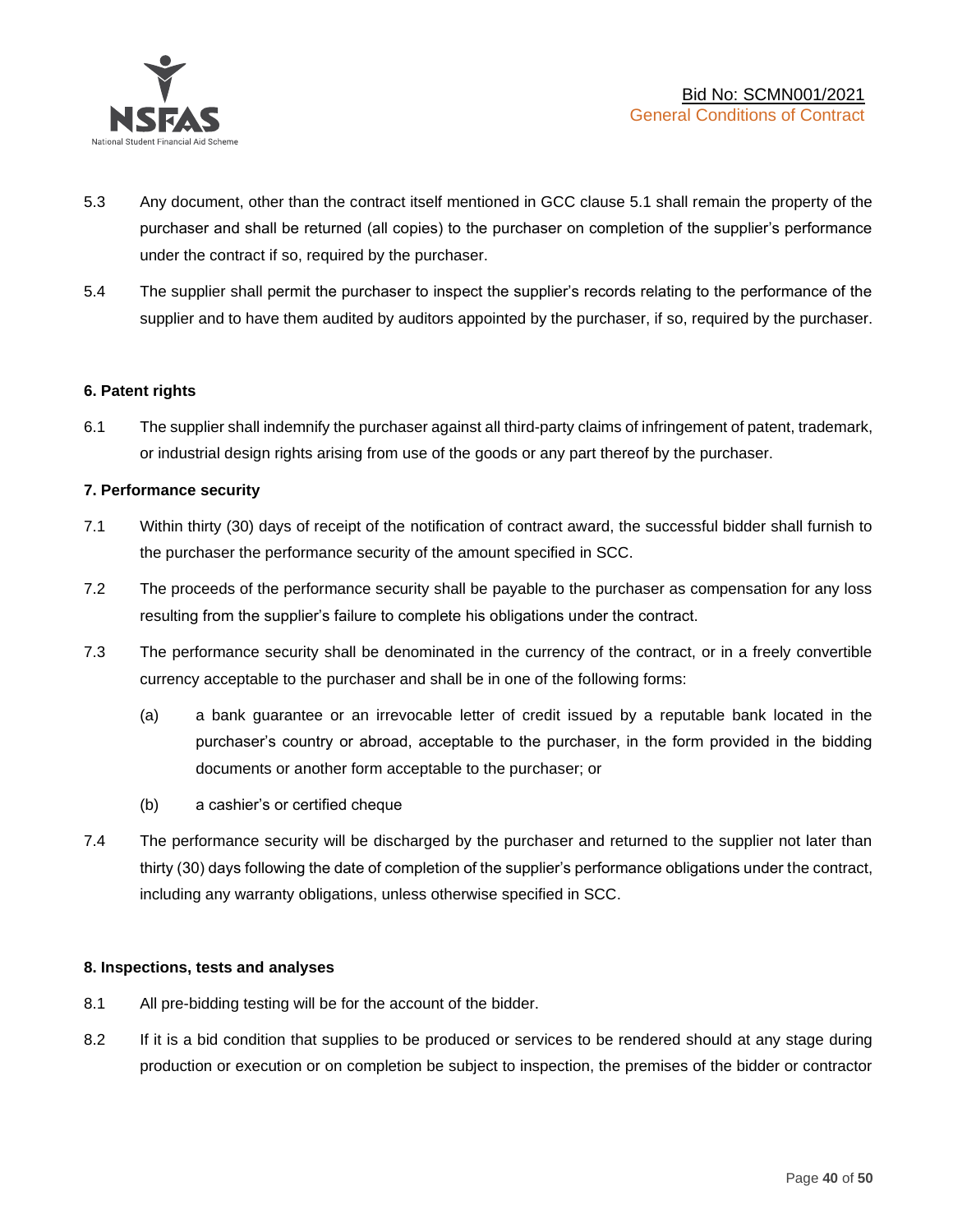shall be open, at all reasonable hours, for inspection by a representative of the Department or an organization acting on behalf of the Department.

- 8.3 If there are no inspection requirements indicated in the bidding documents and no mention is made in the contract, but during the contract period it is decided that inspections shall be carried out, the purchaser shall itself make the necessary arrangements, including payment arrangements with the testing authority concerned.
- 8.4 If the inspections, tests and analyses referred to in clauses 8.2 and 8.3 show the supplies to be in accordance with the contract requirements, the cost of the inspections, tests and analyses shall be defrayed by the purchaser.
- 8.5 Where the supplies or services referred to in clauses 8.2 and 8.3 do not comply with the contract requirements, irrespective of whether such supplies or services are accepted or not, the cost in connection with these inspections, tests or analyses shall be defrayed by the supplier.
- 8.6 Supplies and services which are referred to in clauses 8.2 and 8.3 and which do not comply with the contract requirements may be rejected.
- 8.7 Any contract supplies may on or after delivery be inspected, tested or analysed and may be rejected if found not to comply with the requirements of the contract. Such rejected supplies shall be held at the cost and risk of the supplier who shall, when called upon, remove them immediately at his own cost and forthwith substitute them with supplies which do comply with the requirements of the contract. Failing such removal, the rejected supplies shall be returned at the supplier's cost and risk. Should the supplier fail to provide the substitute supplies forthwith, the purchaser may, without giving the supplier further opportunity to substitute the rejected supplies, purchase such supplies as may be necessary at the expense of the supplier.
- 8.8 The provisions of clauses 8.4 to 8.7 shall not prejudice the right of the purchaser to cancel the contract on account of a breach of the conditions thereof, or to act in terms of Clause 23 of GCC.

### **9. Packing**

9.1 The supplier shall provide such packing of the goods as is required to prevent their damage or deterioration during transit to their final destination, as indicated in the contract. The packing shall be sufficient to withstand, without limitation, rough handling during transit and exposure to extreme temperatures, salt and precipitation during transit, and open storage. Packing, case size and weights shall take into consideration, where appropriate, the remoteness of the goods' final destination and the absence of heavy handling facilities at all points in transit.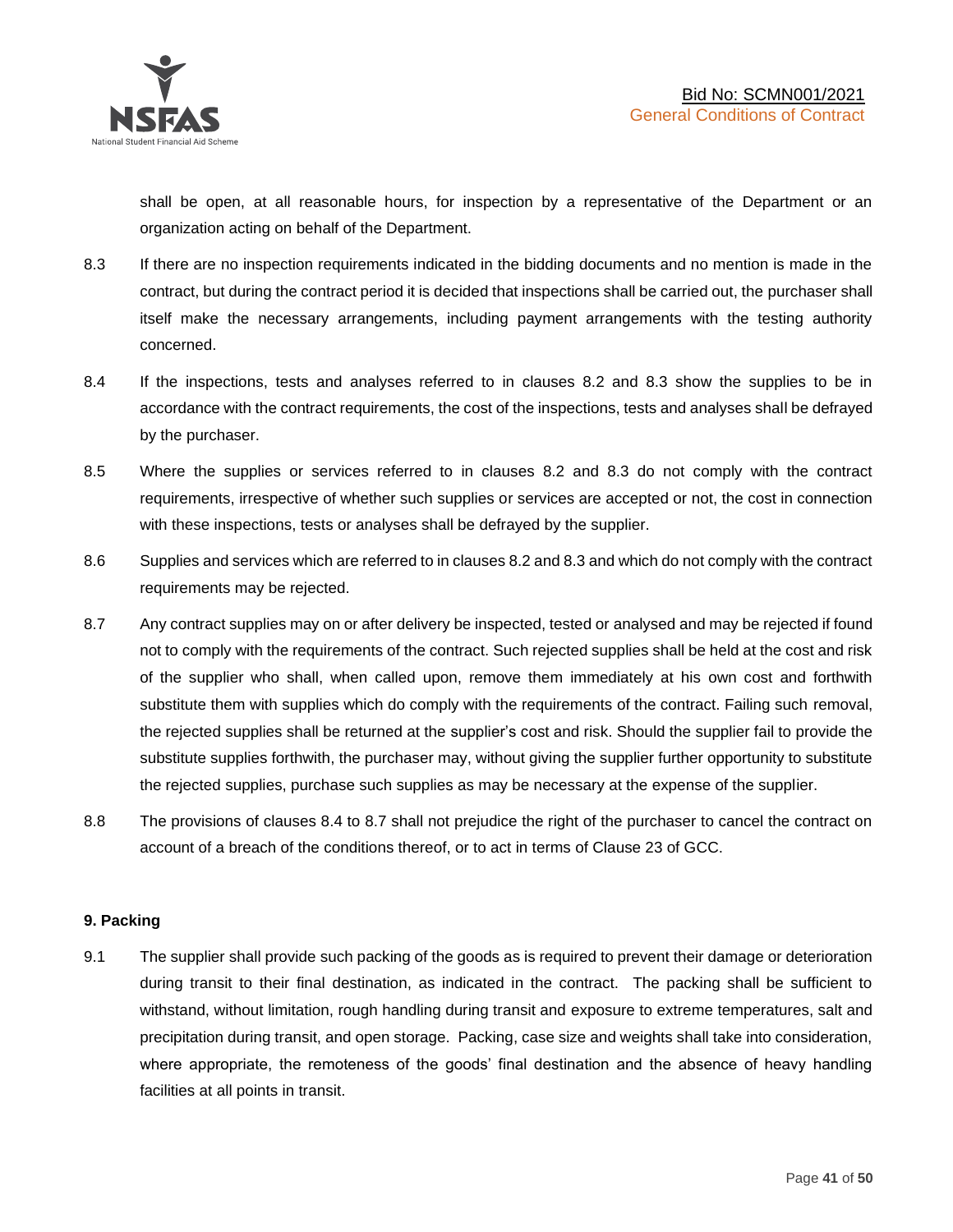

9.2 The packing, marking, and documentation within and outside the packages shall comply strictly with such special requirements as shall be expressly provided for in the contract, including additional requirements, if any, specified in SCC, and in any subsequent instructions ordered by the purchaser.

### **10. Delivery and documents**

- 10.1 Delivery of the goods shall be made by the supplier in accordance with the terms specified in the contract. The details of shipping and/or other documents to be furnished by the supplier are specified in SCC.
- 10.2 Documents to be submitted by the supplier are specified in SCC.

#### **11. Insurance**

11.1 The goods supplied under the contract shall be fully insured in a freely convertible currency against loss or damage incidental to manufacture or acquisition, transportation, storage and delivery in the manner specified in the SCC.

### **12. Transportation**

12.1 Should a price other than an all-inclusive delivered price be required, this shall be specified in the SCC.

### **13. Incidental services**

13.1 The supplier may be required to provide any or all of the following services, including additional services, if any, specified in SCC:

(a) performance or supervision of on-site assembly and/or commissioning of the supplied ` goods;

- (b) furnishing of tools required for assembly and/or maintenance of the supplied goods;
- (c) furnishing of a detailed operations and maintenance manual for each appropriate unit of the supplied goods;
- (d) performance or supervision or maintenance and/or repair of the supplied goods, for a period of time agreed by the parties, provided that this service shall not relieve the supplier of any warranty obligations under this contract; and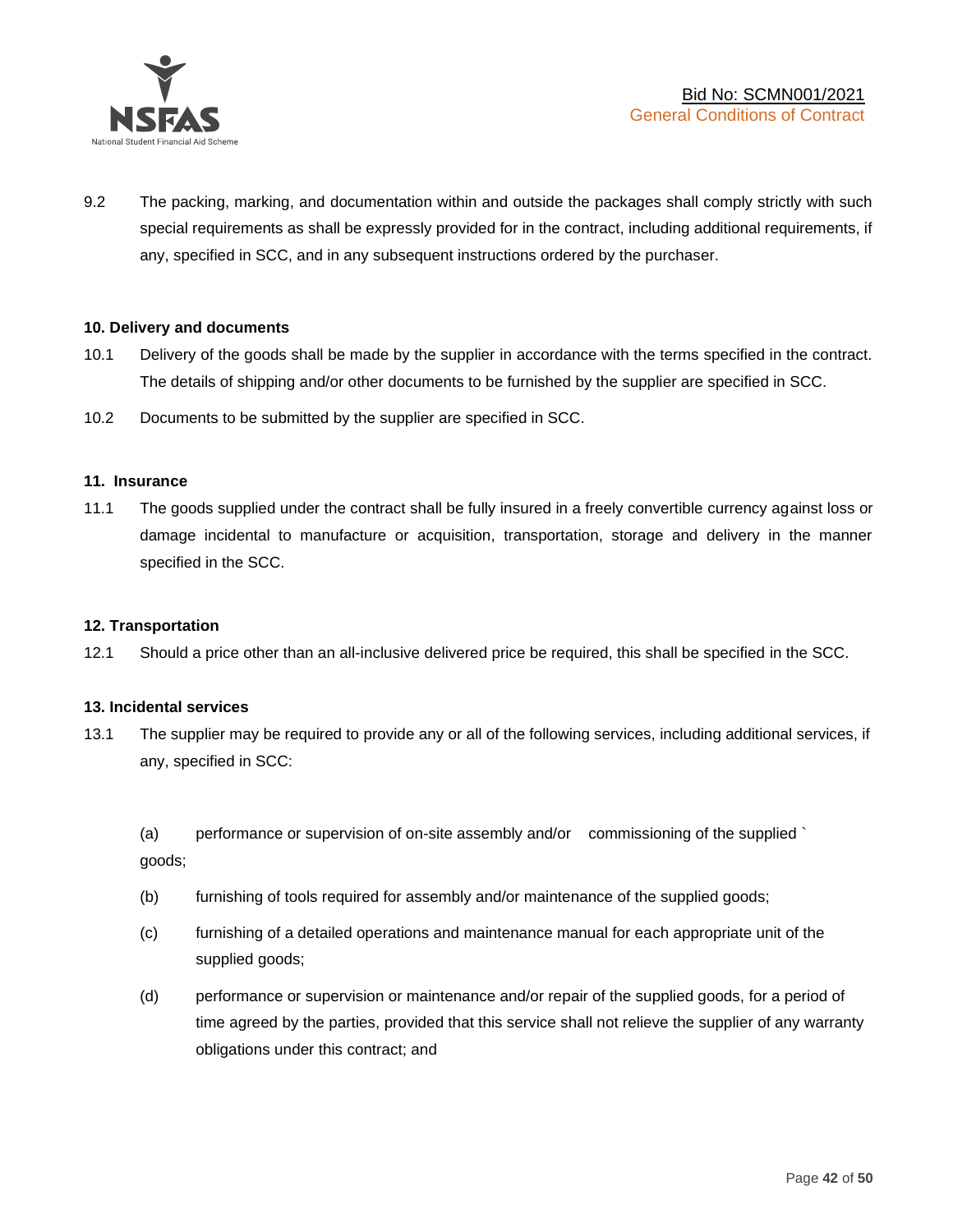

- (e) training of the purchaser's personnel, at the supplier's plant and/or on-site, in assembly, start-up, operation, maintenance, and/or repair of the supplied goods.
- 13.2 Prices charged by the supplier for incidental services, if not included in the contract price for the goods, shall be agreed upon in advance by the parties and shall not exceed the prevailing rates charged to other parties by the supplier for similar services.

### **14. Spare parts**

- 14.1 As specified in SCC, the supplier may be required to provide any or all of the following materials, notifications, and information pertaining to spare parts manufactured or distributed by the supplier:
	- (a) such spare parts as the purchaser may elect to purchase from the supplier, provided that this election shall not relieve the supplier of any warranty obligations under the contract; and
	- (b) in the event of termination of production of the spare parts:

(i) Advance notification to the purchaser of the pending termination, in sufficient time to permit the purchaser to procure needed requirements; and

(ii) following such termination, furnishing at no cost to the purchaser, the blueprints, drawings, and specifications of the spare parts, if requested.

### **15. Warranty**

- 15.1 The supplier warrants that the goods supplied under the contract are new, unused, of the most recent or current models, and that they incorporate all recent improvements in design and materials unless provided otherwise in the contract. The supplier further warrants that all goods supplied under this contract shall have no defect, arising from design, materials, or workmanship (except when the design and/or material is required by the purchaser's specifications) or from any act or omission of the supplier, that may develop under normal use of the supplied goods in the conditions prevailing in the country of final destination.
- 15.2 This warranty shall remain valid for twelve (12) months after the goods, or any portion thereof as the case may be, have been delivered to and accepted at the final destination indicated in the contract, or for eighteen (18) months after the date of shipment from the port or place of loading in the source country, whichever period concludes earlier, unless specified otherwise in SCC.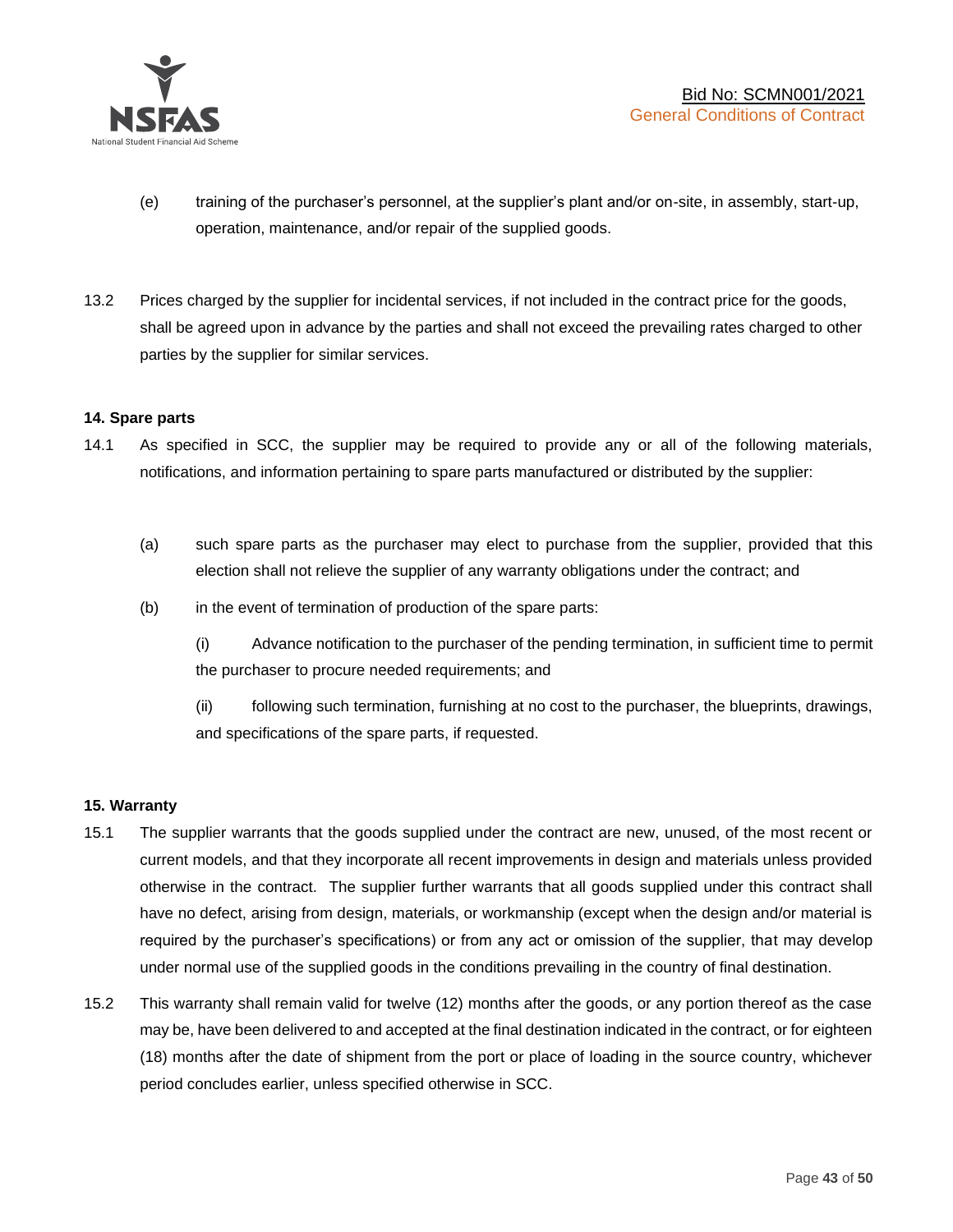

- 15.3 The purchaser shall promptly notify the supplier in writing of any claims arising under this warranty.
- 15.4 Upon receipt of such notice, the supplier shall, within the period specified in SCC and with all reasonable speed, repair or replace the defective goods or parts thereof, without costs to the purchaser.
- 15.5 If the supplier, having been notified, fails to remedy the defect(s) within the period specified in SCC, the purchaser may proceed to take such remedial action as may be necessary, at the supplier's risk and expense and without prejudice to any other rights which the purchaser may have against the supplier under the contract.

### **16. Payment**

- 16.1 The method and conditions of payment to be made to the supplier under this contract shall be specified in SCC.
- 16.2 The supplier shall furnish the purchaser with an invoice accompanied by a copy of the delivery note and upon fulfilment of other obligations stipulated in the contract.
- 16.3 Payments shall be made promptly by the purchaser, but in no case later than thirty (30) days after submission of an invoice or claim by the supplier.
- 16.4 Payment will be made in Rand unless otherwise stipulated in SCC.

### **17. Prices**

17.1 Prices charged by the supplier for goods delivered and services performed under the contract shall not vary from the prices quoted by the supplier in his bid, with the exception of any price adjustments authorized in SCC or in the purchaser's request for bid validity extension, as the case may be.

### **18. Contract amendments**

18.1 No variation in or modification of the terms of the contract shall be made except by written amendment signed by the parties concerned.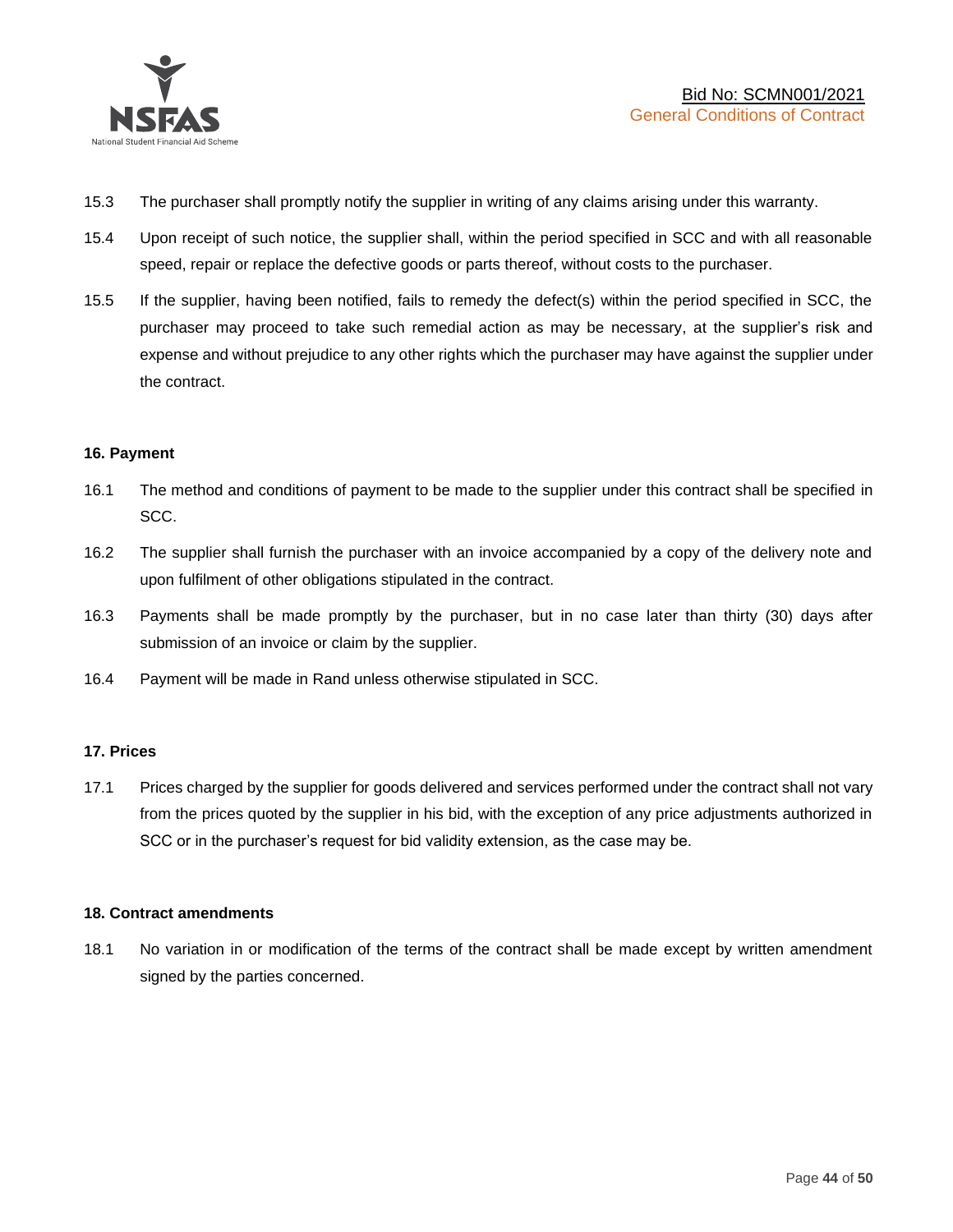

### **19. Assignment**

19.1 The supplier shall not assign, in whole or in part, its obligations to perform under the contract, except with the purchaser's prior written consent.

#### **20. Subcontracts**

20.1 The supplier shall notify the purchaser in writing of all subcontracts awarded under this contract if not already specified in the bid. Such notification, in the original bid or later, shall not relieve the supplier from any liability or obligation under the contract.

### **21. Delays in the supplier's performance**

- 21.1 Delivery of the goods and performance of services shall be made by the supplier in accordance with the time schedule prescribed by the purchaser in the contract.
- 21.2 If at any time during performance of the contract, the supplier or its subcontractor(s) should encounter conditions impeding timely delivery of the goods and performance of services, the supplier shall promptly notify the purchaser in writing of the fact of the delay, its likely duration and its cause(s). As soon as practicable after receipt of the supplier's notice, the purchaser shall evaluate the situation and may at his discretion extend the supplier's time for performance, with or without the imposition of penalties, in which case the extension shall be ratified by the parties by amendment of contract.
- 21.3 No provision in a contract shall be deemed to prohibit the obtaining of supplies or services from a national department, provincial department, or a local authority.
- 21.4 The right is reserved to procure outside of the contract small quantities or to have minor essential services executed if an emergency arises, the supplier's point of supply is not situated at or near the place where the supplies are required, or the supplier's services are not readily available.
- 21.5 Except as provided under GCC Clause 25, a delay by the supplier in the performance of its delivery obligations shall render the supplier liable to the imposition of penalties, pursuant to GCC Clause 22, unless an extension of time is agreed upon pursuant to GCC Clause 21.2 without the application of penalties.
- 21.6 Upon any delay beyond the delivery period in the case of a supplies contract, the purchaser shall, without cancelling the contract, be entitled to purchase supplies of a similar quality and up to the same quantity in substitution of the goods not supplied in conformity with the contract and to return any goods delivered later at the supplier's expense and risk, or to cancel the contract and buy such goods as may be required to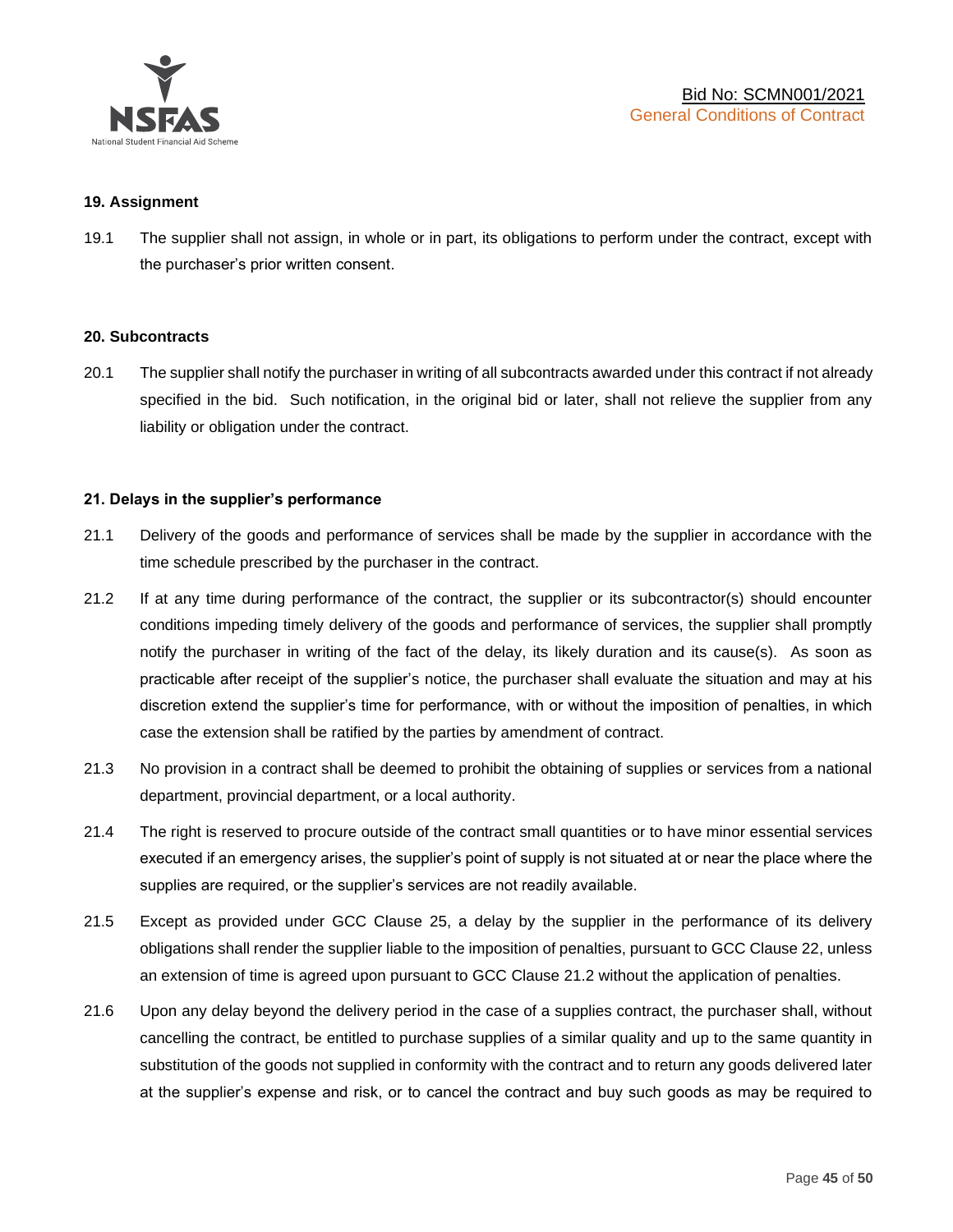

complete the contract and without prejudice to his other rights, be entitled to claim damages from the supplier.

### **22. Penalties**

22.1 Subject to GCC Clause 25, if the supplier fails to deliver any or all of the goods or to perform the services within the period(s) specified in the contract, the purchaser shall, without prejudice to its other remedies under the contract, deduct from the contract price, as a penalty, a sum calculated on the delivered price of the delayed goods or unperformed services using the current prime interest rate calculated for each day of the delay until actual delivery or performance. The purchaser may also consider termination of the contract pursuant to GCC Clause 23.

### **23. Termination for default**

- 23.1 The purchaser, without prejudice to any other remedy for breach of contract, by written notice of default sent to the supplier, may terminate this contract in whole or in part:
	- (a) if the supplier fails to deliver any or all of the goods within the period(s) specified in the contract, or within any extension thereof granted by the purchaser pursuant to GCC Clause 21.2;
	- (b) if the Supplier fails to perform any other obligation(s) under the contract; or
	- (c) if the supplier, in the judgment of the purchaser, has engaged in corrupt or fraudulent practices in competing for or in executing the contract.
- 23.2 In the event the purchaser terminates the contract in whole or in part, the purchaser may procure, upon such terms and in such manner as it deems appropriate, goods, works or services similar to those undelivered, and the supplier shall be liable to the purchaser for any excess costs for such similar goods, works or services. However, the supplier shall continue performance of the contract to the extent not terminated.
- 23.3 Where the purchaser terminates the contract in whole or in part, the purchaser may decide to impose a restriction penalty on the supplier by prohibiting such supplier from doing business with the public sector for a period not exceeding 10 years.
- 23.4 If a purchaser intends imposing a restriction on a supplier or any person associated with the supplier, the supplier will be allowed a time period of not more than fourteen (14) days to provide reasons why the envisaged restriction should not be imposed. Should the supplier fail to respond within the stipulated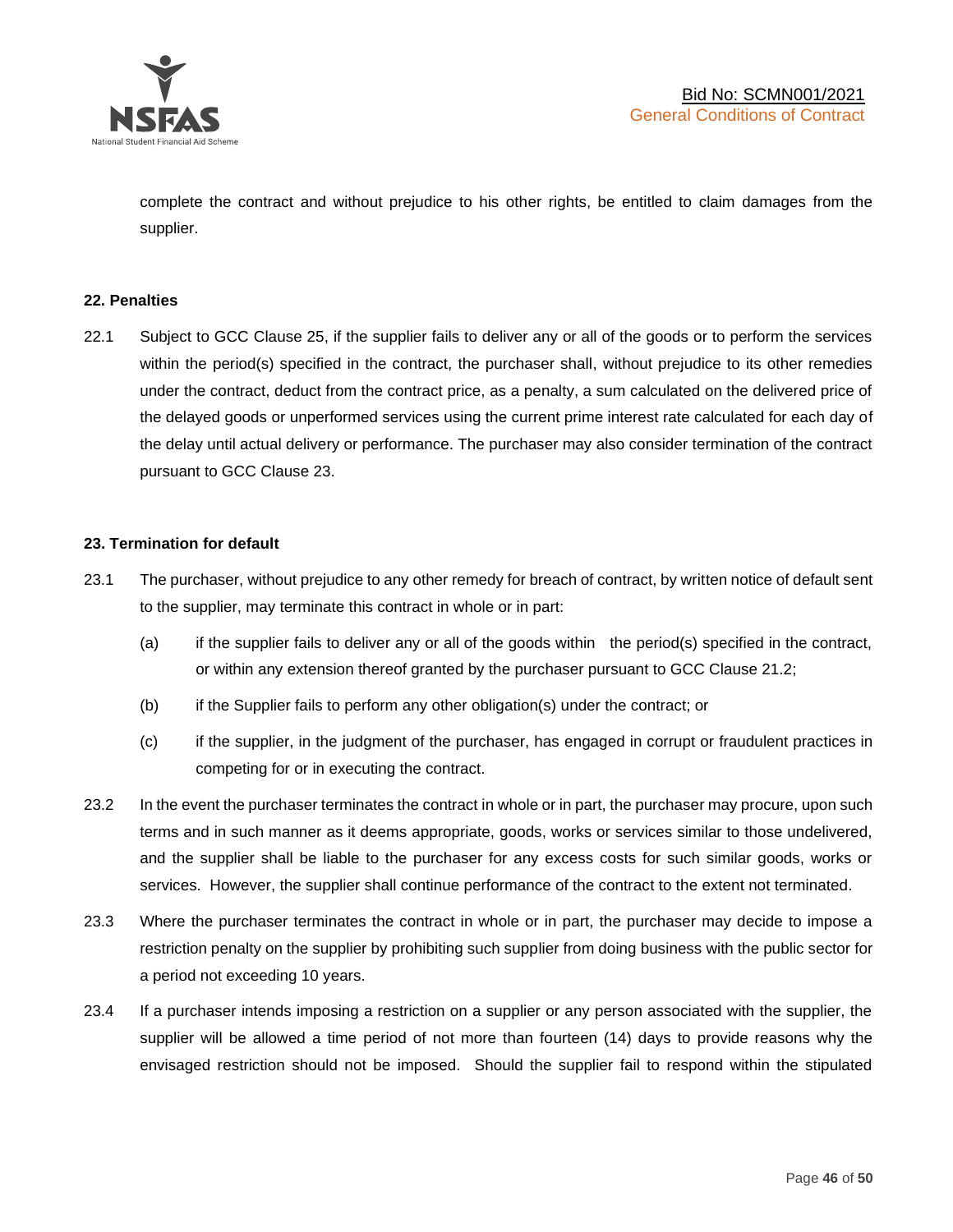

fourteen (14) days the purchaser may regard the intended penalty as not objected against and may impose it on the supplier.

- 23.5 Any restriction imposed on any person by the Accounting Officer / Authority will, at the discretion of the Accounting Officer / Authority, also be applicable to any other enterprise or any partner, manager, director or other person who wholly or partly exercises or exercised or may exercise control over the enterprise of the first-mentioned person, and with which enterprise or person the first-mentioned person, is or was in the opinion of the Accounting Officer / Authority actively associated.
- 23.6 If a restriction is imposed, the purchaser must, within five (5) working days of such imposition, furnish the National Treasury, with the following information:
	- (i) the name and address of the supplier and / or person restricted by the purchaser;
	- (ii) the date of commencement of the restriction
	- (iii) the period of restriction; and
	- (iv) the reasons for the restriction.

These details will be loaded in the National Treasury's central database of suppliers or persons prohibited from doing business with the public sector.

23.7 If a court of law convicts a person of an offence as contemplated in sections 12 or 13 of the Prevention and Combating of Corrupt Activities Act, No. 12 of 2004, the court may also rule that such person's name be endorsed on the Register for Tender Defaulters. When a person's name has been endorsed on the Register, the person will be prohibited from doing business with the public sector for a period not less than five years and not more than 10 years. The National Treasury is empowered to determine the period of restriction and each case will be dealt with on its own merits. According to section 32 of the Act the Register must be open to the public. The Register can be perused on the National Treasury website.

### **24. Anti- dumping and countervailing duties and rights**

24.1 When, after the date of bid, provisional payments are required, or anti-dumping or countervailing duties are imposed, or the amount of a provisional payment or anti-dumping or countervailing right is increased in respect of any dumped or subsidized import, the State is not liable for any amount so required or imposed, or for the amount of any such increase. When, after the said date, such a provisional payment is no longer required or any such anti-dumping or countervailing right is abolished, or where the amount of such provisional payment or any such right is reduced, any such favourable difference shall on demand be paid forthwith by the contractor to the State or the State may deduct such amounts from moneys (if any) which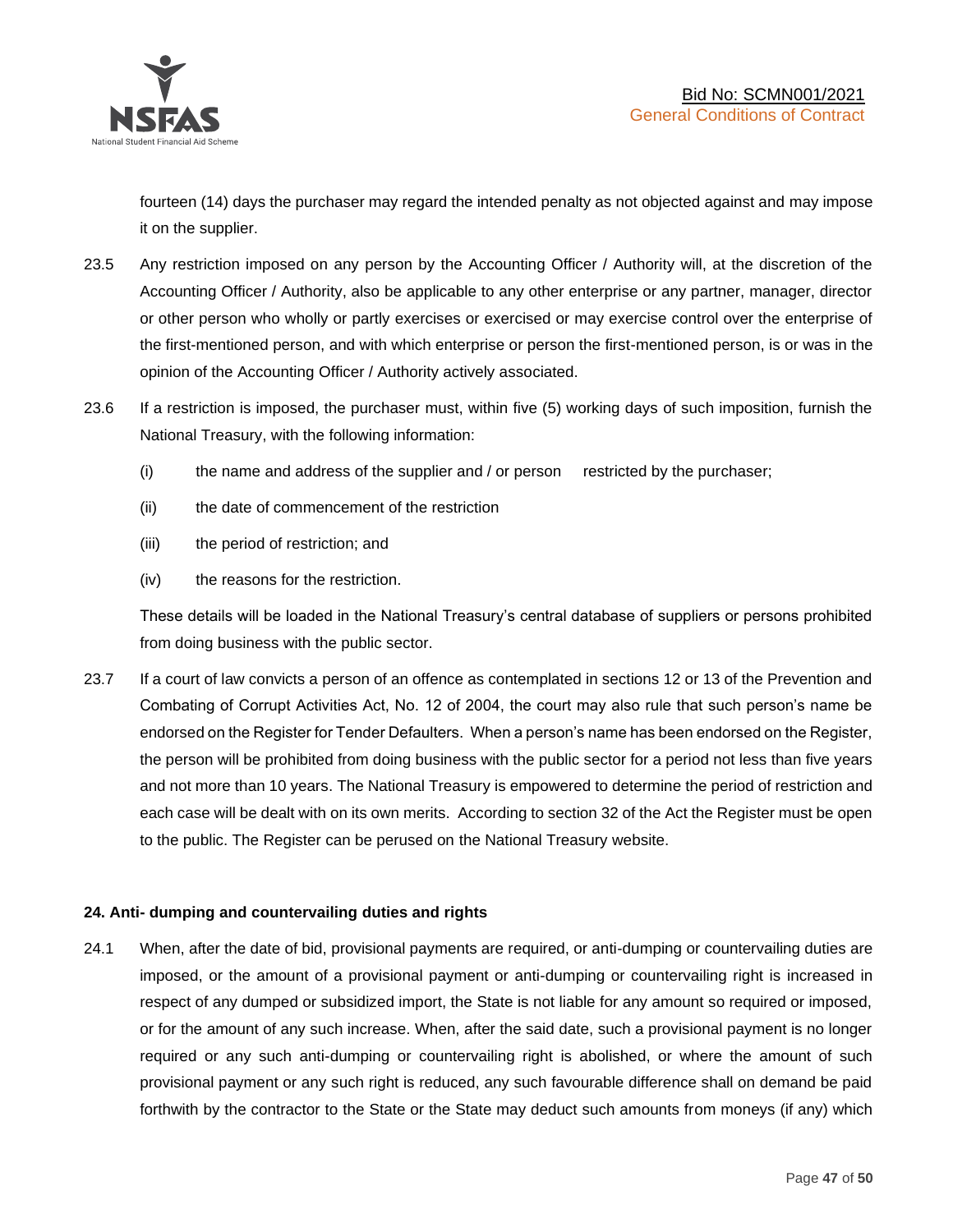

may otherwise be due to the contractor in regard to supplies or services which he delivered or rendered, or is to deliver or render in terms of the contract or any other contract or any other amount which may be due to him

### **25. Force Majeure**

- 25.1 Notwithstanding the provisions of GCC Clauses 22 and 23, the supplier shall not be liable for forfeiture of its performance security, damages, or termination for default if and to the extent that his delay in performance or other failure to perform his obligations under the contract is the result of an event of force majeure.
- 25.2 If a force majeure situation arises, the supplier shall promptly notify the purchaser in writing of such condition and the cause thereof. Unless otherwise directed by the purchaser in writing, the supplier shall continue to perform its obligations under the contract as far as is reasonably practical, and shall seek all reasonable alternative means for performance not prevented by the force majeure event.

#### **26. Termination for insolvency**

26.1 The purchaser may at any time terminate the contract by giving written notice to the supplier if the supplier becomes bankrupt or otherwise insolvent. In this event, termination will be without compensation to the supplier, provided that such termination will not prejudice or affect any right of action or remedy which has accrued or will accrue thereafter to the purchaser.

#### **27. Settlement of Disputes**

- 27.1 If any dispute or difference of any kind whatsoever arises between the purchaser and the supplier in connection with or arising out of the contract, the parties shall make every effort to resolve amicably such dispute or difference by mutual consultation.
- 27.2 If, after thirty (30) days, the parties have failed to resolve their dispute or difference by such mutual consultation, then either the purchaser or the supplier may give notice to the other party of his intention to commence with mediation. No mediation in respect of this matter may be commenced unless such notice is given to the other party.
- 27.3 Should it not be possible to settle a dispute by means of mediation, it may be settled in a South African court of law.
- 27.4 Mediation proceedings shall be conducted in accordance with the rules of procedure specified in the SCC.
- 27.5 Notwithstanding any reference to mediation and/or court proceedings herein,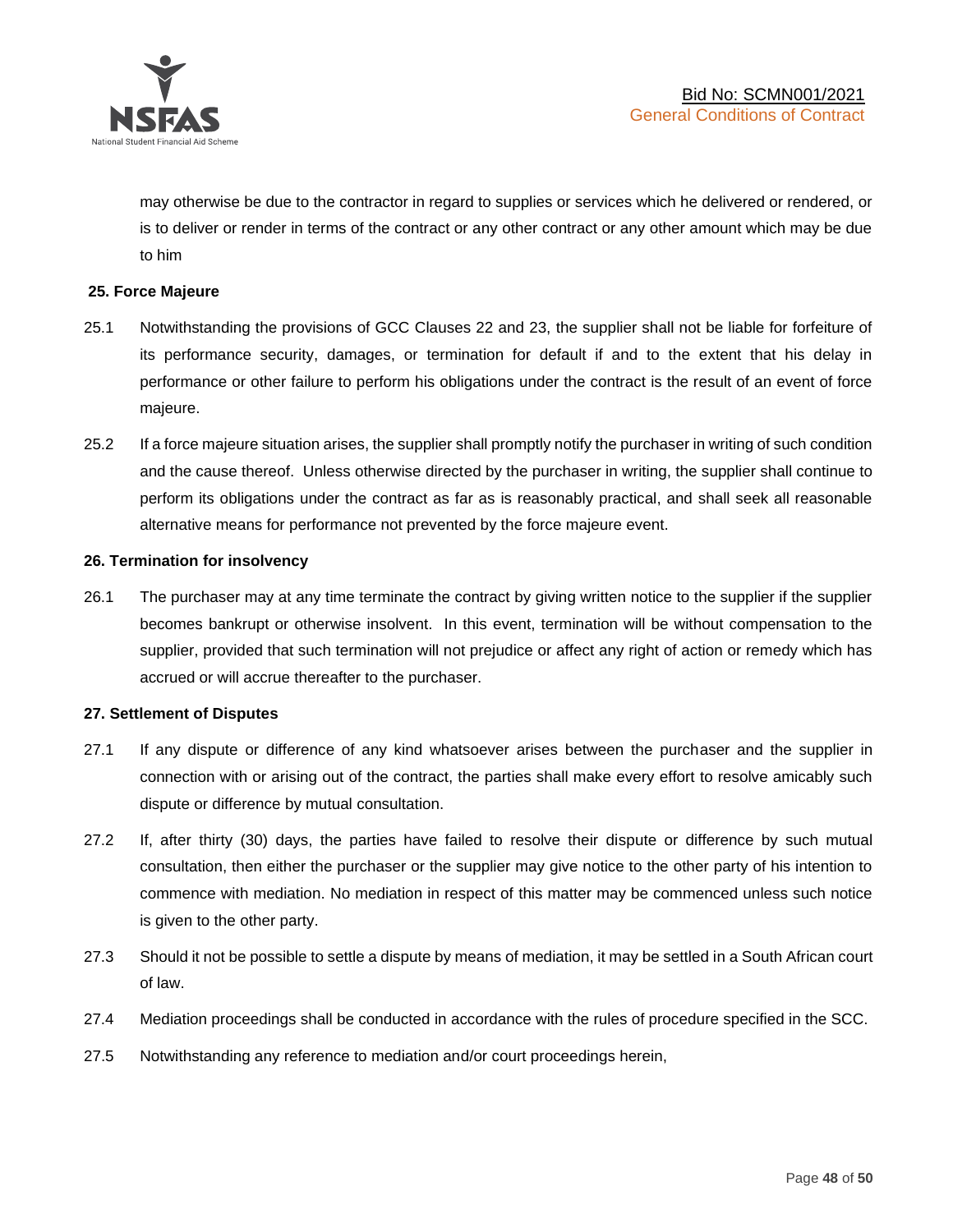

(a) the parties shall continue to perform their respective obligations under the contract unless they otherwise agree; and

(b) the purchaser shall pay the supplier any monies due the supplier.

### **28. Limitation of liability**

28.1 Except in cases of criminal negligence or wilful misconduct, and in the case of infringement pursuant to Clause 6;

(a) the supplier shall not be liable to the purchaser, whether in contract, tort, or otherwise, for any indirect or consequential loss or damage, loss of use, loss of production, or loss of profits or interest costs, provided that this exclusion shall not apply to any obligation of the supplier to pay penalties and/or damages to the purchaser; and

(b) the aggregate liability of the supplier to the purchaser, whether under the contract, in tort or otherwise, shall not exceed the total contract price, provided that this limitation shall not apply to the cost of repairing or replacing defective equipment.

### **29. Governing language**

29.1 The contract shall be written in English. All correspondence and other documents pertaining to the contract that is exchanged by the parties shall also be written in English.

### **30. Applicable Law**

30.1 The contract shall be interpreted in accordance with South African laws, unless otherwise specified in SCC.

### **31. Notices**

31.1 Every written acceptance of a bid shall be posted to the supplier concerned by registered or certified mail and any other notice to him shall be posted by ordinary mail to the address furnished in his bid or to the address notified later by him in writing and such posting shall be deemed to be proper service of such notice

The time mentioned in the contract documents for performing any act after such aforesaid notice has been given, shall be reckoned from the date of posting of such notice.